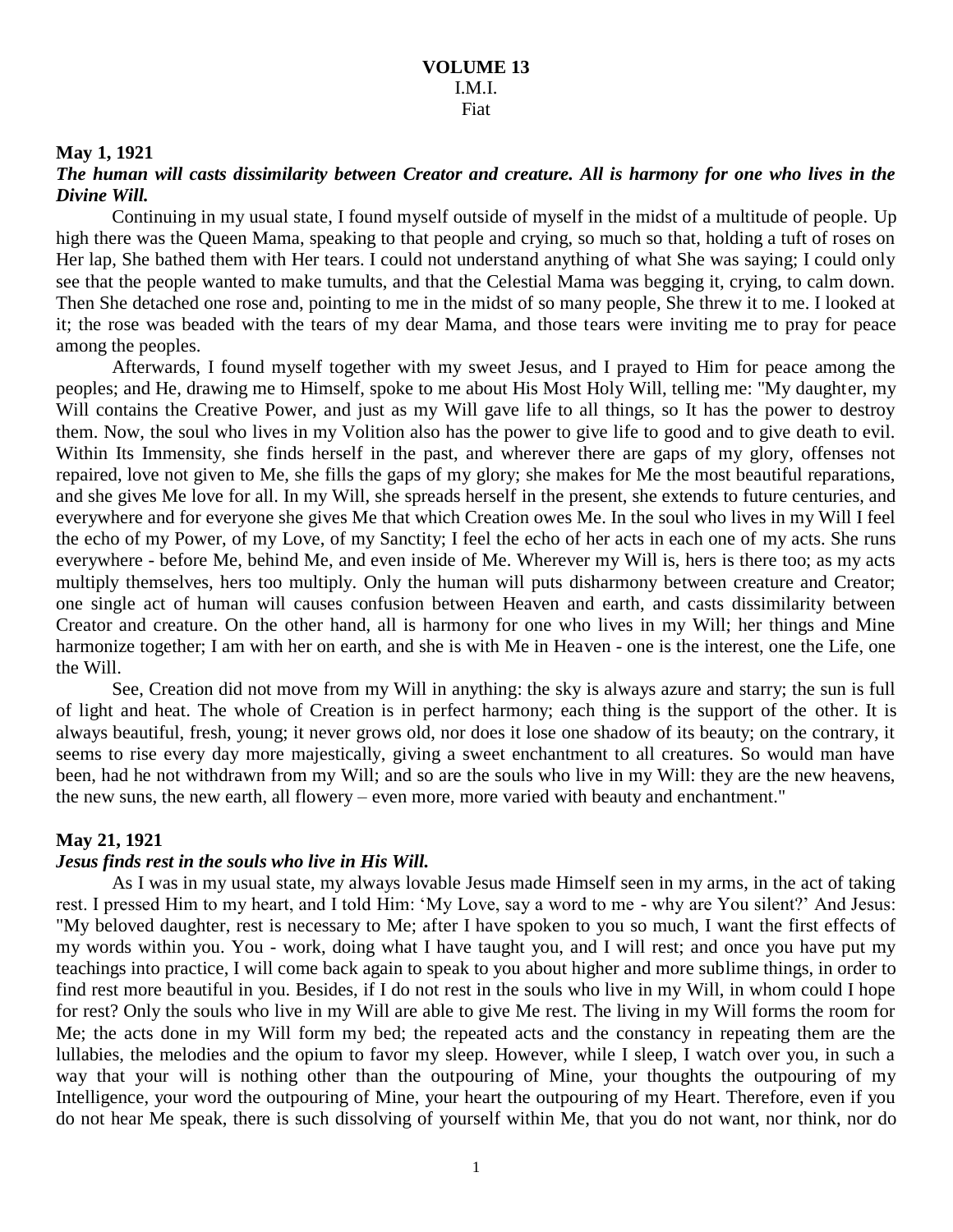anything but what I want and do. So, as long as you live in my Will, you can be sure that everything that happens within you, is Me."

## **June 2, 1921**

### *In coming upon earth, Jesus said almost nothing or very little about His Will.*

I was feeling very oppressed because I was told that they wanted to print all that my sweet Jesus had manifested to me about His Most Holy Will. My distress was such that I also felt restless; and my sweet Jesus said to me in my interior: "Do you want to arbitrate yourself? That's a good one. Just because a teacher has chosen to dictate his doctrine to one pupil, this doctrine and the good which can be done through it, cannot be made public? This would be absurd, and would sadden the teacher. And then, there is nothing about you - it is all my doctrine. You have been nothing but a clerk. And just because I have chosen you, you would want to bury my teachings and therefore also my Glory?"

But with all this, I felt restless; and my always lovable Jesus, coming out from within my interior, placed His arm around my neck, and holding me tightly, told me: "My beloved daughter, calm yourself, calm yourself, and make your Jesus content."

And I: 'My Love, this sacrifice is too hard; at the mere thought that all that passed between You and me has to come out, I feel I am dying and my heart cracks for the pain. If I wrote, it was only to obey and for fear that You might be displeased; and now look into what a maze obedience is throwing me. My Life, have pity on me, and put your holy hand in this.'

And Jesus: "My daughter, if I want this sacrifice, you must be ready to make it - you must deny Me nothing. Now, you must know that, in coming upon earth, I came to manifest my Celestial doctrine, to make known my Humanity, my Fatherland, and the order which the creature had to maintain in order to reach Heaven - in a word, the Gospel. But I said almost nothing or very little about my Will. I almost passed over It, only making them understand that the thing which I cared the most was the Will of my Father. I said almost nothing about Its qualities, about Its height and greatness, and about the great goods which the creature receives by living in my Volition, because the creature was too much of an infant in Celestial things, and would have understood nothing. I just taught her to pray: *'Fiat Voluntas Tua, sicut in coelo et in terra'*, so that she might dispose herself to know this Will of Mine in order to love It, to do It, and therefore receive the gifts It contains. Now, that which I was to do a that time - the teachings about my Will which I was to give to all - I have given to you. So, making them known is nothing but making up for what I Myself was to do while on earth as the fulfillment of my Coming. Don't you want Me, then, to fulfill the purpose of my coming upon earth? Therefore, let Me do; I will watch over everything and dispose everything - and you, follow Me and be at peace."

#### **June 6, 1921**

## *The greatest miracle that God can perform is a soul who lives in His Will.*

I was dissolving myself in the Holy Will of blessed Jesus, and I thought to myself: 'Which one is greater, more varied and more complex - the work of Creation or the Redeeming work?' And my always lovable Jesus told me: "My daughter, the Redeeming work is greater, more varied and complex than the work of Creation - even more, It is so much greater, that each act of the Redeeming work is immense seas which surround the work of Creation. The work of Creation, surrounded by the Redeeming work, is nothing other than little rivulets surrounded by the immense seas of the Redeeming work. Now, one who lives in my Will, who takes my *Fiat Voluntas Tua* as her own life, flows in these immense seas of the Redeeming work, diffusing and expanding herself together with them, in such a way as to surpass the very work of Creation. Therefore, only the Life of my Fiat can give true honor and glory to the work of Creation, because my *Fiat* multiplies and extends everywhere - It has no limits. On the other hand, the work of Creation has its limits, nor can it become larger than it is.

My daughter, the greatest miracle that my Omnipotence can perform, is a soul who lives in my Fiat. Do you think it is trivial that my Will, Holy, Immense, Eternal, descends into one creature, and that putting my Will and hers together, I dissolve her in Me, becoming the life of all that the creature does, even the most tiny things? So, her heartbeat, word, thought, motion, breath, are those of the living God within the creature. She conceals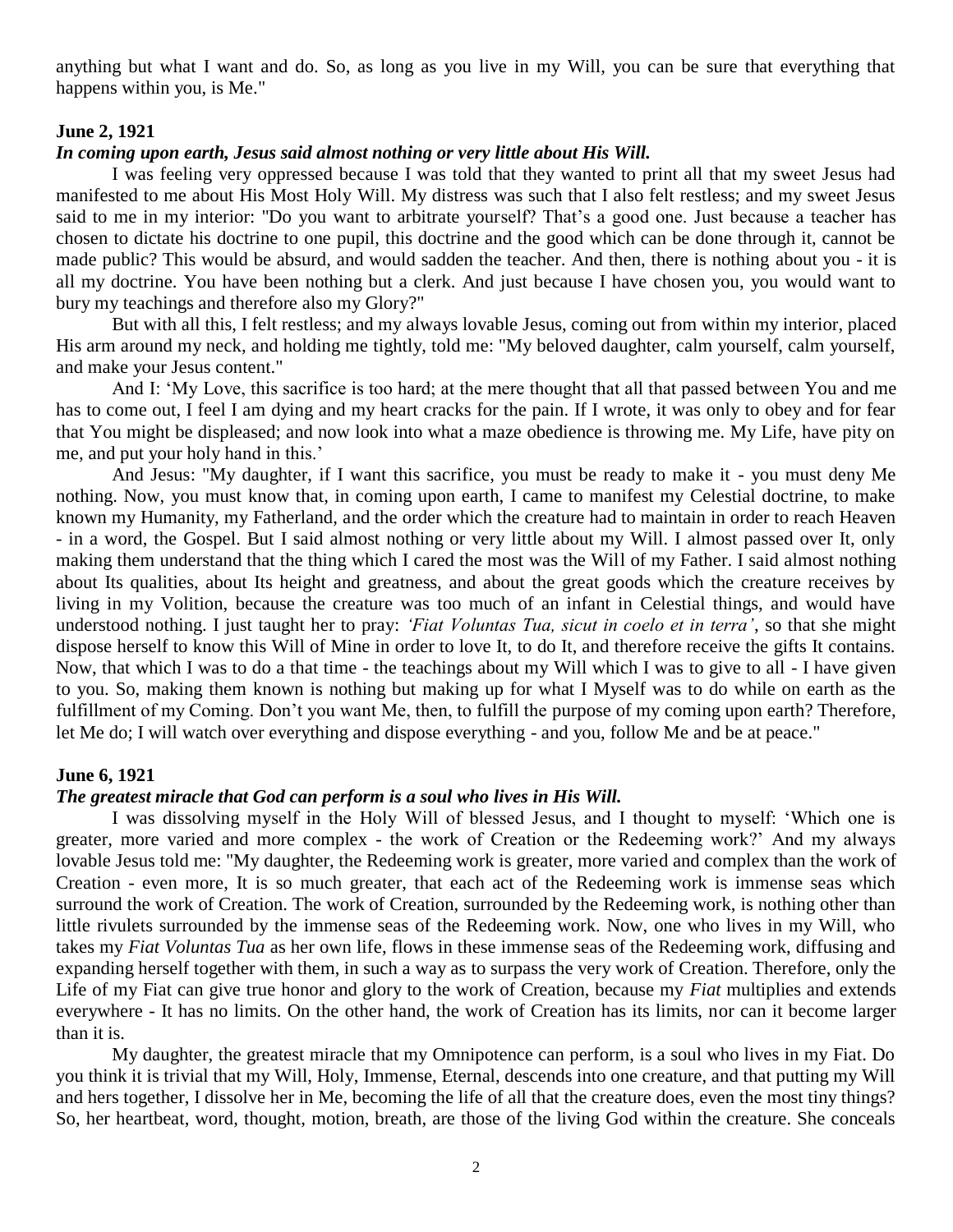Heaven and earth within herself, although, apparently, one sees a creature. Greater grace, a prodigy more portentous, a Sanctity more heroic than my Fiat, I could not give.

See, the work of Creation is great; the work of Redemption is even greater; but my Fiat - making the creature live in my Will - surpasses both of them. In fact, in Creation my Fiat created and delivered my works, but did not remain as center of life in the created things. In Redemption my Fiat remained as center of life in my Humanity, but did not remain as center of life in the creatures; rather, if their will does not adhere to Mine, they render vain the fruits of my Redemption. But with my Fiat – making the creature live in my Will – I remain as center of life of the creature; and therefore I repeat to you, as other times, that my *Fiat Voluntas Tua* will be the true glory of the work of Creation and the fulfillment of the abundant fruits of the work of Redemption. Here is the reason why I want nothing from you but that my *Fiat* be your life, and that you look at nothing but my Will: because I want to be the center of your life."

### **June 12, 1921**

## *There where God finds His Life, He shall stop and dwell forever. Then will He rest, not in the work of Creation, but within His own Life. The soul must be the center of the Divine Will.*

Continuing in my usual state, my always lovable Jesus continues to speak to me about His Holy Will, telling me: "My beloved daughter, birth from my Will, I do not want you sky studded with stars; I would like it – I would find my work, but it would not satisfy Me because I would not find Myself. Nor do I want you sun, though I would find delight in it - I would find the shadow of my light and heat but, not finding Myself, I would pass over you. Nor do I want you flowery earth with flowers, plants and fruits, although it might please Me, since I would find the breath of my fragrances, traces of my sweetness, the mastery of my creative hand. In sum, I would find my works - but not my Life. Therefore, I would pass over everything, I would continue to wander without stopping - to find what? My Life. And where will I find my Life? In the soul who lives in my Will. This is why I do not want you sky, sun or flowery earth, but center of my Will; there where I find my Life, I shall stop and dwell forever. Only then will I be content; I will rest not in my work, as in Creation, but in my own Life.

Know that your life must be the Fiat. My Fiat delivered you to the light, and like a noble queen carrying the Fiat Creator in your womb, you must walk through the field of life upon the wings of that same Fiat, sowing everywhere the seed of my Will, in order to form many other centers of my Life upon earth, and then come back into my own Fiat in Heaven. Be faithful to Me, and my Will will be your life, the hand which leads you, the feet to walk, the mouth to speak - in sum, It will make up for you in everything."

### **June 20, 1921**

#### *Simile of the Sun and one who lives in the Divine Will.*

As I was in my usual state, my always lovable Jesus came, but all majesty and love. He took my right hand in His hand, and drawing near my heart, He kissed it; then He clasped my head with both hands, keeping them over my head for some time. Who can say what I felt being infused in me? He alone can tell what He was infusing in me. Then He told me: "Daughter of my Will, my Volition fills you; and in order to keep this Will of Mine in you, I offer Myself as the keeper of my own Will. The Gift which I placed in you is so great that I do not want to leave It at your mercy, because you would not have sufficient care in order to keep It. Therefore, not only will I be its defense, but I will help you to make It pour outside, in such a way that the mark of my Will will be seen everywhere."

Then He added: "One who lives in my Will must be as the center of everything. Look at the sun up there in the heavens: one can see the center of its light, its circle; but the light and the heat It spreads beat and fill the whole earth, becoming life and light of all nature. In the same way, one who lives in my Will must live as though circumfused within my own center, which is life of everything. These souls are more than sun - they are also light, heat and fecundity of all goods. Those who do not live completely in my Will can be called plants, flowers, trees, which receive light, heat and fecundity from these suns; and living down below, they are subject to grow and to decrease, and are exposed to winds, to frost, to storms. On the other hand, one who lives in my Will, like sun, excels over all, triumphs and conquers everything; and while he touches everything and becomes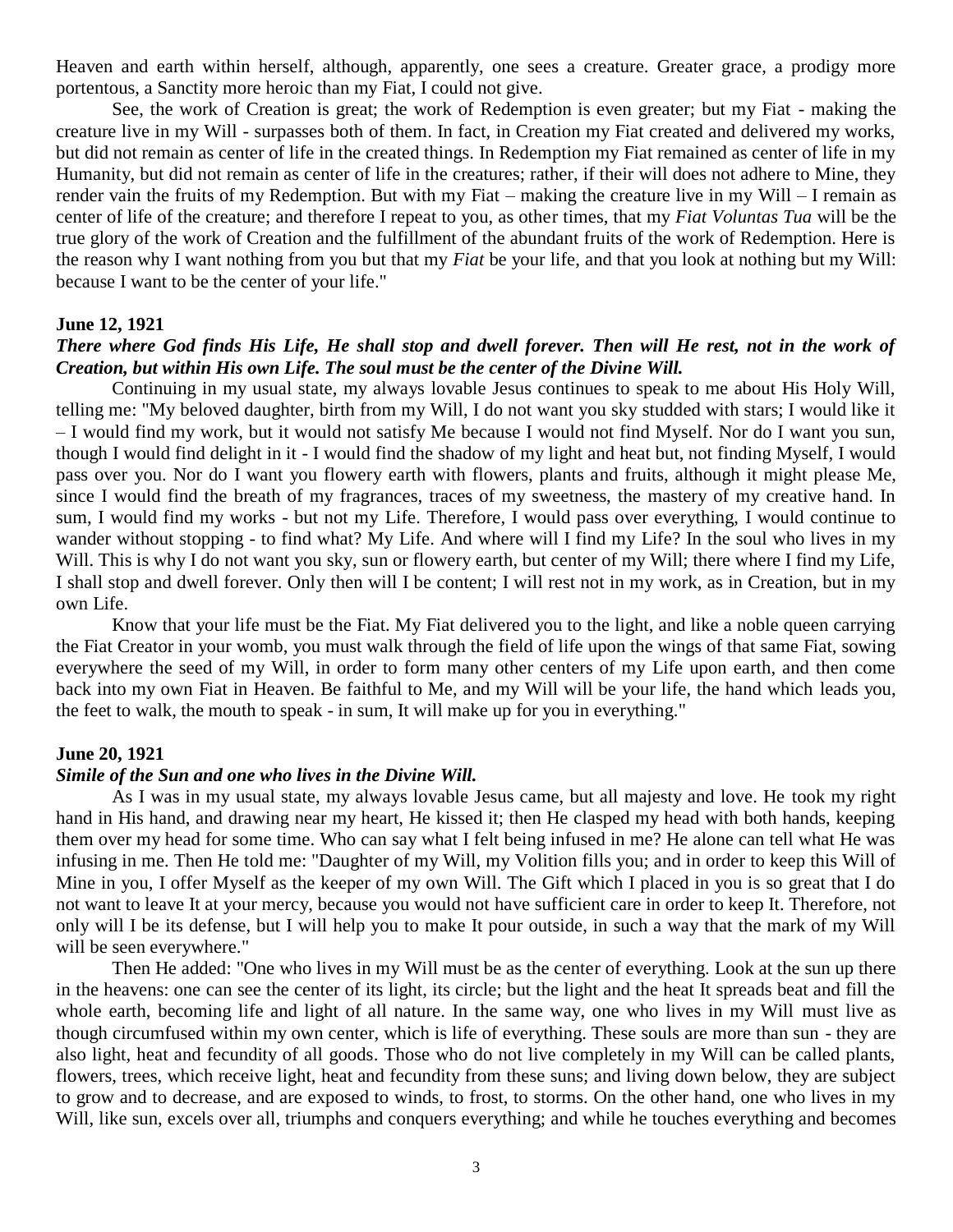life of everything, he is intangible, nor does he let anyone touch him, because since he lives up high, nobody can reach him."

### **June 28, 1921**

## *The souls who live in the Divine Will do whatever God does. True reigning is not to be excluded from anything created by God.*

I was pouring all of myself into the Divine Will, and my sweet Jesus told me: "My daughter, the souls who live in my Will are the reflection of everyone and of everything. Since they are reflected in everything, as a consequence they receive the reflection of all. And since my Will is life of everything, in my Will they run to give life to everything. So, even inanimate things and plants receive their reflections, while they receive the reflection of all Creation; they harmonize with all things created by Me; in my Will they give to all; they are friends and sisters with all, and receive love and glory from all. My Will renders them inseparable from Me and therefore whatever I do, they do as well. My Will does not know how to do things dissimilar from Me. The Kingdom of my Will means 'to reign', therefore all of them are queens; but true reigning is not to be excluded from anything created by Me."

## **July 14, 1921**

### *Just as the Sun forms the life of all nature, the Divine Will forms the life of the souls.*

My will was swimming in the Eternal Volition, and an incomprehensible light made me comprehend and told me: "My daughter, it happens to one who lives in my Will as to the earth exposed to the Sun. The Sun, king of all Creation, dwells above all, and the whole of nature seems to be begging the Sun for that which forms its life, its beauty, its fecundity. The flower begs the Sun for its beauty, its color, its fragrance; and as it blooms and opens out, it opens its mouth to receive from the Sun the heat and the light in order to acquire color, fragrance, and to form its life. The plants beg the Sun for maturity, sweetness and flavor. All things beg their life from the Sun.

My Will is more than Sun. As the soul enters into Its burning rays, she receives Life; and as she keeps repeating her acts in my Volition, she receives now my beauty, now my sweetness and fecundity, now my goodness and sanctity. So, each time she enters the rays of my Will, she receives many more Divine qualities. Oh, how many different beauties, how much liveliness of colors, how many fragrances she acquires! If these souls could be seen by the other creatures, they would form their paradise on earth – so great is their beauty. They are my reflectors - my true images."

## **July 20, 1921**

#### *Simile of water and the Divine Will.*

Continuing in my usual state, I was feeling very much embittered, and I said to myself: 'Your Will alone is left to me; I have nothing else - everything has disappeared.' And my sweet Jesus, moving in my interior, told me: "My daughter, my Will is all that must be left to you. It is symbolized by water. While water appears abundant in seas, rivers and wells, it seems as if there is no water on the rest of the earth. Yet, there is not one point of the earth which is not soaked with water; there are no buildings in which water has not been the primary element for their construction; there is no food in which water does not hold its primary place; otherwise it would be dry food, which man could not even swallow. The strength that water contains is such and so great, that if it had free field to go out of the seashore, it would devastate and terrify the entire earth.

My Will is more than water. It is true that, in certain points, times and circumstances, It is as though concentrated within most extensive seas, rivers and wells; but there is no thing, from the greatest to the smallest, in which my Will does not flow and hold Its primary place - even though hidden, just as the water is hidden in the earth, and although not appearing, it is the one that makes plants vegetate and gives life to their roots. However, when my Love will make arise the Era of my Will, the new Era of maximum benefit for creatures, then will the seas and rivers of my Volition overflow; and as their gigantic waves will rise, they will sweep everything into my Will – but no longer hiddenly; rather, Its roaring waves will make themselves seen by everyone and will touch everyone. And those who will want to resist the current, will run the risk of loosing their lives.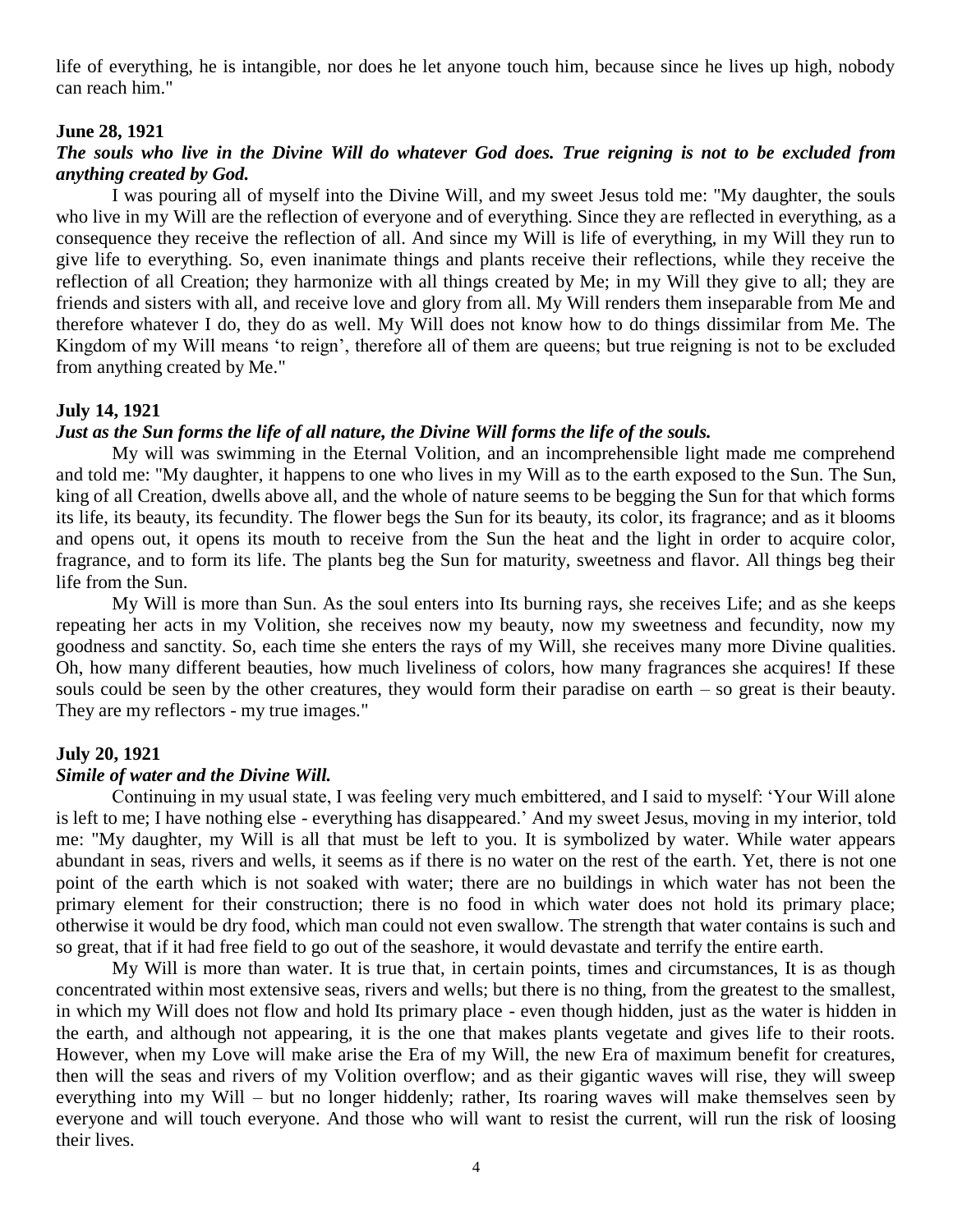Now, since my Will alone has been left to you, you are like water which holds the first place among all goods; and when my Volition will flow out of Its shores, your will, dissolved within Mine, will have its primacy in all things, both in Heaven and on earth. What more do you want?"

## **July 26, 1921**

## *The Divine Will is more than life for the soul.*

My sweet Jesus continues to speak to me about His Holy Will: "My daughter, if the Sun is the king of the Universe; if with its light it symbolizes my Majesty, and with its heat my Love and Justice, to the point that when it finds earth that does not want to dispose itself to fecundity, it ends up withering it and it renders it sterile with its burning breath – water can be called queen of the earth, because, symbolizing my Will, there is no point into which she does not enter, nor is there creature who can live without her. Maybe one could live without the Sun, but nobody can live without water. Water enters into everything, even into the veins and the human bowels, as well as into the profound abysses of the earth. In mute silence, it follows its continuous course. One can say that water is not only queen, but it is like the soul of the earth: without water the earth would be like a dead body.

So is my Will: It is not only queen, but more than soul of all created things. It is the life of each heartbeat, of each fiber of the heart. My Volition, like water, flows within everything - now remaining silent and hidden, now palpitating and visible. Man can subtract himself from my Light, from my Love, from my Grace, but from my Will – never. He would be like one who wanted to live without water. It is true that there may be some crazy one who hates water; but even if he hates it and does not love it, he will be forced to drink it - either water or death. The same for my Will: since It is life of everything, creatures will keep It with them either with love or with hatred, but even though against their will, they will be forced to let my Will flow in them, like blood in the veins. And those who wanted to subtract themselves from my Will would be like the suicides of their own souls. But still, my Will would not leave them; It would follow the course of Justice over them, since It could not follow for them the course of the goods that my Volition contains. If man knew what it means to do or not to do my Will, all would tremble with fright at the mere thought of subtracting themselves from my Will for one single instant."

## **August 9, 1921**

### *Effects of the acts done in the Divine Will. Example of the machine.*

Continuing in my usual state, I found myself outside of myself in the midst of a most extensive sea. I saw a machine, and as the engine moved, water would spurt out from all sides of this machine. Rising up to Heaven, these waves of water spouted upon all Saints and Angels, and reaching the Throne of the Eternal One, they poured impetuously at His feet, and then descended again into the depths of the same sea. I remained astonished in seeing this, and I said to myself: 'What can this machine be?' And a light which came from that very sea told me: "The sea is my Will, the machine is the soul who lives in my Volition, the engine is the human will operating in the Divine Will. Every time the soul makes her own special intentions in my Will, the engine puts the machine into motion; and since my Will is life of the Blessed as well as of the machine, it is no wonder that my Will, which springs out from this machine, enters into Heaven and glows with light and glory, spouting upon all, up to my Throne, and then descends again into the sea of my Will on earth, for the good of pilgrim souls. My Will is everywhere, and the acts done in my Will run everywhere - both in Heaven and on earth. They run to the past, because my Will existed; to the present, because my Will has lost nothing of Its activity; to the future, because It will exist eternally. How beautiful are the acts in my Will! And since my Will contains ever new contentments, these acts are new contentments for the very Blessed; they substitute for the acts of the Saints, which have not been done in my Will; they are new graces for all creatures."

Afterwards, I remained all afflicted because I had not seen my sweet Jesus; and He, moving in my interior, clasped me in His arms, telling me: "My daughter, why are you so afflicted? Am I not the sea itself?"

### **August 13, 1921**

*Sadness does not enter into the Divine Will. The Divine Will contains the substance of all joys, and the fount of all happinesses.*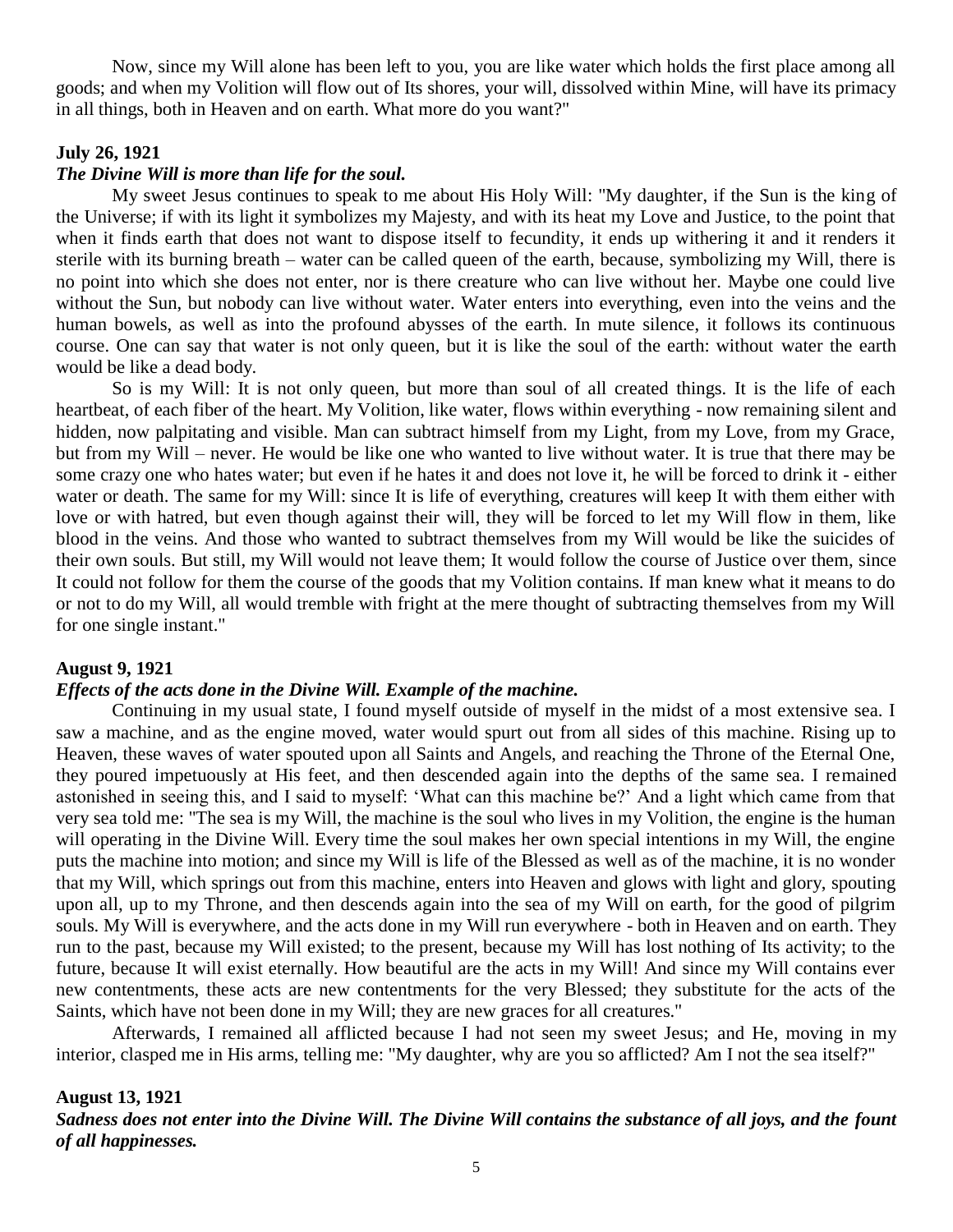I was feeling very afflicted, and my lovable Jesus, moving in my interior, told me: "My daughter, courage, I don't want you afflicted; because for one who lives in my Will, the smile of Heaven, the contentment of the Blessed, the peace of the Saints caress the whole of her being. My Will contains the substance of all joys, the fount of all happinesses, and one who lives in my Will, even in sorrow, feels pain and joy, tears and smile, bitterness and sweetness, kneaded together within her. Contentment is inseparable from my Will.

You must know that as you think in my Will, as you speak, as you work, as you love, etc., you deliver to my Will as many children for as many thoughts as you make, for as many words as you say, for as many works and acts of love as you emit. These children multiply to the infinite in my Will and go around throughout Heaven and through the entire earth, bringing new joy, new glory and contentment to Heaven, and new grace to the earth; going through all hearts, carrying my sighs, my moans, the pleas of their Mother who wants them saved, and who wants to give them Her Life.

Now, these children, birth from my Will, in order to be recognized as my children, must resemble and have the same manners of the Mother who delivered them. If they look sad, they will be put out of Heaven, being told: 'Sadness cannot enter our Residence'. They will not find their way into the creatures, because in seeing them sad, creatures will doubt that they are true legitimate children of my Will. Besides, one who is sad does not have the grace to creep into others, to conquer them and dominate them. One who is sad is not capable of heroism, and of giving himself for the good of all. Many times these children are aborted, dying during labor, without coming out to the light of the Divine Will."

#### **August 20, 1921**

### *The acts done in the Divine Will are new heavens of love and of glory.*

Continuing in my state of privation and of unspeakable bitterness, my lovable Jesus came for just a little, and surrounding me with His arms, told me: "My daughter, daughter of my Will, I love so much one who lives in my Will that I become her custodian, and I keep her sheltered in my own arms. I am jealous that not even one act be lost, because my own Life is involved in each act.

The Fiat released the Creation, and from the Fiat, Creation receives continuous preservation. If my Fiat withdrew, It would turn into nothing; and if It remains intact, without changing, it is because It has not moved from my Fiat. However, I did not repeat another Fiat, otherwise more new heavens, more new suns and stars would come out, one different from the other. On the other hand, in the soul who lives in my Will there is not just one Fiat, but repeated Fiats. Therefore, as the soul operates in my Will, I repeat the Fiat and new heavens, new suns and stars are extended; and since the soul contains an intelligence, these heavens are new heavens of love, of glory, of light, of adoration, of knowledge - forming such a variety of beauty that I Myself remain enraptured. The whole of Heaven, the Saints, the Angels, cannot remove their gaze from her, because as they admire the variety of heavens which she contains, more new ones extend, one more beautiful than the other. They see the Celestial Fatherland copied in the soul who lives in my Will - the multiplicity of new things which multiply to the infinite.

How could I not keep this soul guarded and not be extremely jealous of her, if just one act of hers is worth more than Creation Itself? In fact, the heavens, the sun, are without intelligence, therefore they have no value in themselves - all the value is Mine. On the other hand, since one who lives in my Will contains an intelligence, there is her will that runs within Mine, and the power of my Fiat uses it as raw material in order to extend these new heavens. Therefore, as the soul operates in my Will, she gives Me the delight of forming new Creations. Her acts are the manifestation of the Life of my Will, the prodigies of my Volition - my repeated *Fiat*. How could I not love this soul?"

### **August 25, 1921**

#### *The more knowledge one has about the Divine Will, the more value his acts acquire.*

I was fusing all of myself in the Holy Divine Volition, and my Jesus told me: "Daughter of my Will, the more you immerse yourself in my Volition, the more the circle of your will is enlarged within Mine. It is yet true that the acts done in my Will fill everything, just as the light of the Sun fills the earth; however, by repeating the acts in my Will, the circumference of the Sun itself becomes larger and the soul acquires greater intensity of light and heat. As she repeats her acts in my Will, her will remains tied to Mine as many times; and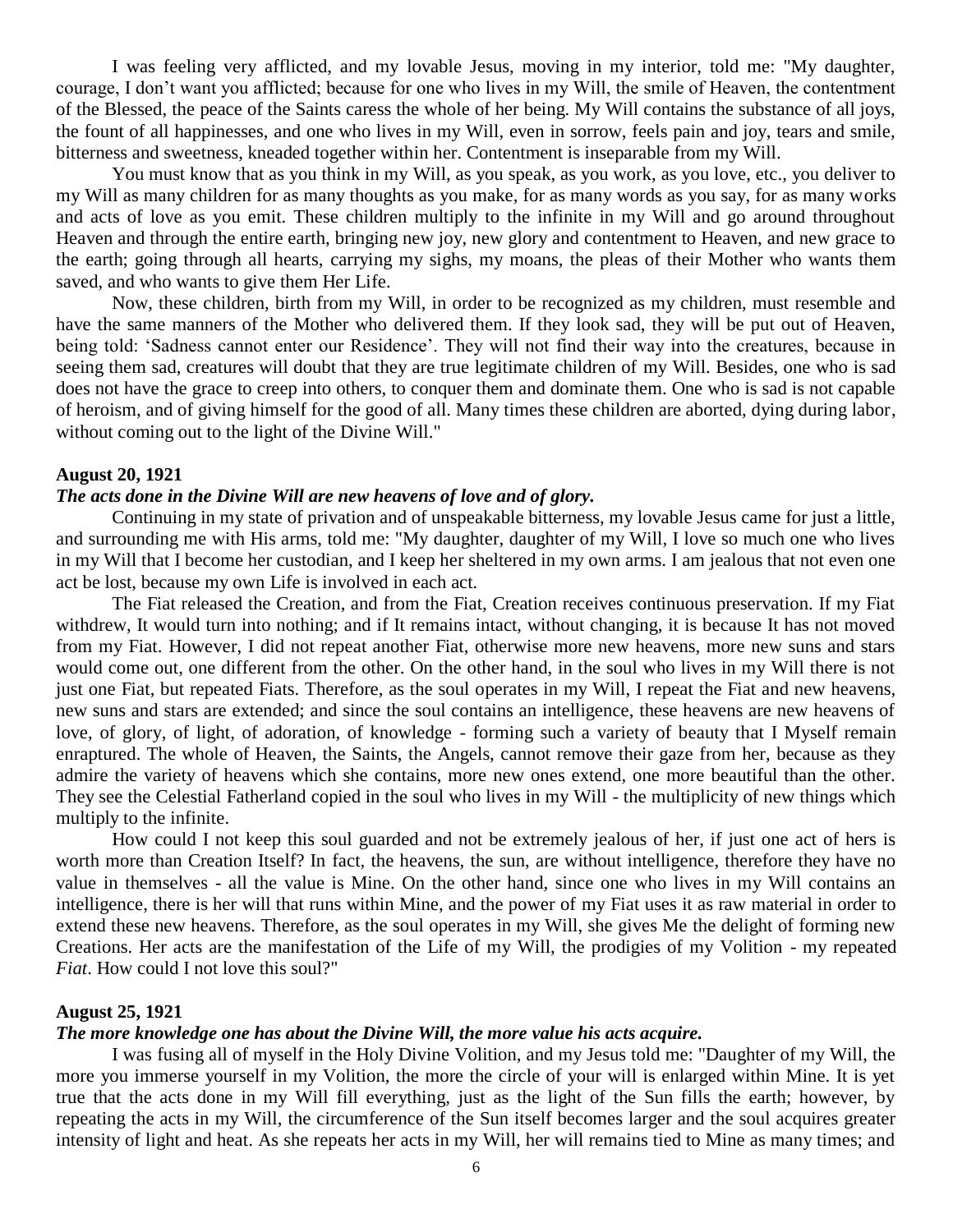these knots make many Divine rivulets flow over the whole earth, preventing the free course of Justice." And I: 'Yet, O my Jesus, many scourges fill the earth, such as to be horrifying.'

"Ah! my daughter - yet, one can say that this is still nothing. And if it wasn't for these rivulets, for these knots of the human will made in the Divine Will, I would look at the earth as if it did not belong to Me any more, and therefore I would make chasms open everywhere to swallow it. Oh, how the earth weighs upon Me!"

But He was saying this with such bitterness as to make stones cry. Then He added: "Every time I speak to you about my Will and you acquire new understanding and knowledge, your act in my Will receives more value and you acquire more immense riches. It happens as to a man who possesses a gem, and knows that this gem is worth a penny: he is rich one penny. Now, it happens that he shows his gem to a skilled expert, who tells him that his gem has a value of five thousand liras. That man no longer possesses one penny, but he is rich five thousand liras. Now, after some time he has the opportunity to show his gem to another expert, even more experienced, who assures him that his gem contains the value of one hundred thousand liras, and is ready to buy it if he wants to sell. Now that man is rich one hundred thousand liras. According to his knowledge of the value of his gem, he becomes richer, and feels greater love and appreciation for the gem; he keeps it in custody more jealously, knowing that the gem is all his fortune, while before he held it as a trifle. Yet, the gem has not changed – that which it was, so it is now; he is the one who has changed, by understanding the value that the gem contains.

Now, the same happens with my Will, as well as with virtues. According to how the soul understands their value and acquires knowledge of them, she comes to acquire new values and new riches in her acts. Therefore, the more you know my Will, the more your act will acquire value. Oh, if you knew what seas of graces I open between you and Me every time I speak to you about the effects of my Will, you would die of joy and would make feast, as if you had acquired new reigns to dominate!"

#### **September 2, 1921**

## *One who goes out of the Divine Will, goes to meet all miseries. Each additional knowledge prepares the soul for another greater knowledge.*

I was lamenting to my sweet Jesus because of these blessed writings, which they want to put out. I felt as if I wanted to withdraw from His Will, and my sweet Jesus told me: "My daughter, what? You would want to withdraw from my Will? Too late. After you yourself bound yourself in my Will, my Will has bound you with double chains to Itself in order to keep you safer. You have lived as a queen in my Will; you have accustomed yourself to living with most delicate and nourishing foods; indomitable by anyone, but dominator of all, even of yourself. You are used to living with all the comforts, immersed in immense riches. If you go out of my Will, you will notice immediately that, as soon as you go out of It, you will feel misery, coldness, the lost dominion; all goods will disappear from you, and from queen you will become a most miserable servant. So, you yourself, upon feeling the great contrast which exists between living in my Will and going out of It, will plunge yourself even more into the depth of my Will. This is why I say to you: 'Too late'. And then, you would take a great contentment away from Me.

You must know that I acted with you as a King who begins to love a friend, who is very dissimilar from Him in status; but His love is so great, that He has decided to make him similar to Himself. Now, this King cannot do everything at once and render His friend like Himself; rather, He does it little by little. First He prepares a royal palace for him, similar to His own; then He sends the adornments to decorate the royal palace. He forms a little army for him; then He gives him half of His Kingdom, so as to be able to say: 'What you possess, I possess. King am I - king are you'. However, each time the King would give him His gifts, He would look at his faithfulness; and giving the gift would be for Him an occasion for new contentment, greater glory and honor for Himself, and a new feast. If the King had wanted to give to his friend, all at once, that which He has given him little by little, He would have embarrassed His friend, because he was not trained to be able to dominate. But, little by little, through his faithfulness, he has been instructed, so everything is easy for him.

So I did with you. Having chosen you in a special way to live in the height of my Will, I have instructed you little by little, making It known to you. And as I kept making It known to you, I enlarged your capacity, preparing it for another greater knowledge; and every time I manifest to you one value, one effect of my Will, I feel a greater contentment and I make feast along with Heaven. Now, as these truths of Mine go out, you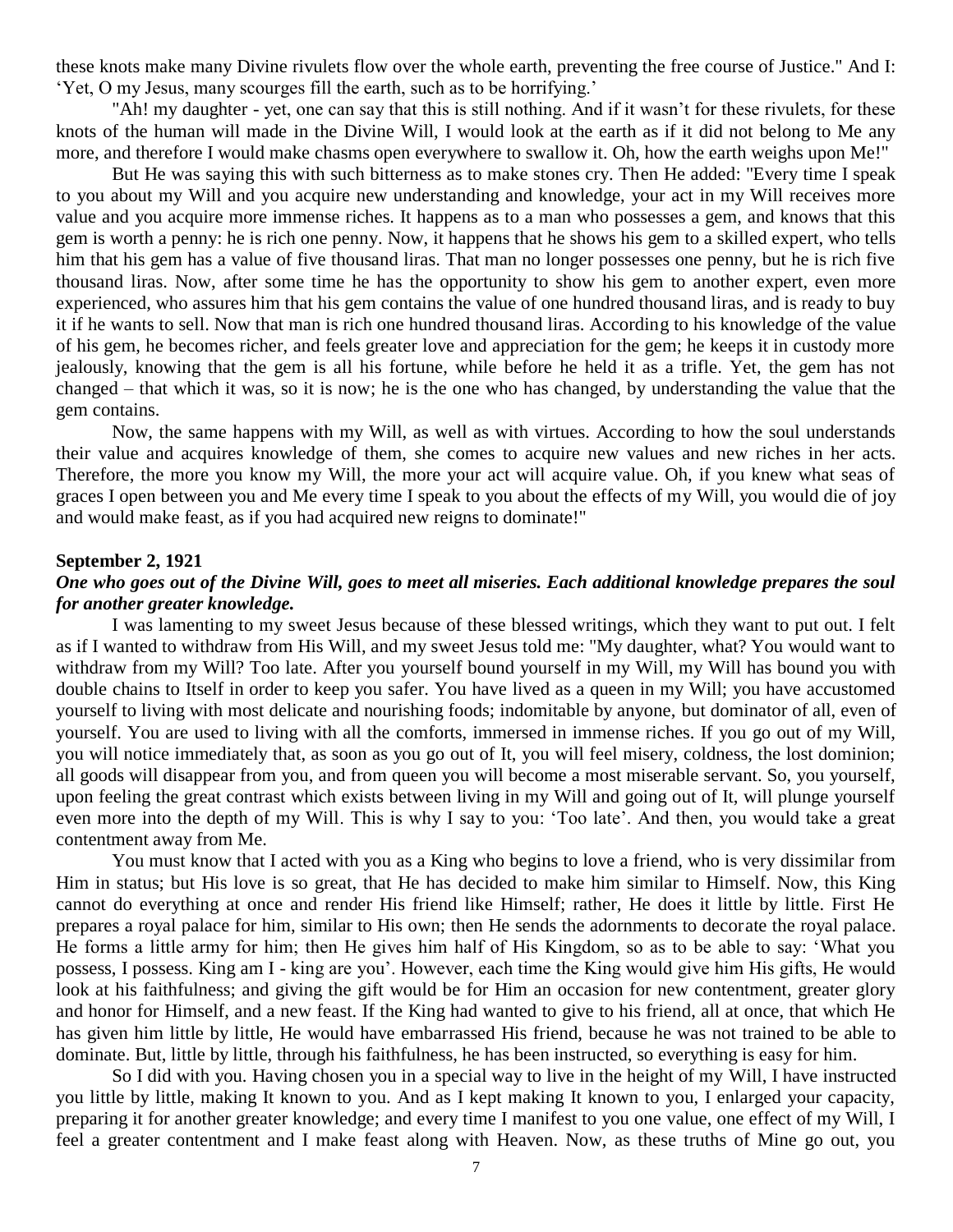redouble my contentments and my feasts. Therefore, let Me do it - and you, plunge yourself more into my Will."

### **September 6, 1921**

## *As the truths are known, new union with Jesus is formed. Jesus wants to make known what His Will did in His Humanity in order to constitute the new generations as heirs of His Will, and of the effects and the value It contains.*

I was fusing all of myself in the Holy Will of my sweet Jesus, and I said to Him: 'My Love, I enter into your Will, and here I find all the thoughts of your mind and all those of creatures. I surround your thoughts with my thoughts and with those of all my brothers, and then I unite them together, making them one in order to give You the homage, the adoration, the glory, the love, the reparation of your own Intelligence.'

While I was saying this, my Jesus moved in my interior, and standing up, told me: "Inseparable daughter of my Will, how happy I am in hearing repeated what my Humanity did in my Will. And I kiss your thoughts in Mine, your words in Mine, your heartbeat in Mine." And as He was saying this, He covered all of me with kisses. Then I said to Him: 'My Life, why do You enjoy so much and make feast every time You manifest another effect of your Will?' And Jesus: "You must know that every time I manifest to you one more truth about my Will, it is one more bond that I form between you and Me, and with the whole human family. It is a greater union; it is a tighter link; it is sharing my inheritances; and as I manifest them I form the deed of donation, and in seeing my children richer and sharing in the inheritance, I feel new contentments and I make feast.

It happens to Me as to a father who possesses much land, and this land is unknown to his children - they do not know that they are children of a father so rich. Now, as the children come of age, the father keeps telling them day after day that he possesses such and such farm. On hearing this, the children make feast and cling to the father with a greater bond of love. In seeing the feast of the children, the father makes feast and prepares for them another greater surprise, saying to them: 'Such province is mine...' And then, 'Such kingdom...' The children are enchanted, and they not only celebrate, but believe themselves fortunate to be the children of this father. And the father not only makes his possessions known to his children, but he constitutes them heirs of his goods.

The same happens to Me. Up until now I have made known what my Humanity did - Its virtues, Its pains - in order to constitute the human family as heir of the goods of my Humanity. Now I want to move forward, and I want to make known to it what my Will did in my Humanity so as to constitute the new generations as heirs of my Will, of the effects and the value It contains. Therefore, be attentive in listening to Me, and do not lose anything of the effects and the value of this Will of Mine, so that you may be the faithful bearer of these goods, the first link of union with my Will, and of communication with the other creatures."

### **September 14, 1921**

### *Each time the soul does her acts in the Divine Will, she grows more and more in sanctity.*

Continuing in my usual state, my always lovable Jesus, on coming, told me: "My daughter, each time the soul does her acts in my Will, she grows more and more before Me in wisdom, in goodness, in power and beauty. In fact, as she keeps repeating her acts in my Will, she takes more bites of wisdom, of goodness, etc.; and the soul grows with the food from which she feeds herself. This is why in the Holy Gospel it is written that I grew in wisdom before God and before men. As God, I could neither grow nor decrease. My growth was just in my Humanity which, growing in age, came to multiply my acts in the Supreme Volition; and each additional act I did was additional growth in the Wisdom of the Celestial Father. This growth of Mine was so true that even creatures noticed it. Each one of my acts ran in the immense sea of the Divine Will; and as I operated, I nourished Myself with this Celestial Food. It would take too long to tell you about the seas of Wisdom, of Goodness, of Beauty and Power that my Humanity swallowed in every additional act It performed.

The same happens to the soul. My daughter, Sanctity in the Divine Will grows in every instant - there is nothing that can escape from growing, and that the soul cannot let flow in the infinite sea of my Will. The most indifferent things - sleep, food, work, etc. - can enter into my Will and take their place of honor as agents of my Will. If only the soul wants it so, all things, from the greatest to the smallest, can be opportunities to enter my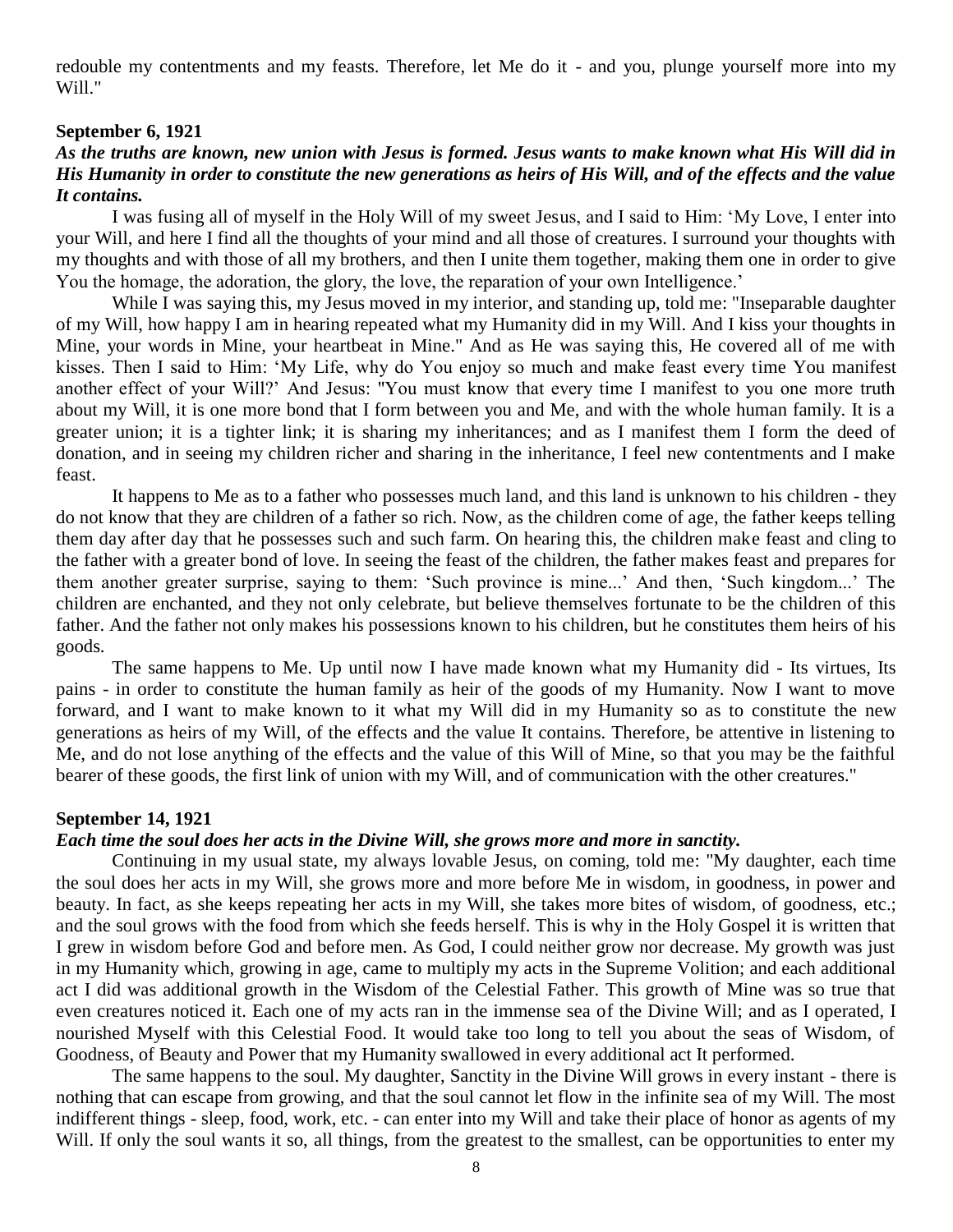Will - which does not happen with virtues. In fact, if one wants to exercise the virtues, many times the occasion is missing. If the soul wants to exercise obedience, it takes someone who commands her, and it may happen that for days and weeks there is no one to give new orders for her to obey; therefore, as much as goodwill to obey as she might have, poor obedience will remain idle. The same with patience, humility and all the other virtues; since they are virtues of this low world, other creatures are needed in order to exercise them. On the other hand, my Will is virtue of Heaven, and I alone am enough to maintain the soul every instant in continuous exercise. It is easy for Me to keep her up night and day, in order to maintain her exercised in my Will."

## **September 16, 1921**

## *Jesus mocked by Herod. How these pains are renewed by creatures. Through His acts, Jesus molded our acts in His Will.*

I was doing the hour of the Passion in which my sweet Jesus was in the palace of Herod, clothed as a madman and mocked. And my always lovable Jesus, making Himself seen, told me: "My daughter, not only then was I clothed like a madman, sneered at and mocked, but creatures continue to give Me these pains; even more, I am under continuous mockeries, and by all kinds of people. If a person goes to Confession and does not maintain his resolutions not to offend Me - this is a mockery that he makes of Me. If a Priest confesses, preaches, administers the Sacraments, and his life does not correspond to the words he says and to the dignity of the Sacraments he administers - he mocks Me as many times for as many words as he says, and for as many Sacraments as he administers. While I give them new life in the Sacraments, they give Me scorns and mockeries; and by profaning them, they prepare for Me the garment to clothe Me as a madman. If superiors command sacrifice, virtue, prayer and disinterest to their subjects, while they conduct a life of comfort, of vice and of interest - these are as many mockeries that they make of Me. If civilian and ecclesiastical leaders want the observance of the laws, and they are the first transgressors - these are mockeries that they make of Me.

Oh, how many mockeries they make of Me! They are so many that I am tired of them, especially when they put the poison of evil under good. Oh, how they make fun of Me, as if I were their amusement and their pastime! But sooner or later Justice will make fun of them, by punishing them severely. You - pray and repair for these mockeries which grieve Me so much, and are the cause for which I do not make Myself known for Who I am."

Afterwards, coming back again, as I was fusing all of myself in the Divine Will, He told me: "Dearest daughter of my Will, I anxiously await your fusions in my Will. You must know that as I thought in my Will, I kept molding your thoughts in my Will, preparing the place for them; as I worked, I molded your works in my Will; and so with all the rest. Now, whatever I did, I did not do for Myself since I did not need it - but for you. This I why I await you in my Will, that you may come and take the places which my Humanity prepared for you. And over my moldings - come and do yours. Only then am I content and I receive complete glory, when I see you do what I did."

#### **September 21, 1921**

## *Jesus wants to give His goods to His children. Jesus before Caiphas. The working of the Divine Will is daylight.*

As I was in my usual state, my always lovable Jesus, on coming, told me: "My daughter, in what painful conditions creatures put Me! I am like a most rich father who loves His children immensely. But the children, immensely ungrateful, while the father wants to clothe them, refuse his clothes and want to remain naked. The father gives them food, but they want to starve; and if they eat at all, they feed themselves with filthy and vile foods. The father offers them riches, he wants to keep them around himself, he gives them his own residence, but the children do not want to accept anything, contenting themselves with going wandering, homeless and poor. Poor father, how many sorrows - how many tears does he not shed? He would be less unhappy if he had nothing to give; but possessing goods and not being able to use them, while seeing his children dying, is a sorrow that surpasses every sorrow.

So I am. I want to give, and there is no one who takes; therefore creatures are the cause of my shedding bitter tears, and of continuous sorrow. But do you know who dries my tears and turns my sorrow into joy? One who wants to be always together with Me; one who takes my riches with love and with filial trust; who eats at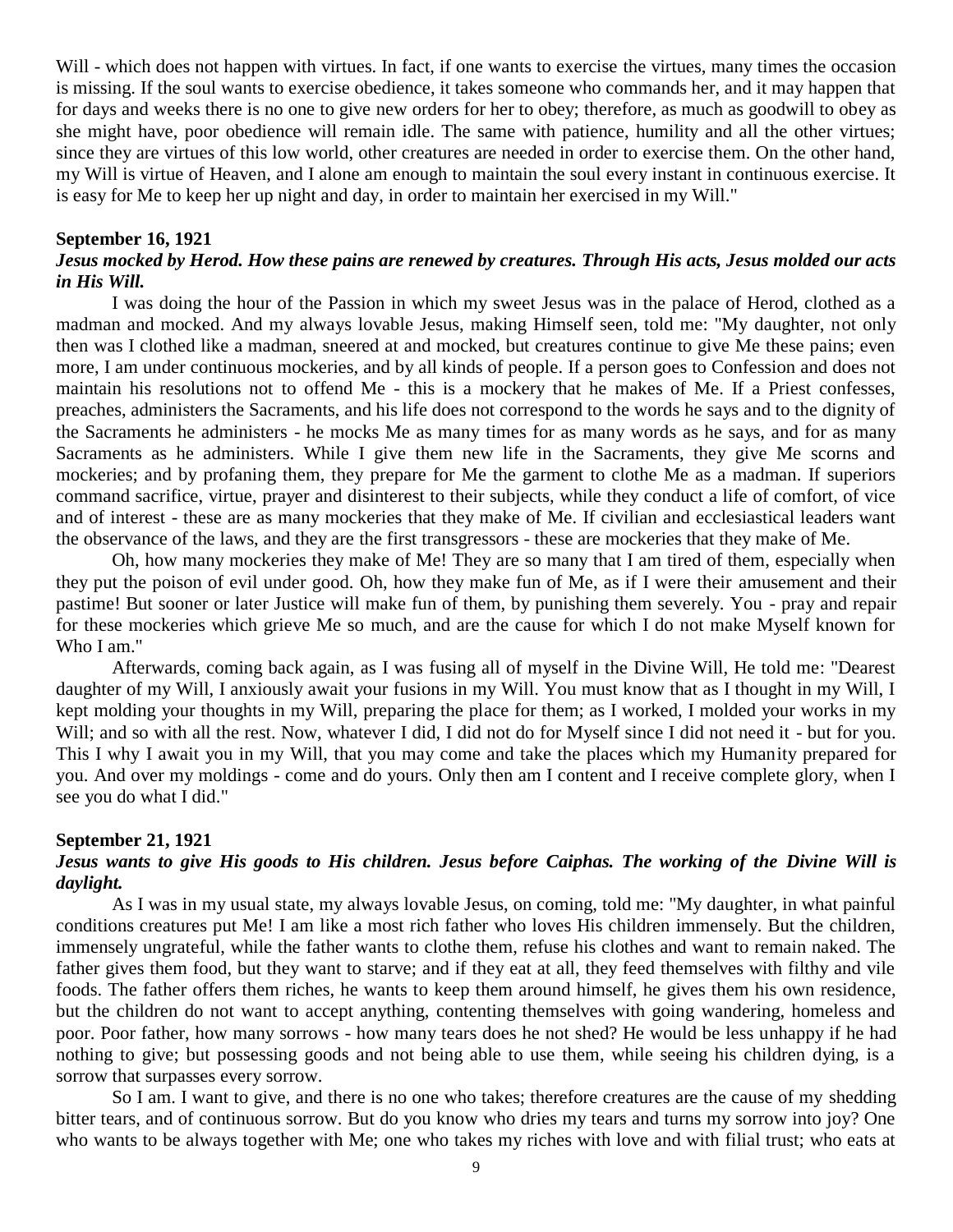my own table and clothes himself with my own garments. To these I give without measure. They are my confidants and I make them rest upon my lap."

After this, I found myself outside of myself, and I could see new revolutions arise among different parties. And since these will be the cause of greater fights, my sweet Jesus told me: "My daughter, if parties were not formed, true revolutions could not occur, especially against the Church; in fact, if that party did not exist, the element against which to fight would be missing. But how many from this party - which apparently is said to be 'catholic' - are true wolfs covered with the mantle of lambs, and will give many sorrows to my Church. Many believe that with this party Religion will be defended; but it will be all the opposite, and the enemies will use it to rail more against It."

Afterwards, I came back into myself, and it was the hour at which my beloved Jesus went out of prison and was brought again before Caiphas. I tried to accompany Him in this mystery, and Jesus told me: "My daughter, when I was presented to Caiphas it was full daylight, and my love toward creatures was so great that on this last day I went out before the Pontiff, all disfigured and wounded, to receive my death sentence. But how many pains this sentence would cost Me! And I converted these pains into eternal days with which I surrounded each creature so that, by dispelling the darkness from them, each one might find the necessary light in order to be saved, as well as my death sentence at her disposal to find her life in it. Therefore, each pain I suffered and each good I did, was one more day that I gave to the creature. And not only Myself, but also the good which creatures do is always daylight that they form, just as evil is night. It happens as when a person has a light, and ten or twenty people are near him. Even though the light does not belong to all, but to one, the others enjoy the light. They can work, read; and while they enjoy the use of that light, they cause no harm to the person who possesses it. The same is with doing good. It is daylight not only for one soul, but who knows for how many others she can form daylight. Good is always communicative; and my Love not only pushed Me, but It gave also to the creatures who love Me the grace to form as many days for their brothers for as many good works as they do."

### **September 28, 1921**

## *Jesus is Light, and everything that comes from Him is Light, which, diffusing in the midst of all creatures, becomes life of each one of them. Difference between the Sanctity of the Divine Will and that of virtues: living in the sea or on the earth.*

Continuing in my usual state, my always lovable Jesus made Himself seen close to me, with His Heart all in flames, and at each beat of His Heart a light came out. These lights surrounded me completely and diffused over the whole Creation. I remained surprised, and Jesus told me: "My daughter, I am Eternal Light, and everything that comes from Me is Light. Therefore, it is not only my heartbeat that unleashes Light, but each one of my thoughts, breaths, words, steps, and each drop of my Blood are Light unleashed by Me, which, diffusing in the midst of all creatures, become life of each one of them, wanting the return of their little lights. In fact, they too are light, because they too were unleashed from within my own Light; however, sin converts the work of the creature into darkness.

My daughter, I love the creature so much that I conceived her in my breath and I delivered her on my knees, to let her rest on my lap and keep her safe. But the creature runs away from Me; and not feeling her in my breath nor finding her on my lap, my breath calls her continuously, my knees are tired of waiting for her, and I keep searching for her everywhere, to have her back with Me. Ah, in what constraints of pain and love creatures put Me!"

After this, since I had heard someone speak about humility and I am convinced that this virtue does not exist in me, nor do I ever think about it, when my sweet Jesus came I told Him of my concern, and He said to me: "My daughter, do not fear. I raised you in the sea; and one who lives in the sea doesn't know much about earth. If one wanted to ask the fish what the earth is like, what its fruits, plants and flowers are like; if they had reason they would answer: 'We were born in the sea - we live in the sea. The water feeds us; and while others would be drowned in it, we dart and receive life from it. While water would freeze the blood in the veins of other beings, to us it gives warmth. The sea is everything for us; it serves us as room, as bed - we stroll in it; we are the only fortunate beings which don't need to tire themselves in order to find food. Whatever we want is at our disposal. Therefore, we can tell you about the sea, but not about the earth. Water is all we need - in it we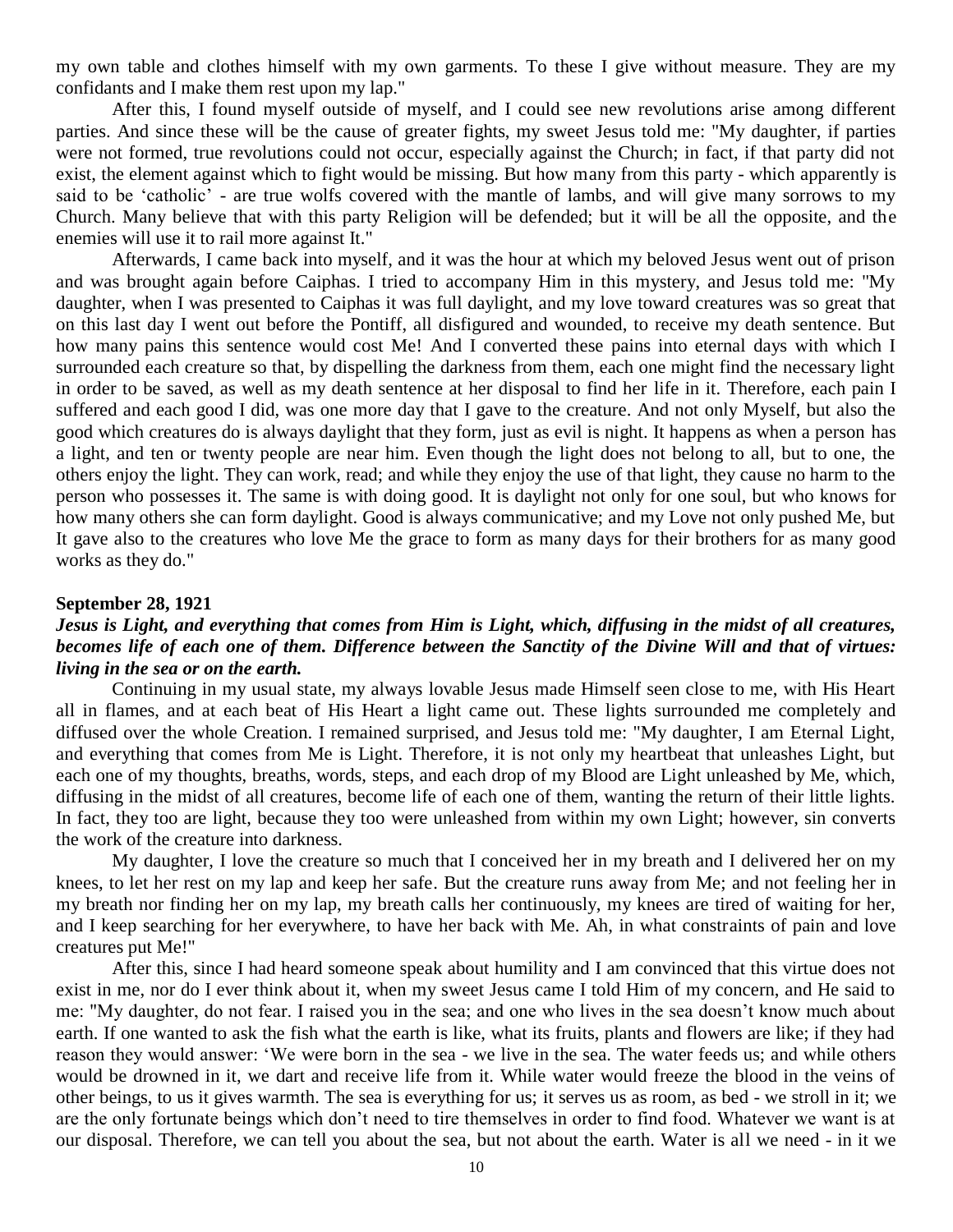find everything.' But if, instead, one asked the same to the birds, these would answer: 'We know plants, the heights of the trees, flowers and fruits...' They would tell of how much they toil in order to find a seed to be nourished, or a hiding place to be sheltered from cold or rain.

The simile of the sea is for one who lives in my Will; the simile of the earth is for one who walks along the path of virtues. Therefore, since you live in the sea of my Will, it is no wonder that my Will alone is enough for you in everything. If water serves and does different offices for the fish - food, warmth, bed, room, and everything - much more so can my Will do it, in a more admirable way. Even more, in my Will virtues are at the most heroic and Divine degree. My Will absorbs everything and melts everything within Itself; and the soul remains absorbed in my Will - she feeds herself with It, in It she walks, she knows my Will alone, and my Will is enough for her in everything. One can say that, among all, she is the only fortunate one who does not need to beg for bread - no; but the water of my Will inundates her above and below, to the right and to the left. If she wants food, she eats; if she wants strength, she finds it; if she wants to sleep, she finds the softest bed to rest. Everything is ready, at her disposal."

### **October 6, 1921**

## *The horror of man in the state of sin; the beauty of man in the state of grace.*

I was praying and adoring the wounds of my Crucified Jesus, and I thought to myself: 'How ugly sin is for reducing my Highest Good to such a harrowing state!' And my always lovable Jesus, leaning His Most Holy Head upon my shoulder, sighing, told me: "My daughter, sin is not just ugly, but horrible. It is the black point of man! As he sins, he undergoes a brutal transformation: all the beauty I gave him is covered with such ugliness as to be horrible to the sight - and it is not only the sense which sins, but the whole of man runs along with it. So, sin is his thought, his heartbeat, his breath, his motion, his step. His will has dragged man to one single point, and from his whole being he emanates thick darkness that blinds him, and a poisonous air that poisons him. Everything is black around him - everything is deadly. And whoever approaches him puts himself in a state of danger. Horrible and frightening - such is man in the state of sin."

I remain terrified, and Jesus continued: "If man is horrible in the state of guilt, he is also beautiful in the state of grace and of doing good. Good, be it even the tiniest, is the bright point of man. As he does good, he undergoes a celestial, angelic and Divine transformation. His goodwill drags his whole being to one single point; therefore, good is his thought, his word, his heartbeat, his motion, his step - everything is light, inside and outside of him. His air is balmy and vital; and whoever approaches him places himself in safety. How beautiful, gracious, attractive, lovable, striking is the soul in grace, in doing good; so much so that I Myself remain enamored! Each good she does is one more shade of beauty that she acquires; it is a greater likeness to her Creator, which makes her be distinguished as His child; it is Divine Power that she puts in circulation. All the goods she does are spokesmen between Heaven and earth; they are the couriers, the electric wires which maintain the communication with God."

### **October 9, 1921**

## *In the last Supper Jesus gave Luisa the place of honor between Himself and John. He gave Himself as food to all, in order to receive food from all. The will of man is that which makes him more like His Creator. The human will is the depository of all the works of man.*

I was thinking about the act in which Jesus had the Last Supper with His disciples, and my lovable Jesus told me in my interior: "My daughter, while I was having supper with my disciples, I was surrounded not only by them, but by the whole human family. I had all creatures near Me, one by one; I knew them all, and I called them by name. I also called you, and I gave you the place of honor between Me and John, constituting you the little secretary of my Will. And as I divided the lamb, in offering it to my Apostles, I gave it to all and to each one. That lamb, bled dry, roasted, cut to pieces, spoke about Me; it was the symbol of my Life and of how I was to reduce Myself for Love of all. And I wanted to give it to all as delicious food, which represented my Passion, because everything I did, said and suffered was converted by my Love into food for man. But do you know why I called everyone and gave the lamb to all? Because I too wanted food from them. I wanted everything they would do to be food for Me. I wanted the food of their love, of their works, of their words - of everything."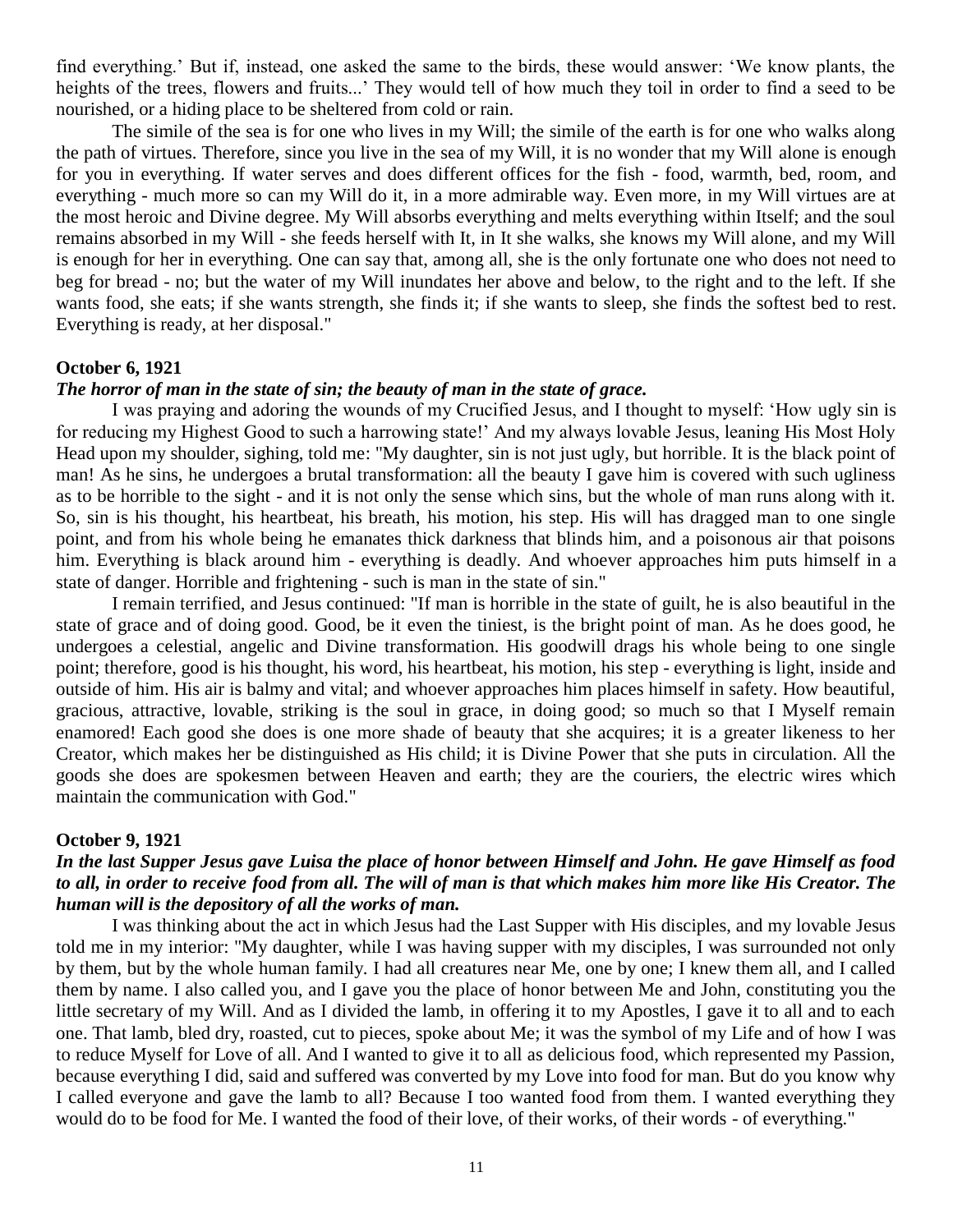And I: 'My Love, how can it be that our works become food for You?' And Jesus: "It is not on bread alone that one can live, but on everything to which my Will gives virtue of making one live. If bread nourishes man, it is because I want it so. Now, whatever the creature disposes with her will to make of her work – that is the form which it assumes. If with her work she wants to form food for Me, she forms food for Me; if Love, she gives Me Love; if reparation, she forms reparation. And if in her will she wants to offend Me, she makes of her work the knife to wound Me, and maybe even to kill Me."

Then He added: "The will of man is that which makes him more like His Creator. In the human will I placed part of my Immensity and of my Power, and giving it the place of honor, I constituted it queen of the whole of man and depository of all of his works. Just as creatures have chests in which they keep their things to maintain them secured, the soul has her will in which to keep and secure all that she thinks, says and does. Not even one thought will be lost. What she cannot do with her eyes, with her mouth, with her works, she can do with her will - in one instant she can will a thousand goods and a thousand evils. The will makes her thought fly up to Heaven, to the farthest places and deep into the abysses. She might be prevented from working, from seeing, from speaking, but she can do all this in her will. Whatever she does and wants, forms an act which remains deposited in her own will. Oh, how the will can be expanded! How much good and how much evil can it not contain? This is why, among all things, I want the will of man: because if I have this, I have everything the fortress is conquered."

### **October 13, 1921**

### *All of the words of Jesus are founts which lead and spout toward Eternal Life.*

I felt oppressed, thinking that I am forced to say and write even the tiniest things that good Jesus tells me. Then, on coming, He said to me: "My daughter, each time I speak to you, I intend to open a little fountain in your heart, because all of my words are founts which lead and spout toward Eternal Life. But so that these founts may form in your heart, you must also put something of your own - that is, you must chew them thoroughly to be able to swallow them into your heart and open the fount. By thinking about them, over and over again, you form the mastication. By telling them to those who have authority over you, and as you are assured that they are my words, you swallow them with no doubt and you open the fount for yourself; and at the occurrence of your need, you use them, drinking in large gulps from the fount of my truth. By writing them, you open the channels which can serve all those who would like to quench their thirst, so as not to let them die of thirst. Now, by not telling them, you don't think about them; and by not chewing them, you cannot swallow them. So you run the risk that the fount will not be formed and that water will not spring forth; and when you need that water, you will be the first to suffer thirst. And if you do not write them, not opening the channel - of how many goods will you deprive others?"

Now, as I was writing, I thought to myself: 'It is some time that my sweet Jesus has not been speaking to me about His Most Holy Will, but about other virtues. I feel more inclined to write about His Most Holy Will; I feel more of a taste for It, as if It was something exclusively mine, and His Will is enough for me in everything.' And my always benign Jesus, on coming, told me: "My daughter, you should not be surprised if you enjoy more, and feel more inclined to write about my Will. In fact, hearing, speaking, writing about my Will is the most sublime thing which can exist in Heaven and on earth. It is that which glorifies Me the most, and takes all goods together, and the whole of Sanctity, all at once. On the other hand, the other truths each enclose its own distinct good; they are drunk sip by sip, climbed step by step, and they adapt to the human way. With my Will, instead, it is the soul that adapts herself to the Divine way. It is not sips that she drinks - but seas; not stairs that she climbs – but flights that she takes toward Heaven in the twinkling of an eye. Oh! my Will, my Will! By just hearing It from you, It brings Me so much joy and sweetness; and as I feel surrounded by my Will contained in the creature as if by another Immensity of Mine, I feel such a taste that it makes Me forget about the evil of the other creatures.

You must know that I have manifested to you great things about my Will, which you have not yet chewed well and digested, in such a way as to take all the substance and form the whole mass of blood in your soul. Once you have formed all the substance, I will come back again, and I will manifest to you other things, more sublime, about my Will. And as I wait for you to digest them well, I will keep you occupied with the other truths which belong to Me, so that, if creatures do not want to make use of the sea, of the sun of my Will in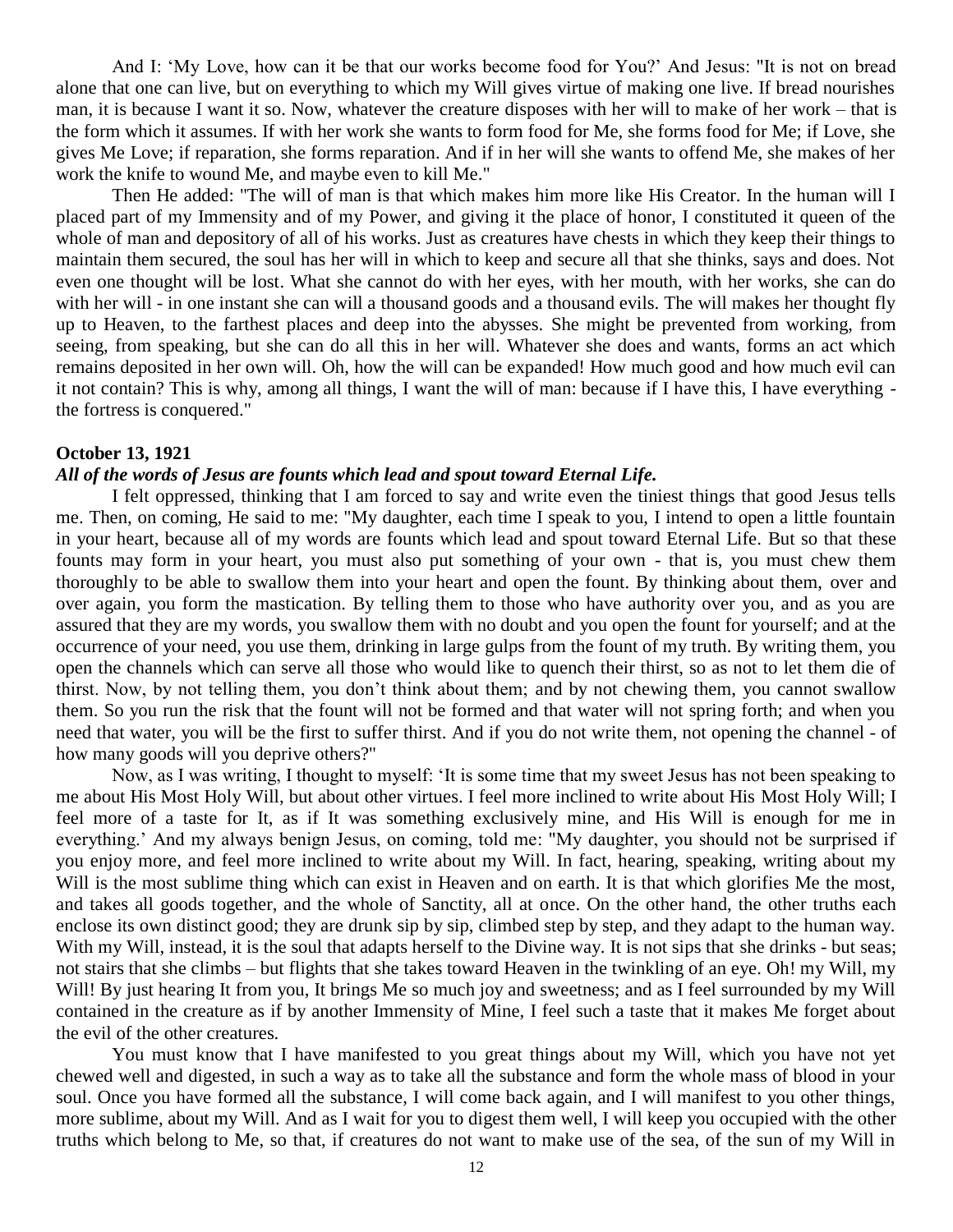order to come to Me, they may use little fountains and channels to come to Me, and take for their own good the things that belong to Me."

### **October 16, 1921**

### *As Jesus was conceived, He made all creatures be reborn in Him.*

As I was in my usual state, my always lovable Jesus made Himself seen, showing all creatures coming out from His Most Holy Humanity; and all tenderness, He told me: "My daughter, look at the great prodigy of the Incarnation. As I was conceived and my Humanity was formed, I made all creatures be reborn in Me. So, in my Humanity, as they were being reborn in Me, I felt each one of their distinct acts. In my mind I contained each thought of creature, both good and evil. The good ones, I confirmed in good; I surrounded them with my grace, I invested them with my light, so that, being reborn from the Sanctity of my mind, they might be worthy parts of my Intelligence. For the evil ones then, I repaired, I made penance, I multiplied my thoughts to infinity in order to give to the Father the glory of each thought of creatures. In my gazes, in my words, in my hands, in my feet, and even in my Heart, I contained the gazes, the words, the works, the steps and the hearts of each one; and being reborn in Me, everything remained confirmed in the Sanctity of my Humanity. Everything was repaired for; and for each offense I suffered a special pain. Then, having made all of them be reborn in Me, I carried them within Me through the whole course of my Life.

And do you know when I delivered them? I delivered them on the Cross, on the bed of my bitter pains, among atrocious spasms, in the last breath of my Life. As I died, they were born again to new Life, all sealed and marked with the whole work of my Humanity. Not content with having given them new birth, I gave to each one everything I had done so as to keep them sheltered and safe. Do you see what Sanctity man contains? The Sanctity of my Humanity, which could never bring to light unworthy children, dissimilar from Me. This is why I love man so much: he is a birth from Me. But man is always ungrateful, and reaches the point of not recognizing the Father Who delivered him with so much love and pain."

After this, He showed Himself all in flames. Jesus was burned and consumed in those flames, and could no longer be seen – I could see nothing but fire. But then I saw Him being reborn again, to remain once again consumed in fire… Then He added: "My daughter, I am burning - Love consumes Me. The Love, the flames that burn Me are such that I die of Love for each creature. It was not of pains alone that I died - but my deaths of Love are continuous. Yet, there is no one who gives Me his love for refreshment."

#### **October 18, 1921**

## *The disturbance of the soul is the night that prevents the Sun of Jesus from rising. Disturbance is nothing other than lack of abandonment in God.*

I spent a day distracted because of a few things I heard - which it is not necessary here to say – and also a little disturbed; and as much as I tried, I could not free myself. So, for the entire day I did not see my sweet Jesus, the Life of my soul, as if the disturbance were a veil which, placing itself between me and Him, prevented me from being able to see Him. Then, late at night, my mind, tired, calmed itself and my lovable Jesus, as if He were waiting, made Himself seen and, sorrowful, told me: "My daughter, today with your disturbance you have prevented the Sun of my Person from rising in you. Disturbance is cloud between Me and you, which prevents the rays from descending in you. And if the rays do not descend, how can you see the Sun? If you knew what it means not to let my Sun rise, and what great harm this is for you and for the whole world, you would well be attentive never to trouble yourself. In fact, it is always nighttime for disturbed souls, and at night the Sun does not rise. On the other hand, it is always daylight for the peaceful ones, and at whatever hour my Sun wants to rise, the soul is always ready to receive the good of my coming.

Then, disturbance is nothing other than lack of abandonment in Me, and I want you so abandoned in my arms that you must not have even one thought for yourself - I will take care of everything. Do not fear; your Jesus cannot do without taking care of you, keeping you sheltered from all. You cost Me much - much have I placed in you. I alone have right over you. Therefore, if the rights are Mine, the custody will be all Mine. So, be at peace and do not fear."

#### **October 21, 1921**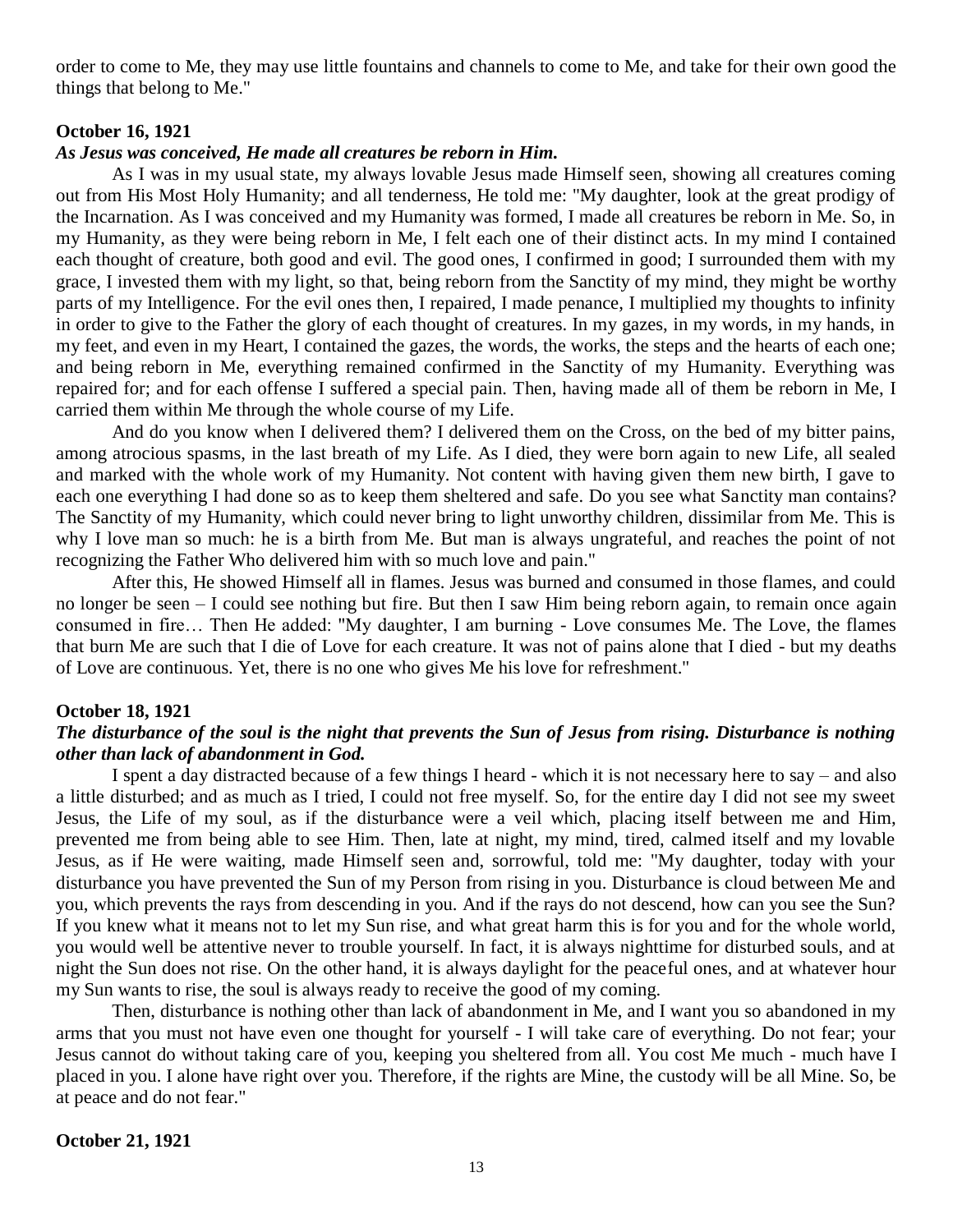## *Everything that Jesus did and suffered is in continuous act of giving itself to man. All the remedies needed for the whole humanity are in His Life and Passion.*

I was thinking about the Passion of my sweet Jesus, and upon coming, He told me: "My daughter, every time the soul thinks about my Passion, remembers what I suffered, or compassionates Me, she renews within herself the application of my pains. My Blood rises to inundate her, and my wounds place themselves on the path to heal her if she is wounded, or to embellish her if she is healthy - as well as my merits, to enrich her. The commerce she produces is amazing; it is as if she placed on a counter everything I did and suffered, earning twice as much. In fact, everything I did and suffered is in continuous act of giving itself to man, just as the Sun is in continuous act of giving light and heat to the earth. My work is not subject to exhaustion; if the soul just wants it so, and as many times as she wants, she receives the fruit of my Life. So, if she remembers my Passion twenty, a hundred, a thousand times, so many more times will she enjoy Its effects. But how few are those who make a treasure of it! With all the good of my Passion, one can see souls who are weak, blind, deaf, mute, crippled - living cadavers, such as to be disgusting. This, because my Passion is put into oblivion.

My pains, my wounds, my Blood are strength which removes weaknesses, light which gives sight to the blind, tongue which loosens the tongues and opens the hearing, way which straightens the crippled, life which raises the dead... All the remedies needed for the whole humanity are in my Life and Passion. But the creature despises the medicine and does not care about the remedies; and so one can see, in spite of all my Redemption, the state of man perishing, as though affected by an incurable consumption. But that which saddens Me the most is to see religious people who tire themselves out in order to acquire doctrines, speculations, stories; but about my Passion - nothing. So, many times my Passion is banished from churches, from the mouth of Priests; therefore, their speech is without Light, and the peoples remain more starved than before."

After this, I found myself in front of a Sun, and all of its rays poured upon me, penetrating inside. I felt invested in such a way as to feel I was prey to the Sun. Its vibrating light prevented me from looking at it; and every time I looked, I felt a greater joy and happiness. Then, my sweet Jesus came out from within that Sun, and told me: "Beloved daughter of my Volition, my Will inundates you like sun. You are nothing but the prey, the amusement, the contentment of my Volition; and as you immerse yourself in It, my Will pours upon you, like solar rays, the fragrances of my Sanctity, of my Power, Wisdom, Goodness, etc. And since my Will is eternal, the more you try to be in It, making It more than your own life, the more you come to absorb within you my immutability and impassivity. Like a wheel, eternity spins around you, so that you may take part in everything, and nothing may escape you – and this, so that my Will may remain honored and fully glorified in you. I want the first daughter of my Will to lack nothing – not one distinction that belongs to Me, which may make her be distinguished before the whole of Heaven as the first beginning of the Sanctity of living in my Will. Therefore, be attentive; never go out of my Will, that you may receive all the fragrances of my Divinity; and so that, letting all that is yours come out, I may confirm all that is Mine, and my Will may remain in you as center of Life."

#### **October 23, 1921**

## *Every sanctity begins from the Most Holy Humanity of Jesus - from the sea of His Passion; but from It, Jesus makes Luisa pass into the sea of the Divine Will. The truths about the Divine Will are channels that open from the sea of the Divine Will for the good of all creatures.*

I was feeling all immersed in the Divine Volition, and my lovable Jesus, on coming, told me: "Daughter of my Will, look into your interior - how peacefully flows the immense sea of my Will. But do not think that this sea has been flowing in you for a short time, just because you hear Me speak often about my Will – but for a long, long time, since my usual way is to act first, and than to speak. It is true that your beginning was the sea of my Passion, because there is no sanctity which does not pass through the harbor of my Humanity. In fact, there are Saints who remain in the harbor of my Humanity, while others move beyond. But then I quickly I grafted the sea of my Will; and when I saw you disposed, and you surrendered your will to Me, my Will took life in you, and the sea kept flowing and growing continuously. Each additional act of yours in my Will was a greater growth.

I spoke to you little about this; our wills were linked together and understood each other without speaking; and then, by just seeing each other, we understood each other. I delighted in you, feeling the delights of Heaven, in nothing dissimilar to those which the Saints give Me - while I am their happiness, they make Me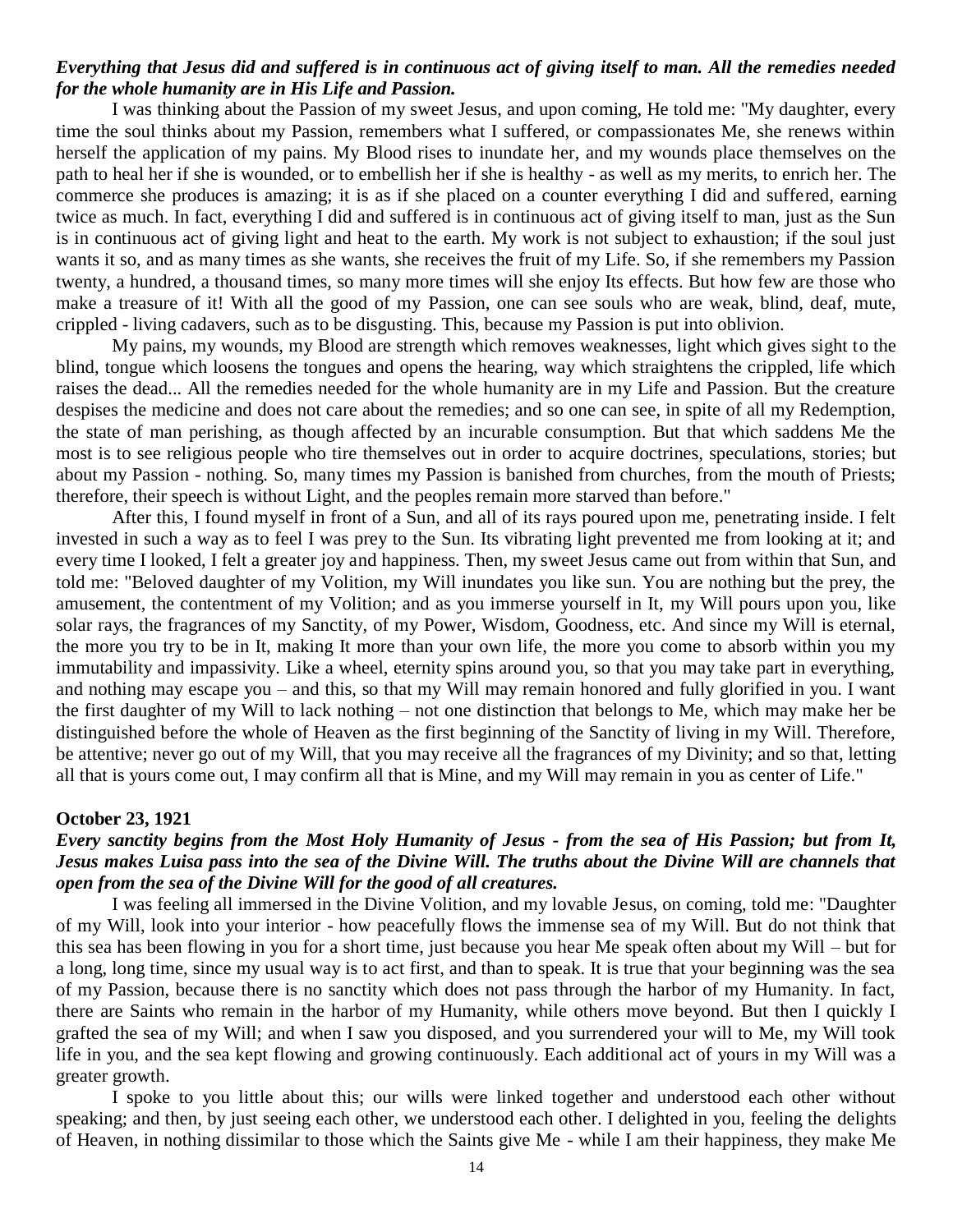happy; being immersed in my Volition, they cannot do without giving Me joys and delights. But my happiness was not complete: I wanted more children of Mine to share in such a great good. Therefore I began to speak to you about my Will in a surprising way, and the more truths, effects and values I spoke to you about, the more channels I opened from the sea for the good of others, so that these channels might give abundant water to all the earth.

My working is communicative and always in act, without ever stopping. However, many times these channels are covered with mud by creatures; others throw stones into them, and the water does not flow freely, but with difficulty. It is not that the sea does not want to give water, or that the water cannot penetrate everywhere because it is not clear; rather, it is the creatures that oppose such a great good. Therefore, if they will read these truths not being disposed, they will not understand a thing. They will remain confused and dazzled by the Light of my Truths. For those who are disposed, they will be Light which will light them up, and water which will quench their thirst, in such a way that they will never want to detach themselves from these channels, because of the great good they feel, and the new life which flows in them. Therefore, you too should be happy to open these channels for the good of your brothers, neglecting nothing about my truths - not even the tiniest thing, because as tiny as it may be, it can serve one of your brothers in order to draw water. So, be attentive in opening these channels, and in contenting your Jesus, who has done so much for you."

### **October 27, 1921**

## *The Divine Will must be like the soul to the body.*

I was saying to my always lovable Jesus: 'It has been a long time since You placed me inside of You. I would feel safer, and I could share more in your Divinity, as if the earth did not belong to me, and Heaven were my dwelling. How many tears did I not have to shed, when your Volition would put me out! The mere sensing the air of the earth was an unbearable weight for me. But your Will would win, and I, bowing my forehead, would resign myself. Now I feel that You are always inside of me; and when I become delirious for seeing You, by just moving in my interior, or but putting out an arm, You calm me and give me life. Tell me, what is the reason?'

And Jesus: "My daughter, it is fair after I carried you in my interior for my whole Life, that your duty be to carry Me in your interior for all of your life. If I placed you in my interior, it was in order to perfume your soul, and to extend a new heaven within you, so as to render it a worthy residence for my Person. It is true that you felt safer and that joys poured down upon you; but the earth is not a place of delights - its inheritance is pain, and the cross is the bread of the strong. More so, since I had to establish the center of my Will in you, and therefore it was necessary that my Will lived in you and served you as the soul to the body. My Will could never descend into a soul in a singular way and outside of the ordinary, if she did not have her distinct prerogatives. The same with my Mama: I, Eternal Word, could not have descended in Her, if She did not have Her distinct prerogatives and the Divine breath had not breathed into Her, as into a new Creation, to the point of rendering Her admirable to all, and superior to all created things. The same with you: first my Humanity wanted to have Its stable dwelling in you in order to prepare you; and now It is giving you the Life of my Will, like the soul to the body.

You must know that my Will must be like the soul to the body. See, this happens also within Us, the Three Divine Persons. Our Love is great, infinite and eternal, but if We did not have a Will that animates and gives life to this Love, Our Love would be without life, without works. Our Wisdom seems incredible, Our Power can crush everything in one minute, and in another minute It can redo everything. But if We did not have a Will that wanted to manifest the mastery of Our Wisdom, as It manifested it in the Creation, in which It ordered and harmonized everything, and with Its Power It made it fixed in such way that it cannot move one bit - both Wisdom and Power would have had nothing to do; and so with all the rest of Our attributes.

Now, in the same way I want my Will to be like the soul to the body. The body without the soul is lifeless; even though it contains all the senses, it cannot see, nor speak, hear, work - it is almost a useless thing, and maybe even unbearable. But if the body is animated, how many things can it not do? Yet, oh! how many render themselves useless and unbearable because they are not animated by my Will! They are like those electric systems without light; like those machines without motion, covered with rust and dust, and almost impotent to motion. Ah, how pitiful they are! Each thing which is not animated by my Will is a life of sanctity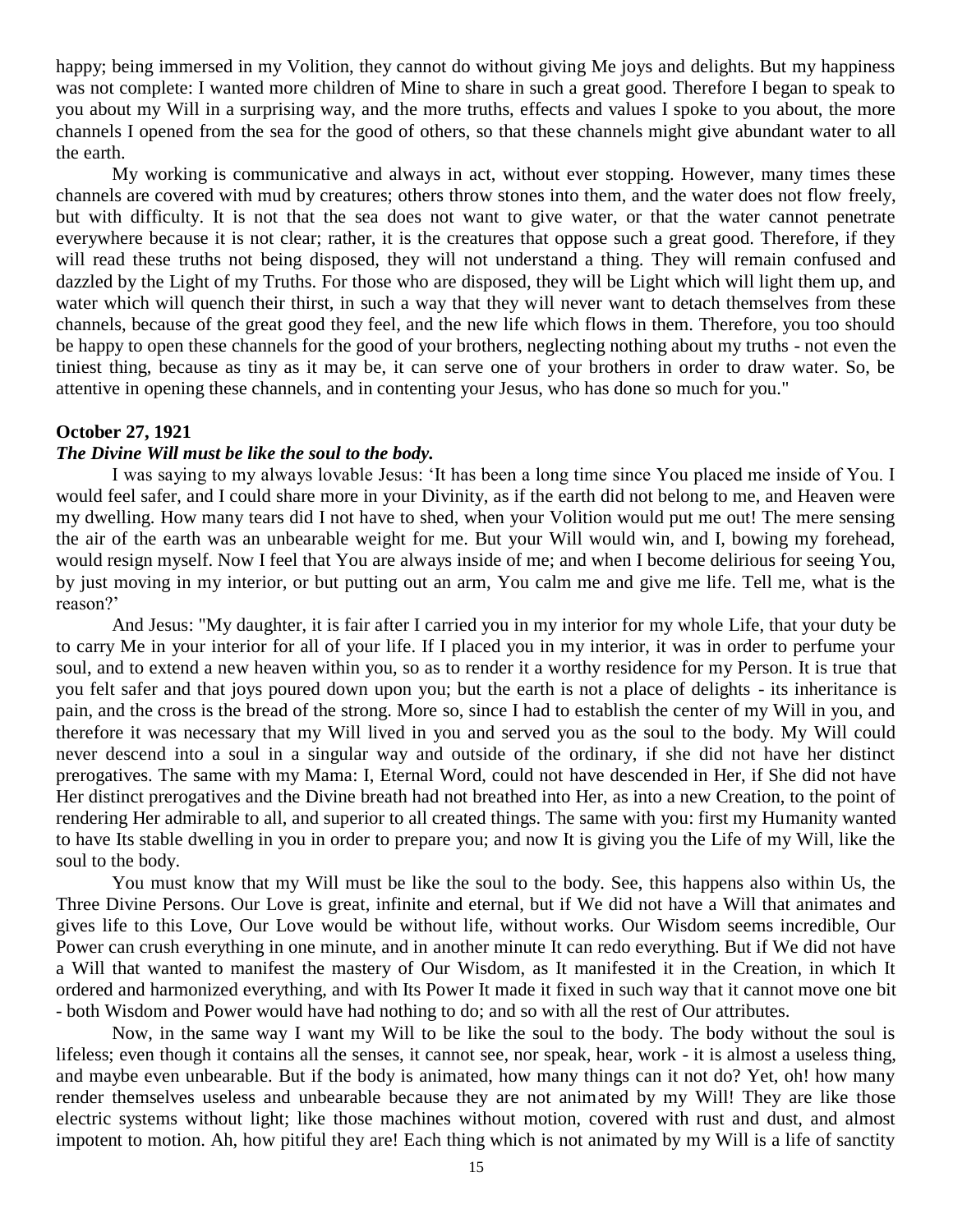that is missing. This is why I want to be in you like the soul to the body; and my Will will make new surprises of creations - It will give new Life to my Love, It will do new works, It will manifest the mastery of my Wisdom, It will give new motion to my Power. Therefore, be attentive and let Me do, so that I may accomplish my great design - that the creature be animated by my Will."

## **October 29, 1921**

### *Meaning and effects of the three hours of imprisonment of Jesus.*

I spent last night in vigil. My mind would often fly to my Jesus, who was bound in prison... I wanted to cling to those knees which staggered for the painful and cruel position in which the enemies had tied Him. I wanted to clean Him of the spit with which He was smeared... But while I was thinking of this, my sweet Jesus, my Life, made Himself seen as though within thick darkness, through which I could barely see His adorable Person; and sighing, He told me: "Daughter, the enemies left Me alone in prison, horribly bound and in the dark. Everything around Me was thick darkness. Oh, how this darkness afflicted Me! My clothes were wet from the filthy waters of the stream. I could smell the stench of the prison and of the spit with which I was smeared. My hair was disheveled, without a pitying hand which would remove it from my eyes and from my mouth. My hands were bound by chains, and the darkness did not allow Me to see my state - alas, too painful and humiliating. Oh, how many things did my state, so painful, tell in this prison!

I remained in prison for three hours. With this I wanted to rehabilitate the three ages of the world: that of the law of nature, that of written law, and that of the law of Grace. I wanted to release all, reuniting them all together, and give them freedom as children of Mine. By being there three hours I wanted to rehabilitate the three ages of man: childhood, youth and old age. I wanted to rehabilitate him when he sins out of passion, out of his will, and out of obstinacy. Oh, how the obscurity I saw around Me made Me feel the thick darkness which sin produces in man! Oh, how I cried over him, saying: 'Oh! man, your sins have thrown Me into this thick darkness, and I suffer it to give you light! Your evils have smeared Me like this, and their darkness is such that I cannot even see them! Look at Me - I am the image of your sins. If you want to know them, look at them in Me!'

However, know that on the last hour I spent in prison the dawn broke, and a few glimmers of light entered through the fissures. Oh, how my Heart breathed in being able to see my painful state! This signified man when, tired from the night of sin, receives grace, which surrounds him like dawn, sending him glimmers of light in order to call him back. So, my Heart heaved a sigh of relief; and in this dawn I saw you, my beloved prisoner, whom my Love was going to bind in this state, and you would not leave Me alone in the darkness of the prison. Waiting for the dawn at my feet, and following my sighs, you would cry with Me over the night of man. This relieved Me, and I offered my imprisonment to give you the grace to follow Me.

But this prison and this darkness contained another meaning. This was my long staying in the prison of the Tabernacles; the loneliness in which I am left, such that many times I have no one to whom to say a word, and send a gaze of Love. Other times, I feel in the Holy Host the impressions of unworthy touches, the stench of rotten and muddy hands; and there is no one who touches Me with pure hands and perfumes Me with his Love. And how many times human ingratitude leaves Me in darkness, without even the miserable light of a lamp! Therefore, my imprisonment continues, and will still continue. And since both of us are prisoners - you, prisoner in bed, only for Love of Me; I, prisoner for you - with my Love I want to bind all creatures, with the chains that keep Me bound. In this way, we will keep each other company, and you will help Me to extend the chains in order to bind all hearts to my Love."

After this, I thought to myself: 'How few are the things that are known about Jesus, while He has done so much! Why did they speak so little about all that my Jesus did and suffered?' And Jesus, coming back, added: "My daughter, everyone is stingy with Me, even the good. How much stinginess they have toward Me, how many restrictions; how many things they do not manifest, of that which I tell them and which they comprehend about Me! And you, how many times are you not stingy with Me? Each time you either do not write what I tell you, or do not manifest it, is an act of stinginess toward Me, because each additional knowledge that one acquires about Me is one more glory, one more Love that I receive from creatures. Therefore, be attentive and more generous with Me, and I will be more generous with you."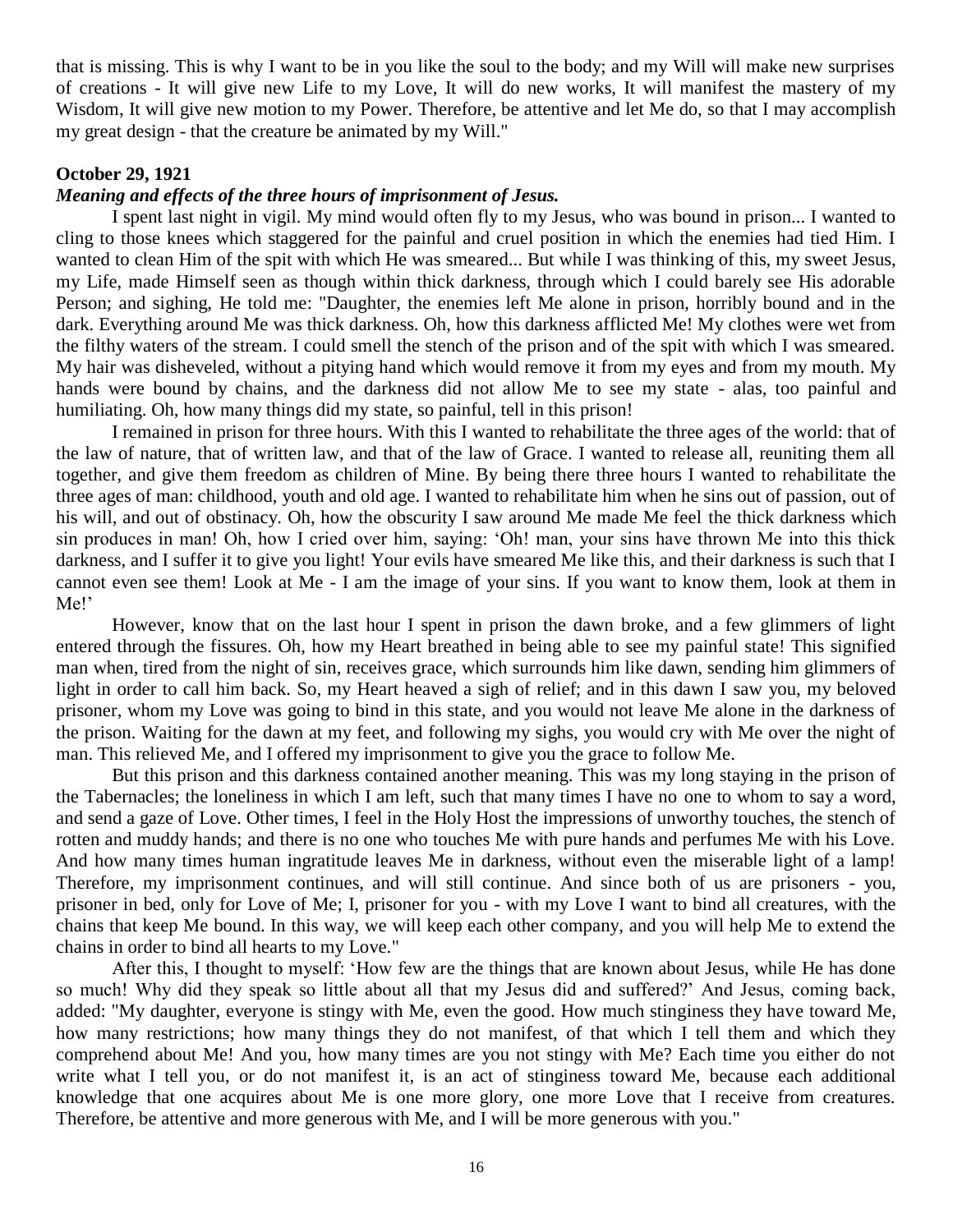#### **November 4, 1921**

## *The reason why God used the word "FIAT" in Creation. Sanctity in the creature must be between her and Jesus: Jesus, giving His Life and communicating His Sanctity to her as her faithful companion; the creature, receiving it as His faithful and inseparable companion.*

I felt all identified with my sweet Jesus, and as He came, I flung myself into His arms, abandoning myself completely in Him, as in my own center. I felt an irresistible force to remain in His arms; and my sweet Jesus told me: "My daughter, this is the creature searching for the womb of her Creator in order to rest in His arms. It is your duty to come into the arms of your Creator, to rest in that womb from which you came out. In fact, you must know that many electric wires of communication and union pass between creature and Creator, which render her almost inseparable from Me, provided that she has not withdrawn from my Will; because withdrawing is nothing other than snapping the wires of communication, and breaking the union. The Life of the Creator, more than electricity, flows within the creature, and she flows within Me. My Life is spread within the creature. In creating her, I linked my Wisdom to her intelligence, so that her intelligence might be nothing but the reflection on Mine; and if man reaches such great extent with his science, as to seem incredible, it is because the reflection of Mine is reflected in his. If his eye is animated by a light, it is nothing other than the reflection of my Eternal Light being reflected in his eye.

Among Ourselves - the Three Divine Persons - We had no need to speak in order to understand One Another. However, in the Creation I wanted to use the word, so I said, "FIAT", and things were made. To this "FIAT" I bound and gave the power that creatures might have the word in order to understand one another. Therefore, the human voices also are linked to my first word as though by an electric wire, and from it all other words descend. And as I created man, I breathed on him with my breath, infusing life in him; but in this life I infused in him, I placed my whole Life, according to what human capacity was able to contain... But I placed everything in him. There was nothing of my own which I did not share with him. See, even his breath is the reflection of my breath with which I give him continuous life; while his breath is reflected in Mine, and I feel it continuously within Me.

See then, how many relations there are between Me and the creature. This is why I love her so much: because I look at her as a birth from Me, exclusively Mine... And then, how did I ennoble the will of man? I linked it with Mine, giving it all my prerogatives. I made it free, just like Mine; and If to the body I had given two little lights, limited and circumscribed, which started from my Eternal Light, the human will I made all eyes. Therefore, as many acts as the human will forms, so many eyes can it claim to possess. It looks to the right, to the left, to the back and to the front; and if the human life is not animated by this Will, it will do nothing good. In creating it, I said to it: 'You will be my sister on earth; my Will from Heaven will animate yours; we will be in continuous reflections, and whatever I will do, you will do as well - I, by nature, and you, by the grace of my continuous reflections. I will follow you like a shadow. I will never leave you.'

My only purpose in creating the creature was that he would do my Will in everything. But with this I wanted to bring to existence new births of Myself. I wanted to make of him a prodigious portent, worthy of Me and in everything similar to Me. But - alas, the human will was going to be the first to put itself against Me!

Take a look - all things are done between two: you have eyes, but if you did not have an external light which illuminates you, you could see nothing. You have hands, but if you did not have the necessary things with which to do your works, you would do nothing; and so with all the rest. Now, this is how I want sanctity in the creature: between her and Me - between the two of us. I, on one side - she, on the other. I, giving my own Life and communicating my Sanctity to her as her faithful companion - she, receiving it as my faithful and inseparable companion. In this way, she would be the eye that sees, and I the Sun that gives her light; she the mouth, and I the word; she the hands, and I the One who administers the work to let her operate; she the foot, and I the step; she the heart, and I the heartbeat. But do you know who forms this Sanctity? My Will alone is that which maintains the purpose of Creation in order. The Sanctity in my Will is that which maintains perfect balance between creatures and Creator. These are the true images which came out from Me."

**November 8, 1921**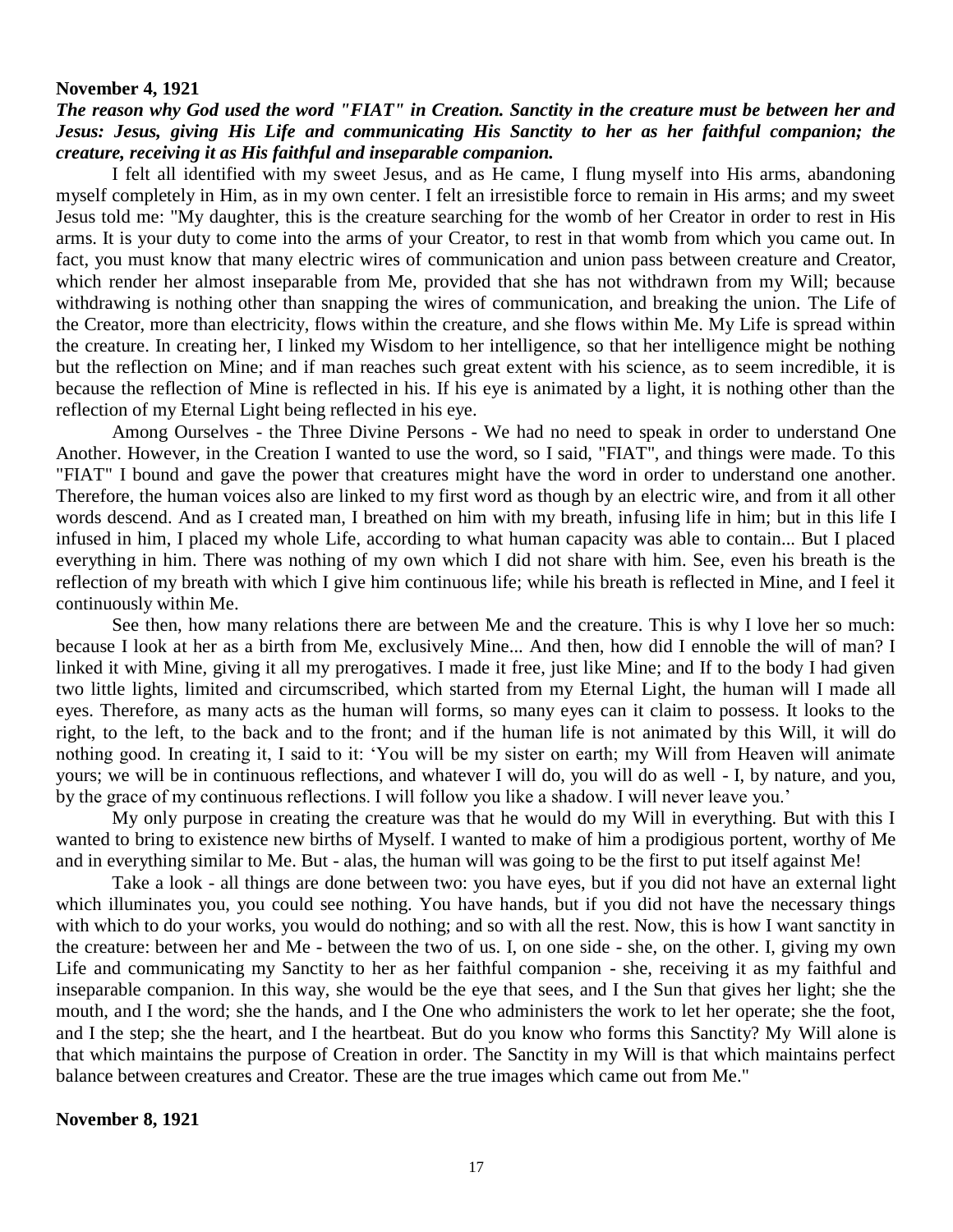## *To live in the Divine Will means to multiply the Life of Jesus, with all the good It possesses. Jesus says to Luisa: "Blessed are you, and all generations will call you Blessed".*

As I was in my usual state, my always lovable Jesus made Himself seen while taking a light from my interior, and carrying it away. I shouted: 'Jesus, what are you doing? Do you want to leave me in the dark?' And He, with all sweetness, told me: "My daughter, do not fear. I am taking your little light with Me, and I leave you Mine. This little light of yours is nothing other than your will which, having placed itself in front of Mine, has received the reflection of my Will. That's why it became a light. I am taking it in order to let it go around. I will take it to Heaven as the most rare and beautiful thing – which is the human will that has received the reflection of the Will of its Creator. I will let it wander among the Divine Persons, so that They may receive the homages and adorations of their own reflections - the only ones worthy of Them. Then I will show it to all the Saints, so that they too may receive the glory of the reflections of the Divine Will in the human will. And then, I will make it flow through the whole earth, so that all may take part in such a great good."

Immediately, I added: 'My Love, forgive me. I thought You wanted to leave me in the dark. This is why I said, "What are You doing?" But when it is about my will, feel free to take it and do whatever You want.'

Now, while Jesus was carrying this little light in His hands, I cannot say what happened – I lack the words to express myself… I just remember that He placed the little light in front of His Person, and the little light received all His reflections, in such a way as to form another Jesus. And every time my will repeated its acts, so many Jesuses were multiplied. Then, my Jesus told me: "Do you see what it means to live in my Will? It is to multiply my Life as many times as one wants, and to repeat all the good which my Life contains."

Afterwards, I was saying to my Jesus: 'My Life, I enter into your Will to be able to extend myself in everyone and to everything - from the first to the last thought, from the first to the last word, from the first to the last action and step that were done, are done, and will be done. I want to seal everything with your Will, so that You may receive from everything the glory of your Sanctity, of your Love, of your Power; and so that all that is human may remain covered, hidden, marked by your Will. May nothing - nothing human remain, in which You do not receive Divine Glory.'

Now, while I was doing this and other things, my sweet Jesus came all festive, accompanied by innumerable Blessed, and said: "The whole of Creation says to Me: 'My glory, my glory'." And all the Saints answered: 'Here, O Lord, we give You Divine Glory for everything.' I could hear an echo from all sides, saying: 'For everything we give You Love and Glory.'

And Jesus added: "Blessed are you, and all generations will call you Blessed. My arm will make works of power in you. You will be the Divine reflection; and filling the whole earth, you will make Me receive from all generations that Glory which they deny to Me." On hearing this, I remained confused, annihilated, and I did not want to write. And He, caressing me, told me: "No, no, you will do it - I want it. What I said will serve as honor of my Will. I Myself wanted to pay the just homage which befits the Sanctity of my Will; rather, I said nothing compared to what I could say."

#### **November 12, 1921**

## *The Sanctity in the Divine Will has no boundaries; It is the Sanctity closest to the Creator; It will have primacy over all other sanctities, and will be their life. The Divine Will is the eternal miracle that never ends.*

I write only to obey; otherwise I would not be good at writing a single word. Only the fear that I might sadden my sweet Jesus, if I did not do it, gives me stamina and strength. Now, He continues to speak to me about His Most Holy Will; and upon coming, He said to me: "My daughter, the Sanctity in my Will is not yet known. This is the reason for their surprise; in fact, when something has been known, the surprise ceases. All sanctities are symbolized by something which is spread in the Creation: there are sanctities symbolized by mountains, others by trees, others by plants, the little flower, the stars; and many other similes. All of these sanctities have their own limited and individual good; they have their beginning and also their end - they cannot embrace everything and do good to all, just as a tree or a flower cannot do so.

Now, the Sanctity in my Will will be symbolized by the Sun. The Sun has always been, and will always be; and even though It had a beginning in illuminating the world, however, since It is light which takes origin from my Eternal Light, one can say that It has no beginning. The Sun does good to all; It extends to all with its light; It makes no exception with anyone. With its majesty and dominion, It rules over all and gives life to all,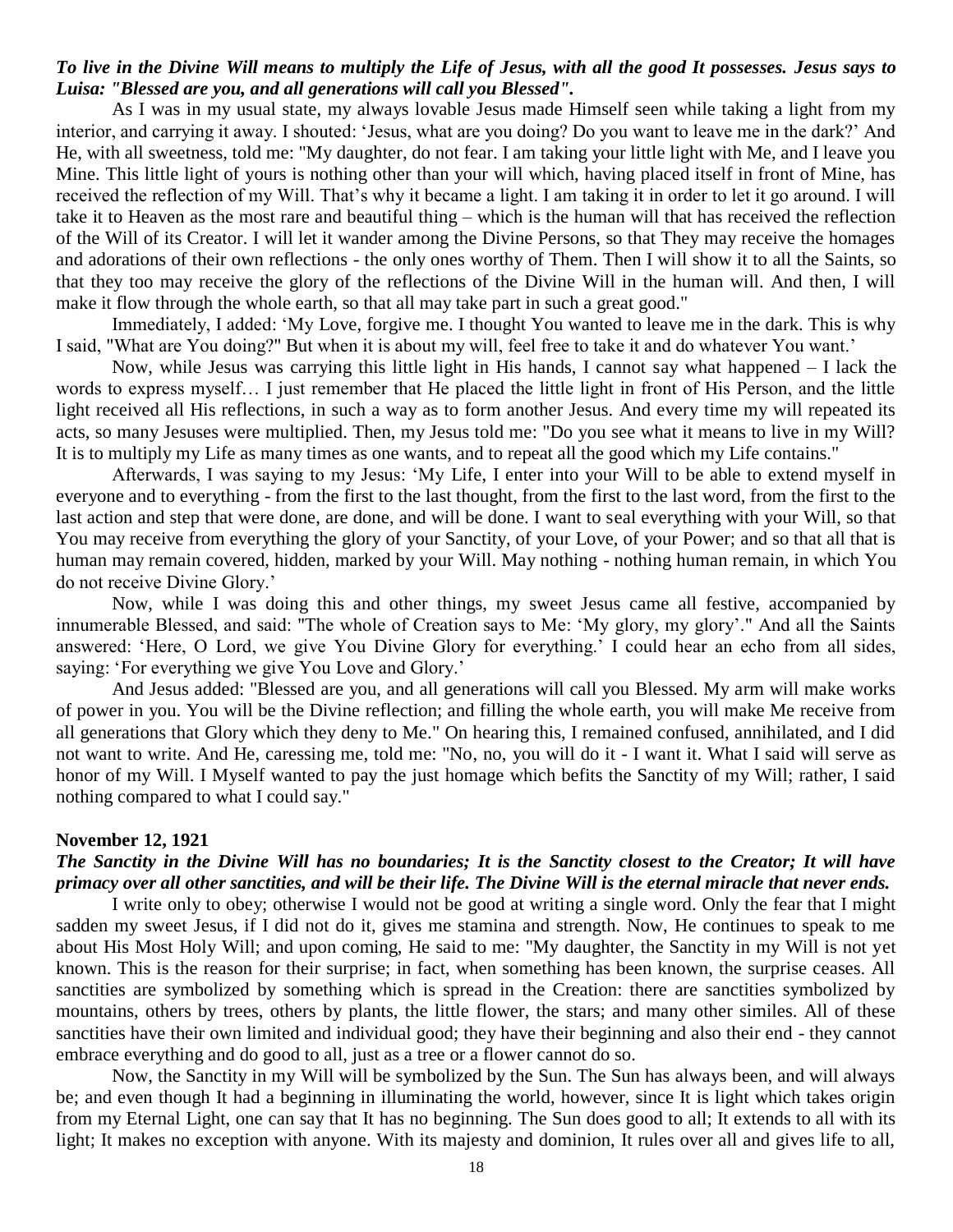even to the tiniest flower - but silently, without noise, and almost unobserved. Oh, if a plant did a little something, a shadow of what the Sun does, giving heat to another plant, all would shout, 'miracle!; all would want to see it, and would speak about it with amazement. But then, the Sun gives life and heat to everything and is the continuous miracle, and nobody talks about It - there is no amazement. This happens because man keeps his eyes always down below and toward earthly things - never up high and toward Celestial things.

Now, the Sanctity in my Will, symbolized by the Sun, will come out from the center of my own Sanctity; It will be a ray delivered by my Sanctity, which has no beginning. Therefore, these souls existed in my Sanctity; they exist, and will exist. They were together with Me in the good I did; they never went out of the ray in which I had delivered them to the light. Since they never departed from my Will, I amused Myself with them, and I still do. My union with them is permanent. I see them floating over everything; human supports do not exist for them, just as the Sun does not lean on anything - It lives up high as though isolated, but with its light It encloses everything within Itself. The same for these souls: they live up high like the Sun, but their light descends to the lowest bottom and extends to all. I would feel as if I defrauded them if I did not keep them aware, and did not let them do what I do. Therefore, there is no good which does not descend from them.

In this Sanctity I see my shadows, my images, flying over the whole earth, in the air and in Heaven. This is why I love and will love the world: because I am waiting for my Sanctity to have Its echo over the earth, and for my rays to come out to the light, giving Me complete Glory, returning to Me the love and the honor which the others have not given to Me. However, just like the Sun, they will be the most unobserved, without clamor at all. And if anyone will want to look at them, my jealousy will be such that they will run the risk of remaining blinded, and will be forced to lower their eyes in order to regain their sight. Do you see how beautiful is the Sanctity in my Will? It is the Sanctity closest to your Creator. This is why It will have primacy over all other sanctities. It will enclose within Itself all other sanctities together, and will be life of all other sanctities.

What a grace it is for you to know It! To be the first, like solar ray, to come out from the center of my Sanctity, without ever detaching from It! Greater grace I could not give you - more portentous miracle I could not operate in you. Be attentive, my daughter, my ray, because every time you enter into my Will and operate, it happens as when the Sun hits the glass: many suns are formed in it. In the same way, you repeat my Life many times; you multiply It, and give new life to my Love."

After this, I was thinking to myself: 'In this Holy Will one cannot see miracles, and those portentous things for which creatures are so greedy, and would go around half the world in order to have some of them. On the contrary, everything passes between the soul and God; and if creatures receive good, they don't know where it came from. It really is like the Sun which, while It gives life to all, nobody points out at It.' Now, as I was thinking of this, Jesus, coming back, added, but with an imposing look: "What miracles, what miracles! Isn't perhaps doing my Will the greatest miracle? My Will is eternal, and is the eternal miracle that never ends. It is the miracle of every instant in which the human will has a continuous connection with the Divine Will. Raising the dead, giving sight to the blind and the like, are not eternal things - they are subject to perish. They can be called shadows of miracles, fleeting miracles, compared to the great and permanent miracle of living in my Will. You - do not pay attention to those miracles; I know when they are appropriate and needed."

### **November 16, 1921**

### *Sin is the chain that binds man, and Jesus wanted to be bound in order to break his chains.*

This morning my always lovable Jesus made Himself seen all bound – bound were His hands, His feet, His waist; and a double iron chain was coming down from His neck. He was bound so tightly that His Divine Person was deprived of motion. What a harsh position, such as to make even stones cry! And my Highest Good told me: "My daughter, during the course of my Passion all the other pains competed with each other, but they would alternate - one would give the place to another. Almost like sentries, they would mount guard to do the worst to Me, and to boast about having been better than the other. But the ropes were never taken away from Me - from the moment I was taken up to mount Calvary I remained always bound; rather, they kept adding more and more ropes and chains for fear that I might escape, and to make more fun of Me. But how many pains, confusions, humiliations and falls did these chains procure Me!

However, know that in these chains there was a great mystery and great expiation. As man begins to fall into sin, he remains bound with the chains of his own sin; if it is grave, they are iron chains; if venial, they are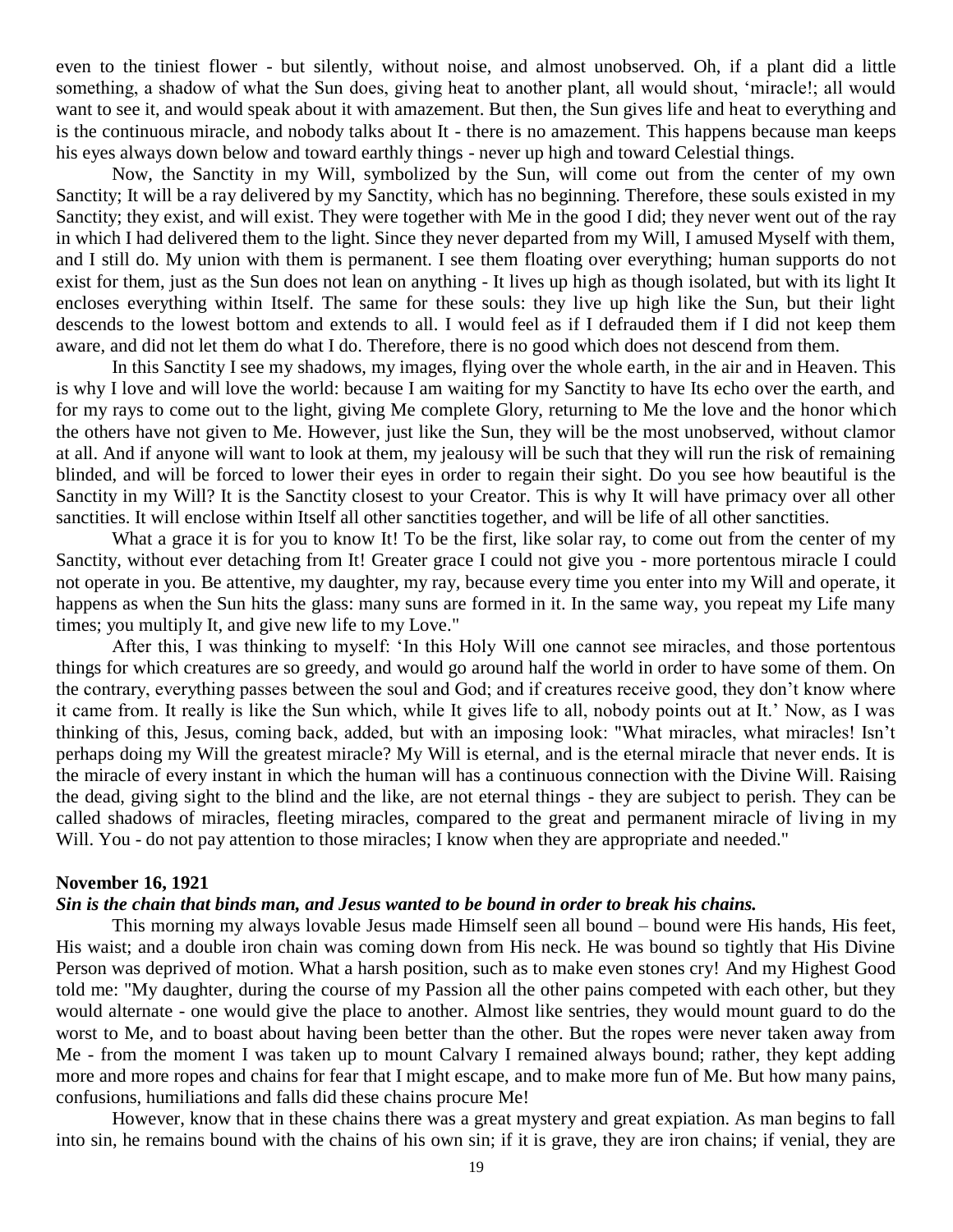chains of rope. So, as he tries to walk in good, he feels the hindrance of the chains, and his step remains hindered. This hindrance he feels wears him out, debilitates him, and leads him to new falls. If he works, he feels hindrance in his hands and remains almost as if he had no hands to do good. In seeing him bound like this, passions make feast and say: 'The victory is ours'; and from the king he is, they render him slave of brutal passions. How abominable man is in the state of sin! And I, in order to break his chains, wanted to be bound and never be without chains, so as to keep my chains ever ready to break his. And when the blows and the shoves would make Me fall, I would stretch my hands toward him to untie him and make him free again."

As He was saying this, I saw almost all peoples bound by chains, in such a way as to arouse pity; and I prayed Jesus to touch their chains with His chains, so that, at the touch of His chains, those of the creatures would be all shattered.

#### **November 19, 1921**

## *The two supports of Jesus in Gethsemani. In order to know the truths, it is necessary to have the will, the desire to know them. The truth is simple.*

I was keeping company with my Jesus who was agonizing in the Garden of Gethsemani, and as much as I could, I compassionated Him, I pressed Him tightly to my heart, trying to wipe His mortal sweats. And my sorrowful Jesus, with faint and expiring voice, told me: "My daughter, my agony in the garden was hard and painful, maybe more painful than that of the Cross. In fact, if that was the fulfillment and the triumph over all, here in the garden it was the beginning, and sufferings are felt more at the beginning than when they are ended. But in this agony the most harrowing pain was when all sins came before Me, one by one. My Humanity comprehended all their enormity, and each crime carried the mark, *'Death to a God',* armed with sword to kill Me! Before the Divinity, sin appeared to Me as so very horrifying and more horrible than death itself. Just in comprehending what sin means, I felt I was dying - and I did really die. I cried out to the Father, but He was inexorable. Not even one was there to help Me, so as not to let Me die. I cried out to all creatures to have pity on Me - but in vain. So, my Humanity languished, and I was about to receive the last blow of death.

But do you know who prevented the execution and sustained my Humanity from dying? The first was my inseparable Mama. In hearing Me ask for help, She flew to my side and sustained Me; and I leaned my right arm on Her. Almost dying, I looked at Her, and I found in Her the immensity of my Will intact, without ever a break between my Will and hers. My Will is Life, and since the Will of the Father was immovable and death was coming to Me from creatures, another Creature, who enclosed the Life of my Will, gave Me Life. And here is my Mama who, in the portent of my Will, conceived Me and gave Me birth in time, now giving Me Life for the second time to let Me accomplish the work of Redemption.

Then I looked to my left, and I found the Little Daughter of my Will. I found you as the first, followed by the other daughters of my Will. Since I wanted my Mama with Me as the first link of Mercy, through which we were to open the doors to all creatures, I wanted to lean my right arm on Her. And I wanted you as the first link of Justice, to prevent It from unloading Itself upon all creatures as they deserve; therefore I wanted to lean my left arm on you, so that you might sustain It together with Me.

With these two supports I felt life come back to Me, and as if I had not suffered anything, with firm step, I went to meet my enemies. In all the pains that I suffered during my Passion, many of which were capable of giving Me death, these two supports never left Me. And when they saw Me nearly dying, with my own Will which they contained, they sustained Me, as though giving Me many sips of life. Oh, prodigies of my Will! Who can ever count them and calculate their value? This is why I love so much one who lives in my Will: I recognize my portrait in her, my noble features; I feel my own breath, my voice; and if I did not love her I would defraud Myself. I would be like a father without offspring, without the noble cortege of his court, and without the crown of his children. And if I did not have the offspring, the court and the crown, how could I call Myself a King? My Kingdom is formed by those who live in my Will, and from this Kingdom, I choose the Mother, the Queen, the children, the ministers, the army, the people. I am everything for them, and they are all for Me."

Afterwards, I was thinking about what Jesus had told me, and I said to myself: 'How can this be put into practice?' And Jesus, returning, added: "My daughter, in order to know the truths, it is necessary to have the will, the desire to know them. Imagine a room in which the shutters are closed: no matter how much sun there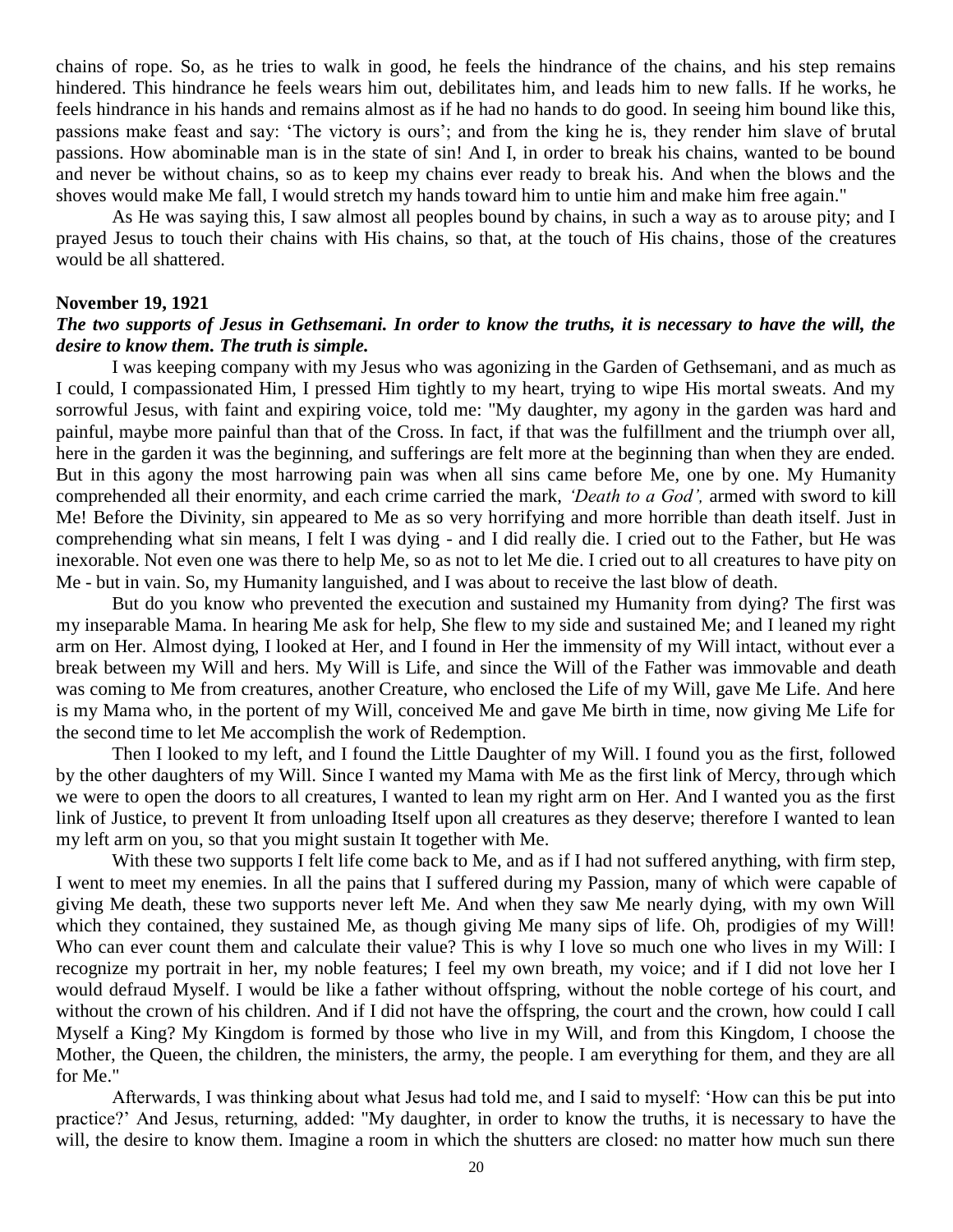may be outside, the room remains always in the dark. Now, opening the shutters means wanting light. But this is not enough, if one does not take advantage of the light to reorder the room, dust it, and put himself to work, so as to not kill the light which is given, and become ungrateful. In the same way, it is not enough to have the will to know the truths if, at the light of the truth which illuminates, one does not try to dust himself of his own weaknesses, reorder himself according to the light of the truth he knows, and put himself to work together with the light of truth, making of it his own substance, in such a way that the light of the truth which he has absorbed may shine through his mouth, through his hands, through his bearing. It would be as if he killed the truth; and by not putting it into practice, it would be like remaining in total disorder before the light. Poor room full of light, but all messed up, upside down, in total disorder, with a person in it who does not take the care of reordering it - how pitiful would it not be? Such is one who knows the truths, and does not put them into practice.

However, know that simplicity enters into all truths as the first nourishment. If the truths were not simple, they would not be light, and they could not penetrate into human minds to enlighten them; and where there is no light, objects can not be distinguished. Simplicity is not only light, but it is like the air that one breathes which, though it cannot be seen, gives respiration to all; and if it wasn't for the air, the earth and everyone would remain without motion. Therefore, if the virtues, the truths, do not carry the mark of simplicity, they will be without light and without air."

### **November 22, 1921**

### *The acts done in the Divine Will are light. The pain that most pierced Jesus in His Passion was pretense.*

Continuing in my usual state, and keeping vigil almost all night, my thought flew very often to my prisoner Jesus. And He made Himself seen in thick darkness, such that I could feel His labored breath, the touch of His Person, but I could not see Him. So I tried to fuse myself in His Most Holy Will, doing my usual acts of compassion and reparation, and a ray of light, brighter than Sun, came out from within my interior and was reflected on the Face of Jesus. At that ray, His most Holy Face was lightened, and as daylight arose, darkness was dispelled, and I was able to cling to His knees. Then He told me: "My daughter, the acts done in my Will are daylight for Me; and if man with his sins surrounds Me with darkness, these acts, more than solar rays, defend Me from darkness, surround Me with light, and take Me by the hand to make Me known to creatures for Who I am. This is why I love so much one who lives in my Will: because in my Will she can give Me everything, she defends Me from everyone; and I feel like giving her everything, enclosing in her all the goods which I should give to all the others. Suppose that the Sun had a reason, and that plants were rational, and of their own will they refused the light and the heat of the Sun, and did not love to fecundate and produce fruits; and that only one plant would receive the light of the Sun with love, and would want to give to the Sun all the fruits which the other plants do not want to produce. Would it not be fair that the Sun, withdrawing its light from all the other plants, would pour all of its light and heat upon that plant? I think so. Now, what does not happen to the Sun, because it does not have a reason, can happen between the soul and Myself."

After He said this, He disappeared. Then He came back and added: "My daughter, the pain which pierced Me the most during my Passion was the affectation of the Pharisees. They faked justice, but they were the most unjust. They faked sanctity, regularity, order, and they were the most perverted, outside of any rule, and in full disorder. And while they pretended to honor God, they were honoring themselves, their self-interest, their own comfort. Therefore, light could not enter into them, because their fake manners were closing the doors to it, and pretense was the key which, closing them to death with double locks, blocked obstinately even a few glimmers of light, to the point that Pilate, idolatrous, found more light than the very Pharisees, because all he did and said did not start from pretense, but, at most, from fear.

I feel more drawn toward the most perverted sinner, but not false, than to those who are good but false. Oh, how disgusted I am by one who apparently does good, pretends to be good, prays, but nurses evil and selfinterest inside; and while his lips are praying, his heart is far away from Me; and in the very act of doing good, he is thinking about how to satisfy his brutal passions. Then, a man who is false in the good which he apparently does and says is incapable of giving light to others, since he has closed the doors to it. Therefore they act as incarnate devils, who many times attract men under the appearance of good. In seeing this good, men let themselves be drawn in; but when they feel most secure, they make them fall into graver sins. Oh, how much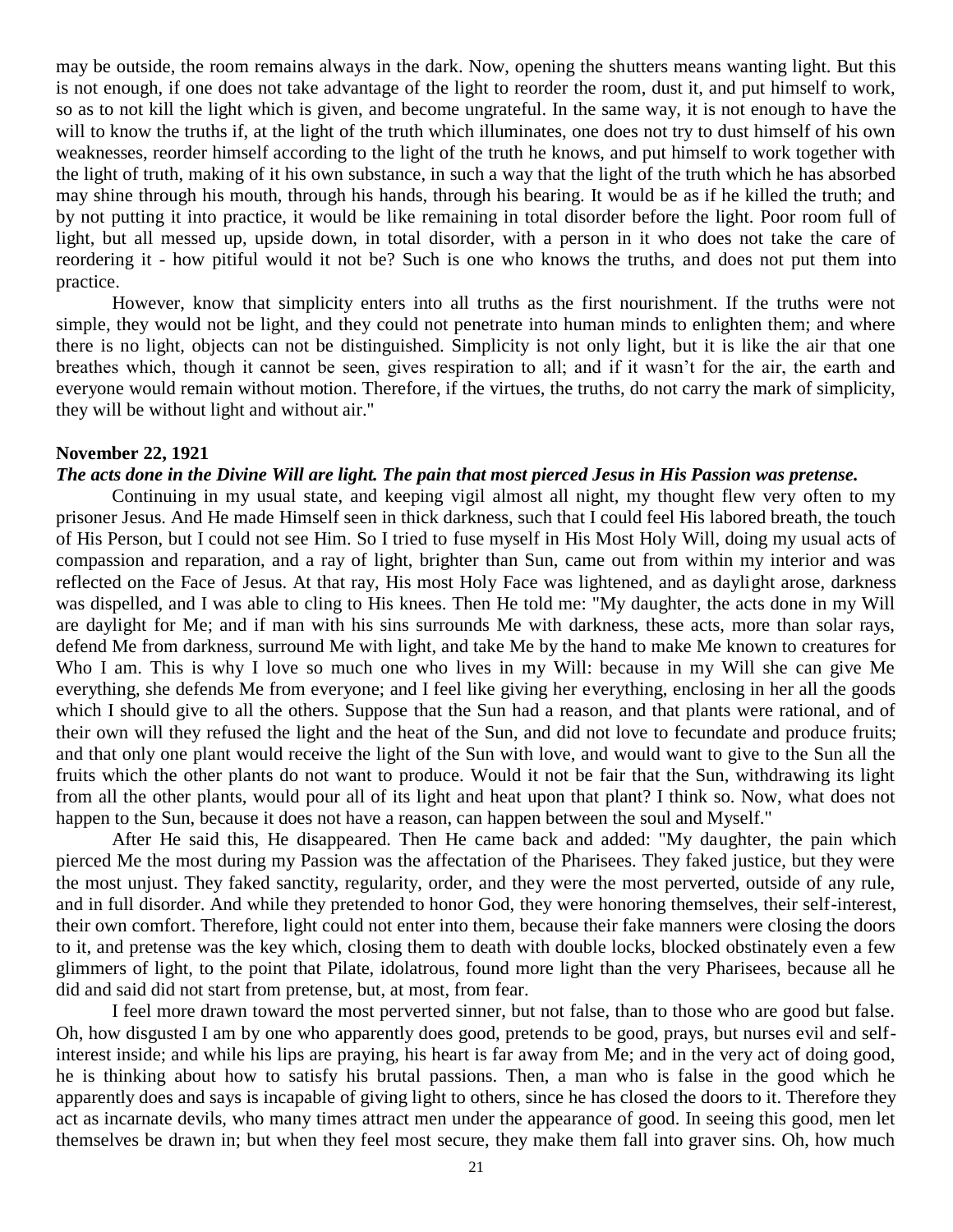safer are the temptations under appearance of sin, than those under appearance of good! In the same way, it is safer to deal with perverted people than with good people, but false. How much poison do they not hide? How many souls do they not poison? If it wasn't for pretenses and all made themselves known for what they are, the root of evil would be removed from the face of the earth, and all would be disillusioned."

## **November 26, 1921**

## *The centralization of the purpose of Creation, of Redemption and of Glorification. The Divine Will as life of the creature surpasses the miracle of the Eucharist.*

I was thinking about what is written on the 19<sup>th</sup> of the current month, and I said to myself: 'How is it possible that, after my Mama, I be the second support?' My sweet Jesus, drawing me to Himself, into an immense light, told me: "My daughter, why do you doubt? What is the reason?"

And I: 'My great misery.'

And He: "This you must banish. Besides, if I did not choose you, I certainly should have chosen another one from the human family. In fact, the human family rebelled against my Will, and by rebelling, it took away from Me the purpose of the glory and of the honor which Creation was supposed to give Me. Therefore, another from the same human family, by having a continuos connection with my Will, by living more with my Will than with her own, embracing everything within my Volition, was to rise over everything so as to lay at the feet of my throne the glory, the honor and the love which all the others have not given Me.

The only purpose of Creation was that all would fulfill my Will - not that man would do great things; rather, I look at those as trifles and I despise them if they are not fruits of my Will. This is why many works turn to ruin at their peak: because the Life of my Will was not in them. So, having broken his will from Mine, man destroyed my best - the purpose for which I had created him. He ruined himself completely, and denied Me all the rights which he owed Me as Creator. But my works carry the mark of Eternity, and my infinite Wisdom and my eternal Love could not leave the work of Creation without Its effects and the rights which were due to Me.

This is the reason for Redemption. With so many pains, I wanted to expiate all the sins of man - by never doing my own will, but always that of the Divinity, even in the most tiny things, such as breathing, looking, speaking, etc. My Humanity did not move, nor did It have life, if It was not animated by the Will of my Father. I would have contented Myself with dying a thousand times rather than take a breath without His Will. Through this, I joined again the human will with the Divine, and through my Person alone, being true Man and true God, I returned to my Father all the glory and the rights which befitted Him.

But my Will and my Love do not want to be alone in my works - they want to make other images similar to Me. After my Humanity restored the purpose of Creation, I saw that, because of man's ingratitude, the purpose of Redemption was in danger, and almost ruined for many. Therefore, so that Redemption might bring Me complete glory and give Me all the rights which were due to Me, I took another creature from the human family - my Mama, faithful copy of my Life, in whom my Will was preserved as whole, and I centralized in Her all the fruits of Redemption. So I rescued the purpose of Creation and Redemption; and if no one had taken advantage of Redemption, my Mama would give Me all that the creatures would not have given Me.

Now I come to you. I was true Man and true God, my dear Mama was innocent and holy, and our Love pushed us even further: we wanted another creature who, being conceived like all the other children of men, would take the third place at my side. I was not satisfied with the fact that only Myself and my Mama remained unbroken with the Divine Will. We wanted other children who, in the name of all, living in full accord with our Will, would give Us Divine Glory and Love for all. Therefore I called you from eternity, when nothing yet existed down here; and just as I longed for my dear Mama, delighting in Her, caressing Her, and pouring upon Her, in torrents, all the goods of the Divinity, so I longed for you, I caressed you, and the torrents which were poured on my Mama inundated you – for as much as you were capable of containing. They prepared you, anticipated you; and embellishing you, they gave you the grace that my Will be whole in you, and that my Will, not yours, would animate even your tiniest acts. My Life, my Will and all my Love flew in each act of yours. What contentment! How many joys did I not feel! This is why I call you second support after my Mama. Not upon you did I lean - because you were nothing, and lean I could not - but upon my Will, which you were to contain. My Will is Life, and whoever possesses It possesses Life, and is able to sustain the Author of Life Itself.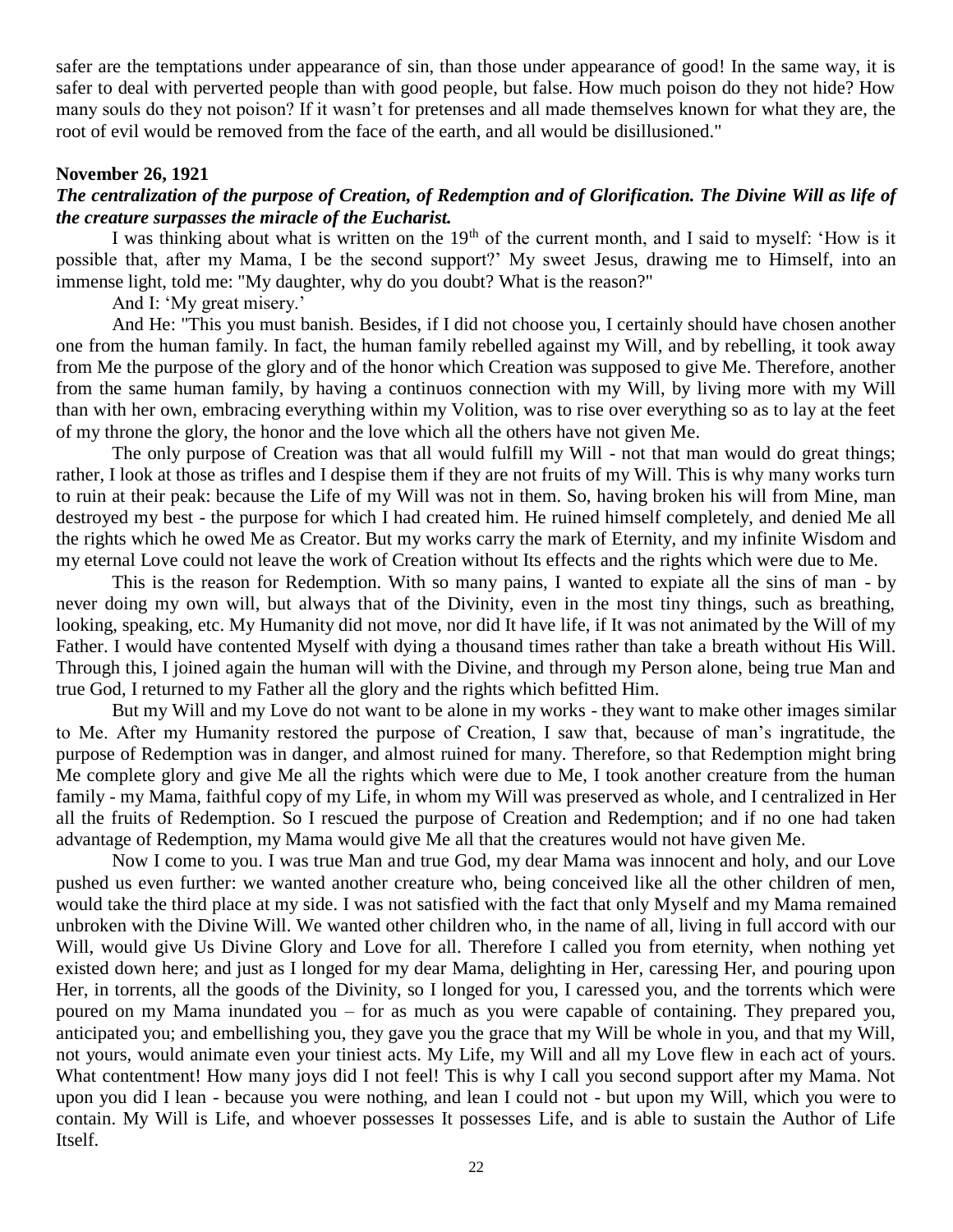Therefore, just as I centralized in Me the purpose of Creation, I centralized in my Mama the fruits of Redemption, and I centralized in you the purpose of the Glory as if my Will were whole in everyone. And from you will come the squad of the other creatures. The generations will not pass away if I do not obtain this intent."

Stupefied, I said: 'My Love, is it possible that your Will is whole in me, and that in all my life there has been no break between your Will and mine? It seems to me that you are making fun of me.' And Jesus, with a tone even sweeter: "No, I am not making fun of you. It is really true that there has been no break; an injury at the most - sometimes. And my Love, like strong cement, has repaired these injuries, and has rendered the integrity stronger. I have guarded each one of your acts, making my Will flow immediately, as if to Its place of honor. I knew that many graces were needed, since I was to operate the greatest miracle that exist in the world that is, the continuous living in my Will: the soul must absorb the whole of a God into her act, to give Him back again as whole as she absorbed Him; and then absorb Him once again.

Therefore, this surpasses even the miracle of the Eucharist. Its accidents have no reason, nor a will, nor desires which may oppose my Sacramental Life. So, the Host contributes nothing - all the work is Mine; if I want it, I do it. On the other hand, in order to make the miracle of the living in my Will happen, I have to bend a reason, a human will, a desire, a love which is purely free. How much does this not take? Therefore, there are many souls who receive Communion and take part in the miracle of the Eucharist, because they sacrifice less; but having to sacrifice more in order to let the miracle that my Will may have life in them occur - very few are those who dispose themselves."

#### **November 28, 1921**

### *The sea of the Divine Will and the little boat of light.*

Continuing in my usual state, I found myself inside an immense sea of light – one could see neither where it began nor where it ended; and a little boat, also made of light: of light was the bottom of the boat, of light the sails - in sum, it was all light. However, the different things which are needed to form a boat could be distinguished by the diversity of light - one brighter than the other. This little boat was crossing this sea of light at incredible speed. I remained enchanted; more so, in seeing that now it would dissolve in the sea and could no longer be seen; now it would come out, and while it was far away, plunging itself into the sea, it would find itself at the same point from which it had come out. My always lovable Jesus amused Himself very much in watching this little boat, and calling me, told me: "My daughter, the sea that you see is my Will. My Will is Light, and no one can cross this sea but one who wants to live of Light. The boat that you see crossing this sea with so much grace is the soul who lives in my Will. By its continuous living in my Will, it breathed the air of my Will, and my Will has emptied it of the wood, of the sails, of the anchor and of the tree, and has turned it completely into light. So, as the soul keeps doing her acts in my Will, she empties herself of herself, and fills herself with light.

The Captain of this boat is I - I am the One who guides her at the pace of her speed; I the One who plunges her deep inside to give her rest, and to give her the time to be confided the secrets of my Will. No one could be capable of guiding her because, not knowing the sea, they cannot know the way to guide her; nor would I trust anyone. At the most, I choose the guide as spectator and listener of the great prodigies that my Will performs. Who can ever be capable of guiding the runs in my Will? On the other hand, in one single instant I make her do runs which another guide would make her do in one century."

Then He added: "Do you see how beautiful she is? She runs, she dives, and she finds herself at the beginning. It is the sphere of Eternity that enwraps her, keeping her always still at one single point. It is my immutable Will that makes her run within Its sphere, which has no beginning and no end; and while she runs, she finds herself at that steady point of my immutability. Look at the Sun - it is fixed, it does not move, but in one instant its light covers the whole earth. The same for this boat: she is immutable with Me, nor does she move from that point from which my Will delivered her – she came out of an eternal point, and there she remains. And if she appears to be running, those are her acts that run, which, like solar light, go everywhere and to every place. This is the wonder: to run and to be still. So I am, and so must I render one who lives in my Will.

But do you want to know who this boat is? The soul who lives in my Will. As she emits her acts in my Volition, she does her runs, giving my Will the opportunity to let many other vital acts of Grace, of Love, of Glory come out from Its center. And I, her Captain, guide that act; I run together with it, that it may be an act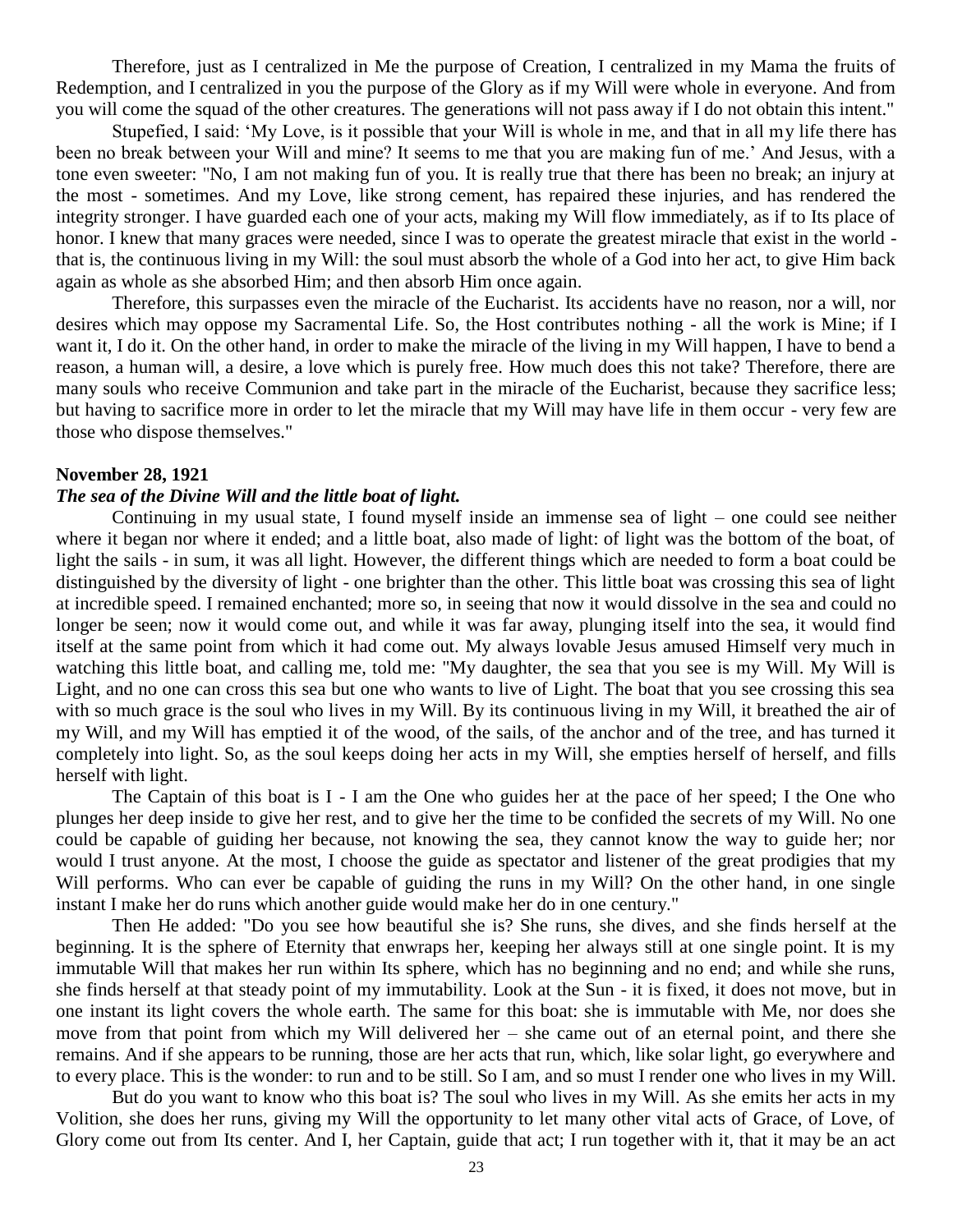which lacks nothing, and which is worthy of my Will. I amuse Myself very much in these things; I see the little daughter of my Will that, together with Me, runs and remains still. She has no feet, but is the step of all; she has no hands, but is the motion of all works; she has no eyes, and in the light of my Will she is more than eyes and light for all. Oh, how well she imitates her Creator! How she become similar to Me!

Only in my Will can there be true imitation. I hear my most sweet and creative voice resound to my ear: *'Let Us make man in Our image and likeness.'* And with unending joy, I say: 'Here are my images! The rights of Creation are being returned to Me! The purpose for which I created man is completed! How happy I am!' And I call all Heaven to make feast."

### **December 3, 1921**

## *Redemption is salvation; the Divine Will is Sanctity.*

I was feeling all doubtful and annihilated because of all that my Jesus says about His Divine Will; and I thought to myself: 'How is it possible that He let so many centuries go by without making known these prodigies of the Divine Will, and that He did not choose, among so many Saints, one who would give start to this Sanctity, fully Divine? Yet, there were the Apostles and many other great Saints, who stupefied the whole world.'

Now, as I was thinking of this, not giving me time and interrupting my thought, He came and told me: "The little Daughter of my Will does not want to convince herself. Why do you still doubt?"

'Because I see myself bad, and the more You speak, the more annihilated I feel.'

And Jesus: "This is what I want - your annihilation; and the more I speak to you about my Will, since my word is creative, it creates my Will in yours; and yours remains annihilated and dissolved before the power of Mine - this is the reason for your annihilation. Know that your will must dissolve within Mine, just as the snow dissolves at the rays of a burning sun.

Now, you must know that the greater is the work I want to do, the more preparations are needed. How many prophecies, how many preparations, how many centuries did not precede my Redemption? How many symbols and figures did not anticipate the Conception of my Celestial Mama? Then, after I accomplished Redemption, I had to strengthen man in the goods of Redemption; and for this I chose the Apostles as the strengtheners of the fruits of Redemption, as they were to look for the lost man and lead him to safety by means of the Sacraments. Therefore, Redemption is salvation - it is to save man from any precipice. This is why I told you another time that making the soul live in my Will is greater than Redemption Itself: because being saved, living a life in the middle, now falling and now standing up, is not so difficult. And this was impetrated by my Redemption, because I wanted to save man at any cost; and this I entrusted to my Apostles, as the depositories of the fruits of Redemption. So, having to do the least first, I left the most for later, reserving other times for the fulfillment of my high designs.

Now, living in my Will is not only salvation, but is Sanctity which must rise over all other sanctities, and which must carry the seal of the Sanctity of the Creator. Therefore, minor sanctities were to come first, as cortege, bearers, messengers and preparations for this Sanctity which is fully Divine. And just as in Redemption I chose my incomparable Mama as the link of connection with Me, from which the fruits of Redemption had to descend, I chose you a the link of connection from which the Sanctity of living in my Will was to have its beginning; a Sanctity which, coming out from my Will to bring Me the complete glory of the purpose for which man was created, would make man come back along the same steps of my Will, in order to return to his Creator. What is your wondering then? These are things established from eternity, and no one will be able to move them.

Since this thing is great - establishing my Kingdom in the soul also on earth - I acted like a King who has to take possession of a Kingdom. He does not go there first; rather, first he has his royal palace prepared; then he sends his soldiers to prepare the Kingdom and to dispose the peoples to his subjection; then follow the guards of honor and the ministers – and the last one is the King. This is decorous for a King. So I did: I had my Royal Palace prepared, which is the Church; the soldiers have been the Saints, in order to make Me known to the peoples; then came the Saints who sowed miracles, as my most intimate ministers; and now I Myself come to reign as the King. Therefore, I had to choose a soul in whom to establish my first dwelling, and in whom to found this Kingdom of my Will. So, let Me reign, and give Me full freedom."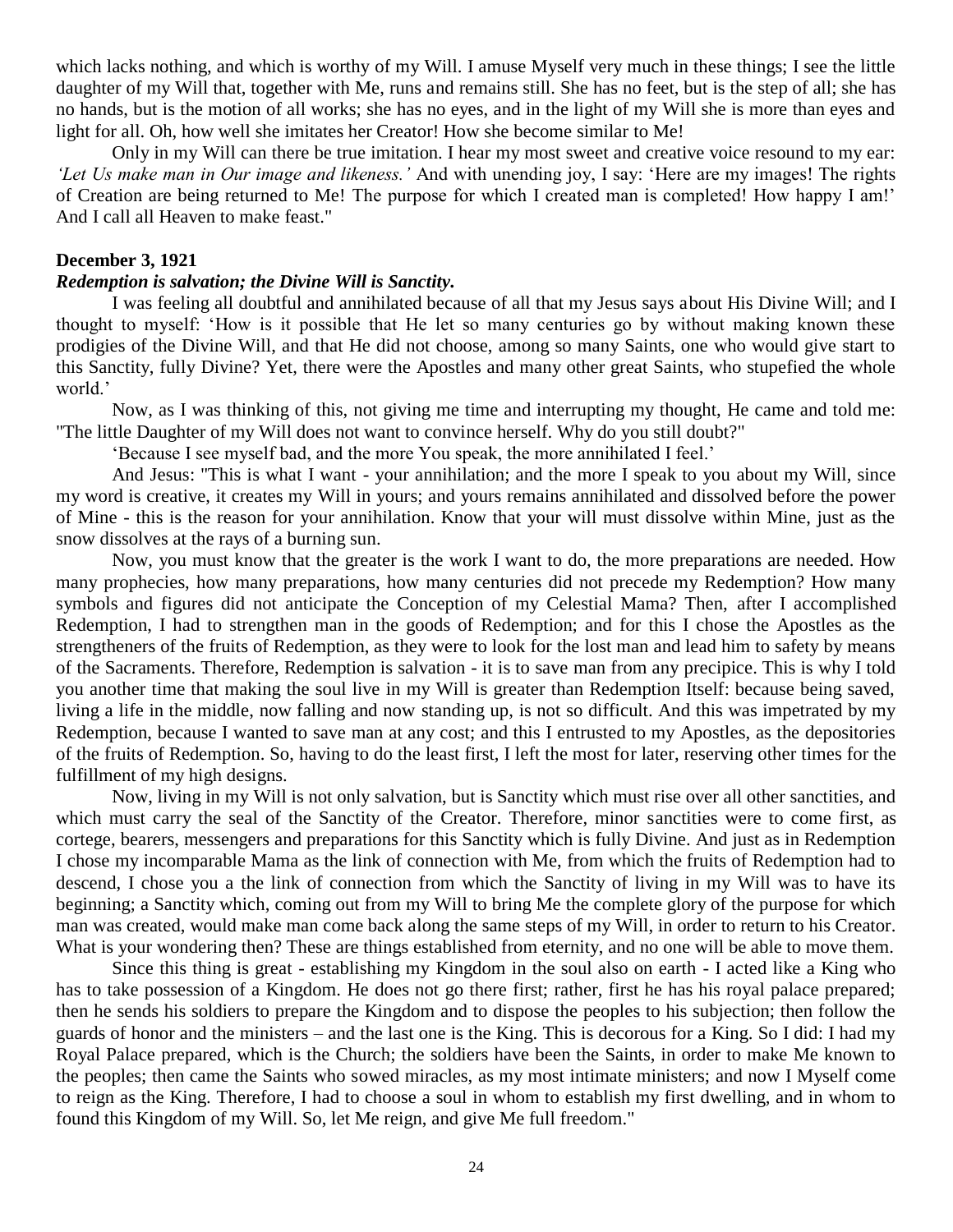#### **December 5, 1921**

## *One who does not accept the gifts of God is ungrateful. The gift of the Divine Will was given to Luisa from the time of the renewal of mystical marriage before the Holy Trinity, thirty-two years before. Doubts and difficulties. Jesus answers them in advance.*

After I wrote that which is said above, I felt all concerned and, more than ever, annihilated. And as I began to pray, my always lovable Jesus came, and clasping me tightly to His Heart, told me: "Daughter of my Will, why do you not want to recognize the gifts that your Jesus wants to give you? This is highest ingratitude. Imagine a king, surrounded by his faithful ministers, and a poor boy, barefooted and ragged, who, taken by love of seeing the king, goes up to the royal palace, and making himself smaller than he is, looks at the king from behind the ministers, and then lowers himself for fear of being discovered. The king notices this, and while the boy is huddled behind the ministers, he calls him and takes him aside. The little one trembles and blushes, fearing of being punished, but the king presses him to his heart and says to him: 'Do not fear, I took you aside to tell you that I want to raise you above all. I want you to surpass all the gifts I that I gave to my ministers, nor do I want you to leave my royal palace ever again...' If the boy is good, he will accept with love the proposal of the king; he will tell everyone of how good the king is. He will say it to the ministers, calling everyone to thank the king. If then he is ungrateful, he will refuse to accept, saying: 'What do you want from me? I am a little one - poor, ragged and barefooted. These gifts are not for me.' And he will keep in his heart the secret of his ingratitude. Is this not a horrendous ingratitude? And what will happen to that boy? So you are: because you see yourself unworthy, you would rather get rid of my gifts."

And I: 'My Love, you are right, but what concerns me the most is that You always want to speak about me.' And He: "It is right, it is necessary that I speak about you. Would it be nice if a bridegroom who is about to marry his bride, were forced to deal with others but not with her; while it is necessary that they confide their secrets to each other, that one know what the other has, that their parents provide this couple with a dowry, and that they become used to each other's ways in advance?"

And I added: 'Tell me, my Life, who is my Family? What is my dowry and Yours?' And smiling, He continued: "Your family is the Trinity. Don't you remember that in the first years of bed I took you to Heaven and we celebrated our union before the Most Holy Trinity? It endowed you with such gifts that you yourself have not yet known; and as I speak to you about my Will, about Its effects and value, I make you discover the gifts with which, from that time, you were endowed. I do not speak to you about my dowry, because what is Mine is yours. And then, after a few days, We, the Three Divine Persons, descended from Heaven, took possession of your heart, and formed Our perpetual residence in it. We took the reins of your intelligence, of your heart, and of all of yourself; and everything you did was an outpouring of our Creative Will over you, and the confirmation that your will was animated by an Eternal Will.

The work is already done. There is nothing left but to make it known, so that, not only you, but others also may take part in these great goods. And this I am doing by calling now one minister, now another, and even ministers from places afar, to make known to them these great truths. Therefore, this thing is Mine - not yours; so, let Me do. Even more, you must know that every time you manifest one additional value of my Will, I feel so much contentment that I love you with multiplied love."

And I, blushing about my difficulties, said: 'My highest and only Good, see how I have become more bad. Before I used to have no doubts about what You told me; now – no; how many doubts, how many difficulties. I myself don't know where I go fishing for them.' And Jesus: "Do not worry about this either. Many times I Myself cause these difficulties in order to answer not only you, confirming to you the truths that I tell you, but to answer all those who, in reading these truths, may find doubts and difficulties. I answer them in advance, so that they may find light, and all of their difficulties may be dissolved. Criticism will not be lacking; therefore, everything is necessary."

#### **December 10, 1921**

#### *The fecundity of one act done in the Divine Will.*

As I was in my usual state, my always lovable Jesus came, telling me: "My daughter, how great is one act done in my Will! See, if you asked the Sun: 'How many seeds have you fecundated? How many of them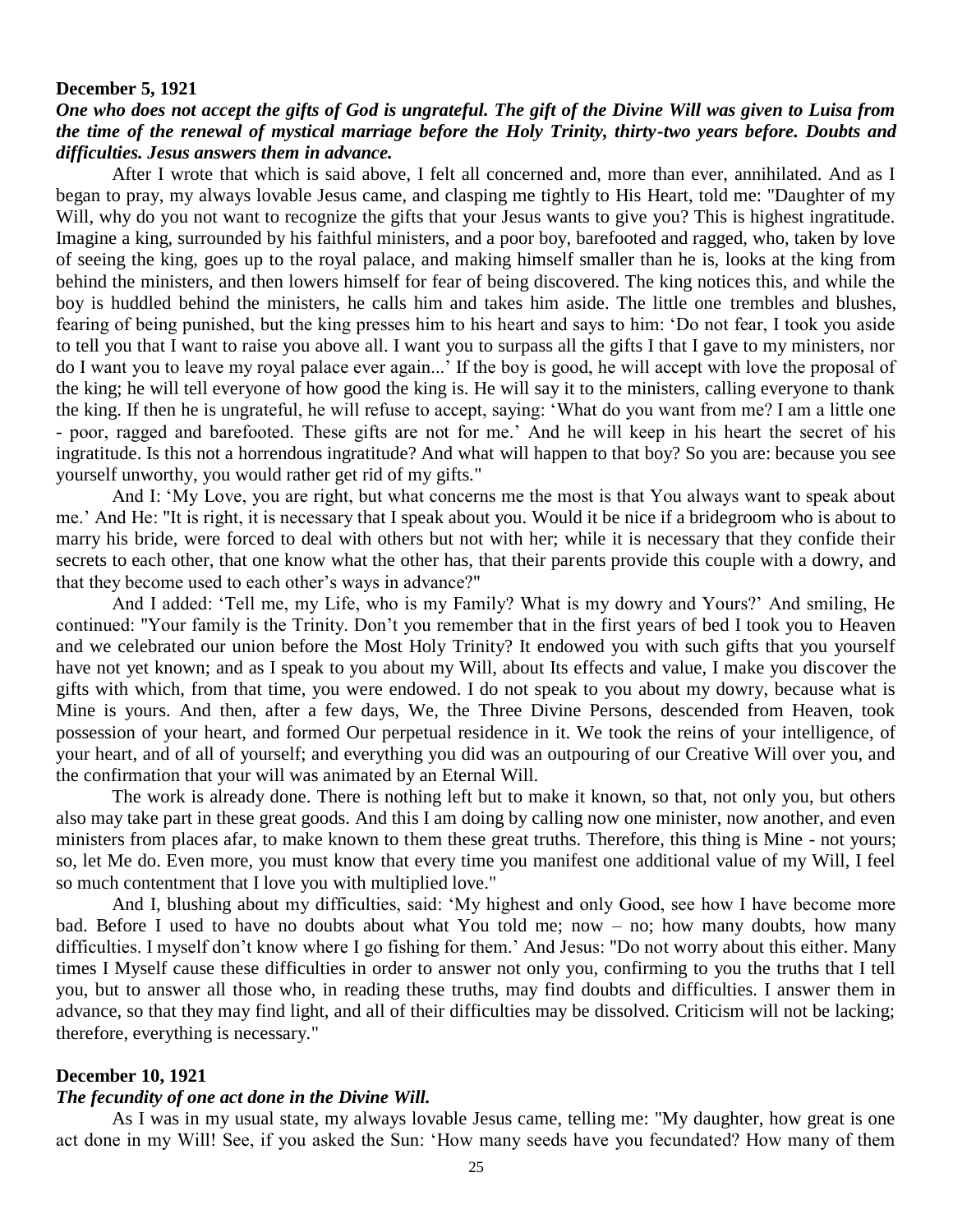have you multiplied from the moment you rose above our horizon?'; neither the Sun, nor any other creature, as learned as he might be, would be able to tell you, even with an approximate number, how many seeds It fecundated, or how many of them It multiplied.

Now, one act done in my Will is more than Sun, which multiplies to infinity not human, but Divine seeds. Oh, how it surpasses the fecundity and the multiplicity of the seeds that the Sun has fecundated! An innovation in the spiritual world occurs, and such harmony that all are attracted. In hearing this harmony, those who are most disposed get warm; thousands and thousands effects arise like many seeds; and since the act done in my Will carries the Creative Power with itself, it fecundates those seeds in a way which is incalculable to a finite mind. Therefore, the acts done in my Will are Divine seeds which carry with them the Creative Power and which, more than suns, not only fecundate, but create seeds, and multiply them to infinity. They give Me the field for new Creations, put my Power in motion, and are the bearers of the Divine Life."

### **December 15, 1921**

## *Reordering oneself in Jesus by fusing oneself in His Will. Only the acts done in the Divine Will give themselves back to the origin in which the soul was created, and take life within the sphere of Eternity.*

As I was in my usual state, my always lovable Jesus, on coming, told me: "My daughter, reorder yourself in Me. And do you know how you can reorder yourself in Me? By fusing all of yourself in my Will. Even the breath, the heartbeat and the air you breathe must be nothing but fusion in my Will. So does order enter between Creator and creature, and she returns to the origin from which she came. All things are in order, have their place of honor and are perfect, when they do not move from the origin from which they came. Once they move from the origin, all is disorder, dishonor, imperfection. Only the acts done in my Will give themselves back to the origin in which the soul was created, and take life within the sphere of Eternity, bringing to their Creator the divine homages and the glory of their own Will. All other acts remain down below, waiting for the last hour of life, each to undergo its own judgment and the pain it deserves, because there is no act done outside of my Will, even good, which can be called pure. The mere lacking aim at my Will is to throw mud over the most beautiful works; and then, the mere moving from one's origin deserves a penalty. Creation was delivered on the wings of my Volition, and on those same wings I would want it to return to Me - but I wait in vain. This is why everything is disorder and confusion. Therefore, come into my Will to give Me, in the name of all, reparation for such great disorder."

### **December 18, 1921**

### *Peace is the springtime of the soul.*

I was feeling very oppressed and distressed because of the privation of my sweet Jesus. After one entire day of pain, late at night He came, and clinging to my neck with His arms, He told me: "My daughter, what is it? I see a mood and a shadow in you which render you dissimilar from Me, and break the current of beatitude which has almost always existed between Me and you. Everything is peace in Me, therefore I do not tolerate in you even one shadow which may shade your soul. Peace is the springtime of the soul. All virtues bloom, grow and smile, like plants and flowers at the rays of the Sun in springtime, which dispose all things of nature to produce, each one, its own fruit. If it wasn't for the Spring, which shakes the plants from the torpor of cold with its enchanting smile, and clothes the earth with a flowery mantle that calls everyone to admire it with its sweet enchantment, the earth would be horrid and the plants would end up withering. So, peace is the Divine smile which shakes the soul from any torpor. Like celestial springtime, it shakes the soul from the cold of passions, of weaknesses, of thoughtlessnesses, etc., and with its smile it makes all flowers bloom, more than in a flowery field, and it makes all plants grow, through which the Celestial Farmer is pleased to stroll and pick the fruits, to make of them His food. Therefore, the peaceful soul is my garden, in which I enjoy and amuse Myself.

Peace is light, and everything that the soul thinks of, says and does, is light that she emanates; and the enemy cannot get close to her, because he feels struck, wounded and dazzled by this light, and is forced to flee so as not to be blinded.

Peace is dominion, not only of oneself, but also of others. So, before a peaceful soul, all remain either conquered or confused and humiliated. Therefore, they either let themselves be dominated, remaining as friends, or they leave confused, unable to sustain the dignity, the imperturbability, the sweetness of a soul who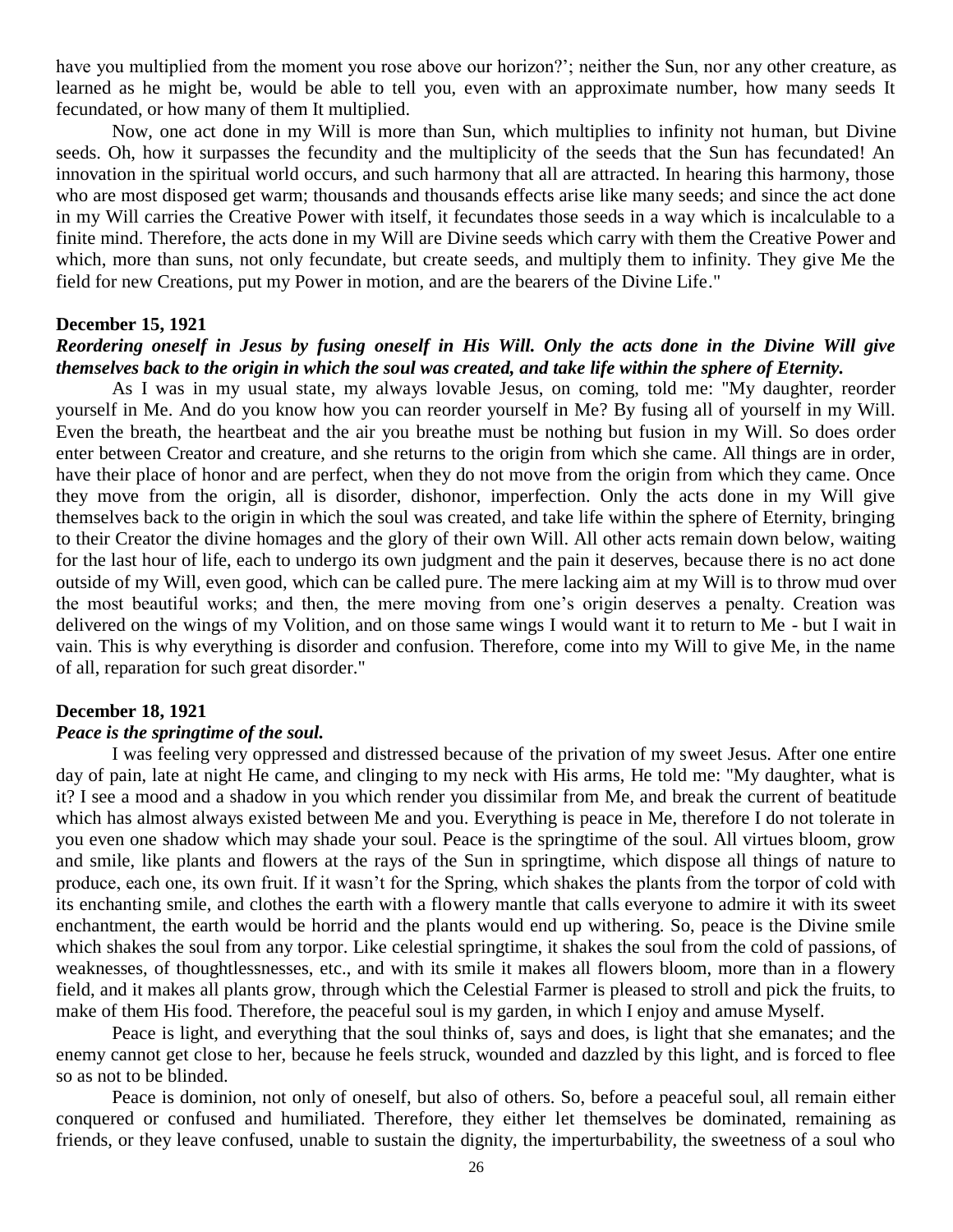possesses peace. Even the most perverted ones feel the power that she contains. This is why I glory so much in making Myself called God of peace - Prince of Peace. There is no peace without Me; I alone possess it and I give it to my children, as legitimate children who remain bound as heirs of all my goods.

The world, creatures, do not have this peace; and what is not possessed cannot be given. At the most they can give an apparent peace, which torments them inside - a false peace, which contains a poisonous sip within it; and this poison puts to sleep the remorses of conscience, and leads one to the kingdom of vice. Therefore, true peace is I, and I want to conceal you in my peace, so that you may never be disturbed, and the shadow of my peace, like dazzling light, may keep far away from you anything or anyone who might shade your peace."

## **December 22, 1921**

## *Only the purpose of loving God keeps the souls open to receive the current of all His graces. The Divine Will is the greatest of all virtues.*

Continuing in my usual state, my always lovable Jesus made Himself seen within a dazzling light; and this light, melting into rain of light, rained down upon souls. However, many did not receive this current of light, being as though closed; and the current flew wherever it found souls open to receive it. And my sweet Jesus told me: "My daughter, the current of my Grace enters into the souls who operate out of pure love. Only the purpose of loving Me keeps the souls open to receive the current of all my graces. Love am I - love are they. So, they are in continuous currents for Me, and I for them. On the other hand, those who operate with a human purpose are closed for Me; their current is open to all that is human, so they receive the current of what is human. One who operates with the purpose of sinning receives the current of guilt; and one who operates with a diabolical purpose receives the current of hell. The purpose in operating gives man many different shades; it transforms him into someone beautiful or into someone ugly, into light or into darkness, into sanctity or into sin. Whatever the purpose in operating is, such is man. Therefore, my current does not enter into everyone; and since it is rejected by the souls who are closed with Me, it unloads itself more impetuously and abundantly upon the souls who are open."

Having said this, He disappeared. But later He came back and added: "Would you be able to tell Me why the Sun illuminates the whole earth? Because it is much bigger than the earth; and since it is bigger, it has the capacity of covering with its light the whole circumference of the earth. If it were smaller, it would illuminate only part of it, but not all of it. Therefore, smaller things are enveloped and absorbed by bigger things.

Now, my Will is the greatest of all virtues; therefore all virtues remain as reduced and dissolved within my Will. Even more, before the virtue of the sanctity of my Will, the other virtues tremble out of reverence toward my Will. And if without my Will virtues think of doing something great, at the contact with the Sanctity and Power of the virtue of my Will, they realize they have done nothing; and in order to give them the mark of virtues, I am forced to plunge them into the immense sea of my Will. Not only has my Will primacy over all, but It gives the different shades of beauty to the virtues; It places on them the divine colors, the celestial glaze, and dazzling light. Therefore, if the virtues are not covered by my Will, they may be good, but not beautiful with that Beauty that enraptures, enchants and enamors Heaven and earth."

Then, afterwards, my sweet Jesus transported me outside of myself, and showed me how channels of waters were opening under the sea, which, opening their way underground, inundated the foundations of cities and somewhere buildings collapsed, somewhere they made them disappeared, as these chasms of water opened and swallowed them into the earth. And Jesus, all afflicted: "Man does not want to stop it, and my Justice is forced to strike him. Many are the cities which will be struck by water, by fire and by earthquakes." And I: 'My Love, what are You saying? You won't do that...!' And as I wanted to pray Him, He disappeared.

### **December 23, 1921**

## *One who operates in the Divine Will gives Jesus the field to release new works, new love and new power. Effects of the sleep of Jesus.*

I felt all immersed in the Divine Will, and my sweet Jesus, on coming, told me: "Daughter of my Volition, as you operate and live in my Will, you make more new acts come out from within my Will, and you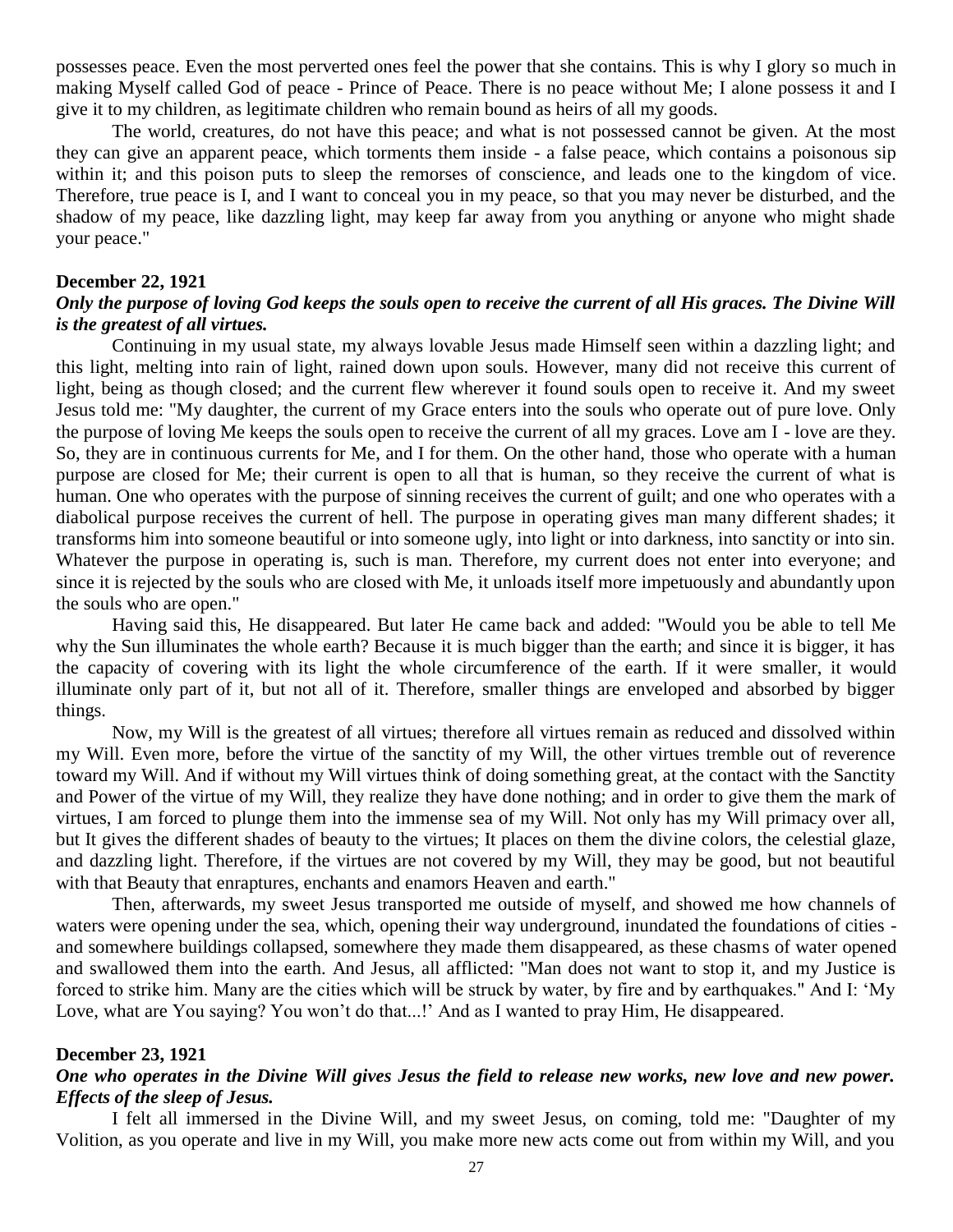give Me the field for new works, new love and new power. How happy I feel, that the creature, by living in my Will, gives Me the field to act! On the other hand, one who does not live in my Will bends my arms and renders my Will useless for her, while my Being is led to motion and to work by the irresistible force of my Love. Only one who lives in my Will gives Me free field, and I animate even the tiniest acts of my Divine Will; I do not disdain to place the seal of Divine virtue even on the lowest things. This is why I love so much one who lives in my Will, and I surround each of her acts with so much grace, with such dignity and decorum: because I want the honor and the glory of my Divine work. Therefore, be attentive, and think well that if all that you do, you do not do in my Will, you will give uselessness to your Jesus. Ah, if you knew how idleness weighs on Me, how it saddens Me - you would be more attentive, wouldn't you?"

Then, after this, I was about to close my eyes to sleep, and I said to myself: 'My sleep too in your Will. Even more, may my breath be transformed into Yours, so that all that Jesus did while sleeping, I may do as well. But then, did my Jesus really sleep?' And Jesus came back and added: "My daughter, my sleep was extremely brief, but I did sleep. However, I did not sleep for Myself, but for creatures. As the Head, I represented the whole human family, and I had to lay my Humanity over all in order to give them rest. I could see all creatures covered with a mantle of disturbance, of struggles, of restlessness - some were falling into sin and remained saddened; some were dominated by tyrannical passions which they wanted to conquer, and remained disturbed; some wanted to do good and struggled in order to do it.... In sum, there was no peace, because true peace is possessed when the will of the creature returns into the Will of its Creator, from which it came. Outside of the center, shifted from the origin, there is no peace. Therefore, while sleeping, my Humanity laid Itself over all, wrapping them as though within a mantle, just like the hen, when it calls its chicks under its maternal wings to make them sleep. In the same way, extending over all, I called all of my children under my wings, to give to some forgiveness of sin, to some victory over passions, to some strength in the fight; to give peace and rest to all. And in order not to strike fear in them, but to give them courage, I did this while sleeping. Who would fear someone who is sleeping?

Now the world has not changed; rather, it is amid struggles more than ever, and therefore I want someone who sleeps in my Will, so as to repeat the effects of the sleep of my Humanity." Then, with an afflicted tone, He repeated: "And my other children - where are they? Why don't they all come to Me, to receive rest and peace? Let us call them, let us call them together." And it seemed that Jesus would call them by name - one by one. But few were those who came.

#### **December 25, 1921**

### *How the Humanity of Jesus was nourished by His Will. The souls who live in the Divine Will surrounded and consoled Jesus at His birth. One who lives in the Divine Will is the closest to Jesus.*

As I was in my usual state, my sweet Jesus made Himself seen as a Little Baby - all numb with cold; and throwing Himself into my arms, He told me: "What cold, what cold! Warm Me, for pity's sake - do not let Me freeze any more!" I pressed Him to my heart, telling Him: 'In my heart I possess your Will; so, Its heat is more than sufficient to warm You.' And Jesus, all content: "My daughter, my Will contains everything, and one who possesses It can give Me everything. My Will was everything for Me: It conceived Me, It formed Me, It made Me grow, and It made Me be born. If my Mama contributed by giving Me the blood, She could do so because She contained my Will, absorbed within Her. Had She not possessed my Will, She could not have contributed to forming my Humanity. Therefore, my direct Will, and my Will which was absorbed within my Mama, gave Me life. That which is human had no power over Me – it could give Me nothing; only the Divine Will nourished Me with Its breath and delivered Me to the light.

But do you think it was the cold of the air that made Me freeze? Ah, no! It was the cold of the hearts that made Me grow numb; and it was ingratitude that made Me cry bitterly at my very first coming out to the light. My beloved Mother soothed my crying, although She too cried. Our tears mixed together; and exchanging the first kisses, We poured Ourselves out in love. But our life was to be sorrow and crying, so I had Her place Me in the manger, to go back to crying, calling my children with my sobs and with my tears. I wanted to move them to pity with my tears and with my moans, so as to be listened to.

But do you know who was the first, after my Mama, whom I called with my tears to be close to Me in my very manger, to pour Myself out in love? It was you - the little Daughter of my Will. You were so little as to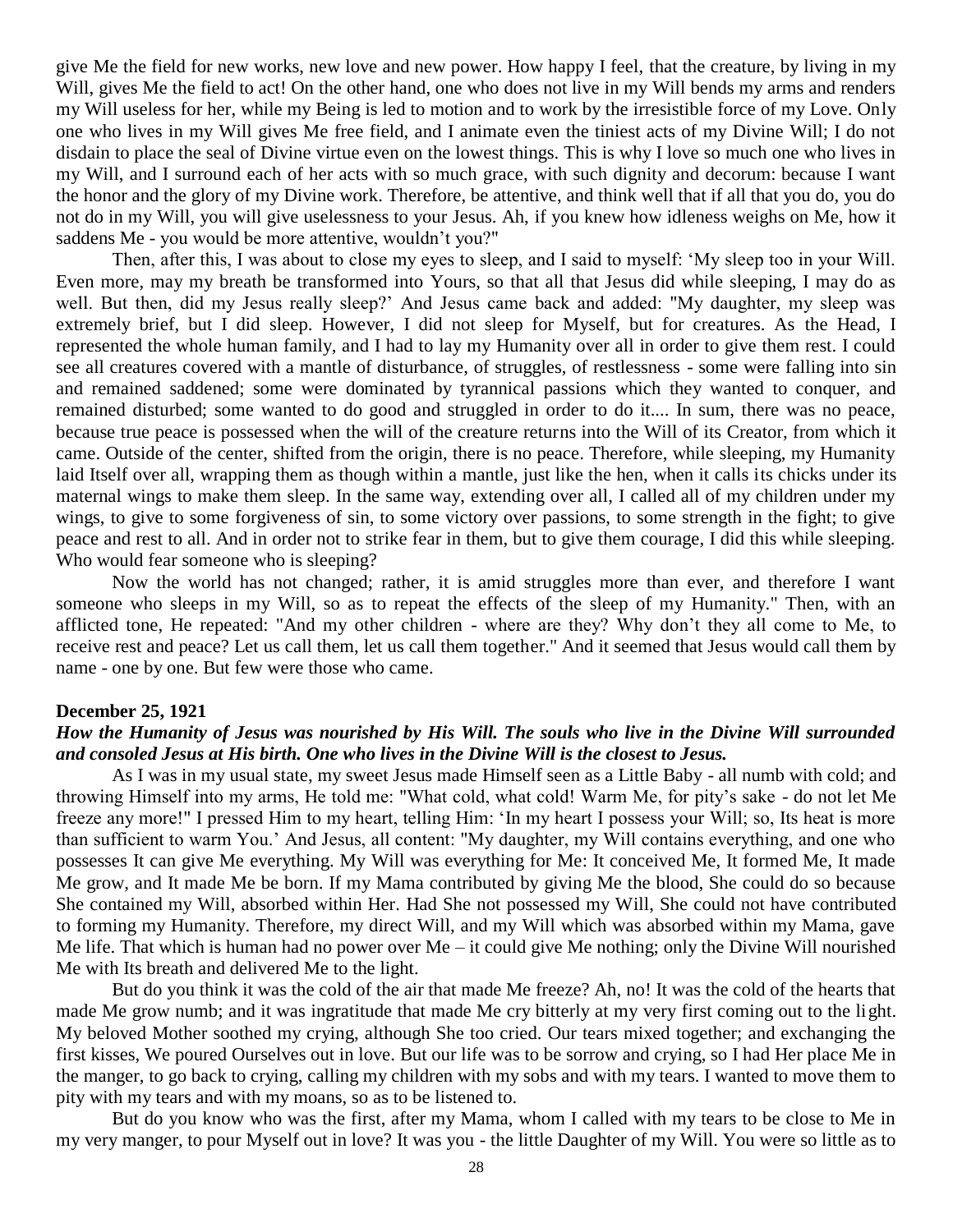surpass my dear Mama in littleness, so much so, that I was able to keep you near Me, in my own manger, and I could pour my tears into your heart. These tears sealed my Will in you, and constituted you legitimate daughter of my Will. My Heart rejoiced in seeing all that my Will had delivered in Creation coming back as whole, in my Will, within you. This was important and indispensable for Me - at my very first coming out to the light of this world, I was to restore the rights of Creation and receive the Glory as if the creature had never departed from my Will. Therefore, the first kiss and the first gifts of my tender age were for you."

And I: 'My Love, how could this be, if at that time I did not exist?' And Jesus: "In my Will everything existed, and all things were one single point for Me. I could see you then, just as I see you now, and all the graces I have given you are nothing other than the confirmation of what you had been given from eternity. And I could see not only you, but in you I saw my little family, which would live in my Will. How happy I felt! These soothed my crying, warmed Me, and surrounding Me like a crown, defended Me from the perfidy of the other creatures."

I remained concerned and doubtful. And Jesus: "How is it? You doubt? I have told you nothing yet about the relations which exist between Me and the soul who lives in my Will. For now, I will tell you that my Humanity lived from the continuous outpouring of the Divine Will. Had I taken one breath alone which was not animated by the Divine Will, it would have been as though degrading Myself, and decaying from my nobility. Now, the soul who lives in my Will is the closest to Me; and in everything that my Humanity did and suffered, she is the first among all to receive the fruits and the effects that my Humanity contains."

#### **December 27, 1921**

## *The soul who lives in the Divine Will places in force the proceeds of Creation, and everything she does is an outpouring of her Jesus that comes to her."*

Continuing in my usual state, my sweet Jesus told me: "My daughter, every time the soul enters into my Will, she comes to reflect herself in the mirror of my Divinity; and in reflecting herself, she receives the Divine features, and these features bind her to the Divinity. And finding Their own physiognomy in her, the Divine Persons recognize her as one from Their family; They give her a place in Their midst, and admit her to Their secrets. And recognizing Their own Will in her as center of life, They admit her to that eternal point, and enrich her with all that Eternity contains. Oh, how beautiful it is to see this little image of Ours being inundated with all that Eternity contains! Being little, she feels lost, drowned, unable to contain It within herself; but Love, the carrying out of the Life of Our Volition within her, pushes her to reflect herself in Us, while Our eternal waves continue in her, like a machine that never ceases its motion. Oh, how We amuse Ourselves!

This was the only purpose of the creation of man: through the exchange of our wills - he with Us, and We with him - to form Our amusement as well as to render man completely happy. As the union with Our Will was broken by man, Our bitternesses began, and also his unhappiness. Therefore the purpose of Creation failed.

Now, who compensates Us for this failure? Who places in force the proceeds of Our Creation? The soul who lives in Our Will. She leaves all generations behind, and as though being the first to be created by Us, she places herself in order, according to the purpose for which We created man. Our Will and hers are one, and as she operates with the Divine Will, Our Will acts in the human will - and here begin Our Divine proceeds in the human will; the purpose of Creation is now in force. And since Our Will has infinite ways, as long as It finds a soul who offers herself to let Our Will act, It immediately recovers from the failure of all the other human wills. This is why We love her so much as to surpass all the love for all the other creatures together. She has rendered decorum, honor, glory, regime and life to our Will, oppressed and despised in the other creatures. How could We not give everything to her?"

Then, as if He could not contain His love, He pressed me to His Heart and added: "Everything everything to the little Daughter of my Will. I will be in continuous outpouring over you - your thoughts will be the outpouring of my Wisdom; your gazes will be the outpouring of my Light; your breath, your heartbeat, your action, will be preceded by my outpourings first, and then will have life. Be attentive, and in everything you do, think that it is an outpouring of your Jesus that comes to you."

#### **December 28, 1921**

*Fears of Luisa; Jesus gives her peace. Luisa wants Jesus to do her will.*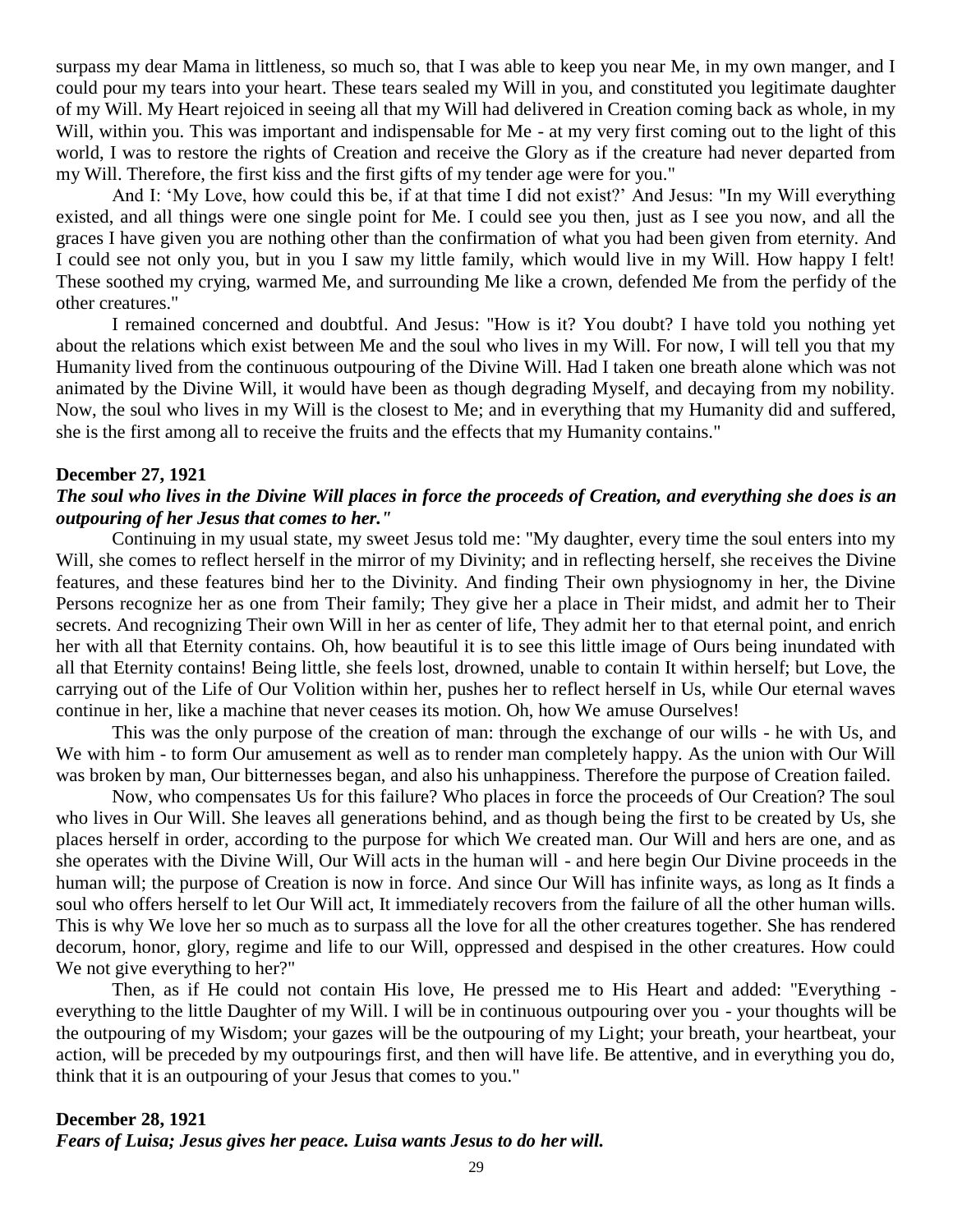I was feeling very afflicted, and with such oppression that I felt I was dying, because of certain things which it is not necessary to write here. Now, my sweet Jesus, on coming, took me in His arms in order to sustain me and give me strength; and then, all sweetness and goodness, told me: "My daughter, what is it, what is it? You oppress yourself too much, and I don't want it." And I: 'My Jesus, help me, do not abandon me in so much bitterness. What oppresses me the most is that I feel a volition arise within me, which would want to say to You: 'This time You will do my will - not I Yours.' The mere thought of this gives me death. Oh, how true it is that your Will is life! But the circumstances push me… O please, help me!' And I burst into tears. And Jesus, letting His hands be wet by my tears and squeezing me more, added: "My daughter, courage, do not fear - I am all for you. Do you see how beautiful my hands are, beaded with the tears of one who fears not doing my Will? Not one of them fell to the ground. Now listen and calm yourself: I will do what you want, but not because you want it; rather, as if I Myself wanted it. Aren't you happy? After all, a little suspension of your state is necessary; I have no one to whom to entrust you. Who could do it? They have their hearts covered with an iron armor. My voices are neither listened to, nor understood; the sins are horrendous, the sacrileges enormous; the scourges are already at the doors of the city - there will be great mortality. Therefore, a little suspension of your state, which prevents the course of my Justice, is needed. You will give Me free time to come, and I, withdrawing, without making you go out of my Will, will give you all that you need."

I remained embittered more than ever, because of many other things that Jesus told me regarding our sad times, though calm, because He assured me that He would not let me go out of His Will.

But the following day my Queen Mama came, and bringing Little Baby Jesus to me, She placed Him in my arms and told me: "My daughter, hold Him tightly, don't let Him go. If you knew what He wants to do...! Pray Him, pray Him… Prayer in His Will enraptures Him and chains Him - at least some of the scourges would be held back." After She said this, She disappeared, and I returned to the tragic doubt that I might have induced Jesus to do my will.

### **January 3, 1922**

#### *The relations which exist between the Divine Will and the human will.*

Continuing in my usual state, my always lovable Jesus, on coming, told me: "Daughter of my Volition, come into my Will that you may know the relations which exist between the Divine Will and the human will, which the creature shattered from the very terrestrial Eden. But the soul who knows no other life but the Life of my Will, rebuilds my Will, binds It once again, giving back to It all the relations which the creature had broken - relations of creation, and of principle of existence. These were bonds of union between Creator and creature relations of likeness, sanctity, science, power… Everything I contain I placed in relation with man - relations in order of all created things; and to him I gave primacy over everything.

Now, by withdrawing from my Will, he broke all these relations, and placed himself in relation with sin, with passions, with his fiercest enemy. Therefore, the soul who lives in my Will rises so high as to leave everyone behind; she places herself in order between Me and her; she gives herself back to the origin, and places all broken relations in force. All created things form her cortege and recognize her as their legitimate daughter, feeling honored to be dominated by her. The purpose for which they were created - to be commanded and to obey her slightest wishes - is already accomplished. Therefore, all nature remains reverent around her, and exults in seeing that finally its God receives the glory of the purpose for which He had created it - that of serving man. And so, fire, light, water, cold, will let themselves be commanded, and will faithfully obey.

And just as my Love immediately prepared the remedy in order to save man, by descending from Heaven and becoming Man, so this soul who lives in my Will, by giving herself back to the beginning, to her eternal origin from which she came, even before my Humanity was formed, already kissed and adored my Blood and my wounds, honored my steps and my works, and formed a worthy cortege to my Humanity

Oh, soul who lives in my Will, you alone are the purpose of the glory of Creation, the decorum and the honor of my works, and the fulfillment of my Redemption! In you I centralize everything; may all relations be given back to you. And if out of weakness you should lack something, for the decorum and the honor of my Will I will make up for you in everything. Therefore, be attentive, and give this highest contentment to your Jesus."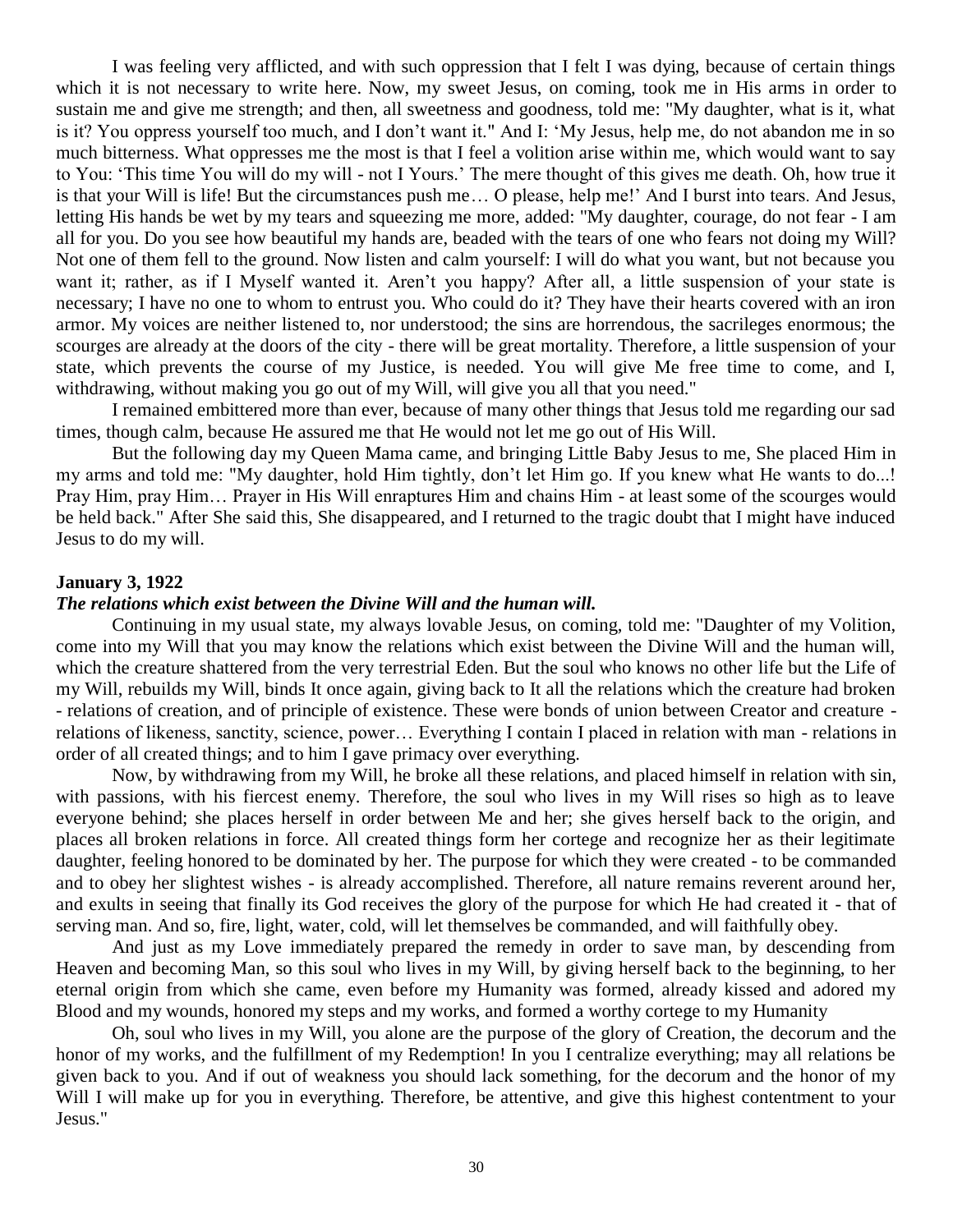### **January 5, 1922**

## *The Divine Being is led by an irresistible force to communicate Itself to the creature. Jesus cannot bear seeing a soul who lives in His Will afflicted because of Him.*

I was feeling very embittered and my Jesus, on coming, clasping all of me to Himself, told me: "My daughter, your affliction weighs upon my Heart more than if it were my own; I cannot bear that you be so embittered, and I want to see you happy at any cost. I want to see the smile that the beatitude of my Will brings, arise on your lips again. Tell me then, what do you want so that I may render you happy again? Is it possible that after so much time in which you have denied Me nothing, I should not give you what you want and make you content?"

And I: 'My Love, what I want is that You give me the grace to always, always do your Will - this is enough for Me. How much I fear that I may not do It! Isn't this the greatest misfortune - not doing your Will, even in the tiniest thing? Yet, your proposals, your very attentions induce me to this, because I see that You want to do my will, not because this is your Will, but because You want to make me happy and empty my heart of the bitterness with which it is as though soaked. Ah, Jesus, Jesus, do not permit this! If You want to make me happy, your Power does not lack other means to take me away from my affliction."

And Jesus: "My daughter, my daughter, daughter of my Will - no, do not fear. It will never be that our wills be even just injured. If a miracle is necessary, I will do it, but our wills will never separate. Therefore, calm yourself on this regard, and be cheered.

Listen: my Being is led by an irresistible force to communicate Itself to the creature. I have many more things to tell you yet - many more truths which you do not know. All of my truths carry the happiness that each one contains, and as many truths as the soul knows, so many different happinesses she acquires. Now, in finding your heart embittered, they feel their happinesses being shaded, and they cannot communicate themselves freely. I am like a happy father, who possesses the fullness of the whole of happiness, and wants to make all of his children happy. Now, if he sees that one of his children really loves him, and he sees him sad, pensive, at any cost he wants to make his child happy and to free him from that embarrassment. And if the father knows that that sadness is caused by the love that the child has for him - oh! then he cannot give himself peace; he uses all of his arts, and makes any sacrifice to render his child happy. So I am. And since I know that your affliction is because of Me, if I do not see you come back again to your state of joy, and be marked with my own happiness, I will make Myself unhappy, waiting for you to return into the arms of my happiness."

#### **January 11, 1922**

## *The souls who live in the Divine Will will be for the Body of the Church like skin to the body, and will bring to all of Its members the circulation of Life.*

Finding myself in my usual state, I was thinking about the Holy Divine Will, and I said to myself: 'All the children of the Church are members of the Mystical Body, of which Jesus is the Head. What place will the souls who do the Will of God occupy in this Mystical Body?' And Jesus, always benign, on coming, told me: "My daughter, the Church is my Mystical Body, of which I glory in being the Head. But in order to enter this Mystical Body, the members must grow to a proper stature, otherwise they would deform my Body. But, alas! how many not only do not have the due proportion, but are rotten, wounded, so much as to be disgusting to my Head and to the other healthy members. Now, the souls who live, or will live in my Will will be for the Body of my Church like skin to the body. The body has internal skin and external skin, and because in the skin there is the blood circulation which gives life to the whole body, it is by virtue of this circulation that the members reach the proper stature. If it wasn't for the skin and for the blood circulation, the human body would be horrible to the sight, and its members would not grow to the due proportion.

Now, see how these souls who live in my Will are necessary to Me. Since I have destined them to be like skin to the body of my Church, and like circulation of life for all the members, they will be the ones who will give the proper growth to the members which have not grown; who will heal the wounded members, and who will restore the freshness, the beauty, the splendor of the whole Mystical Body by their continuous living in my Will, rendering it fully similar to my Head, which will sit in full majesty upon all those members. This is why the end of days cannot come if I do not have these souls who live as though dissolved in my Will - they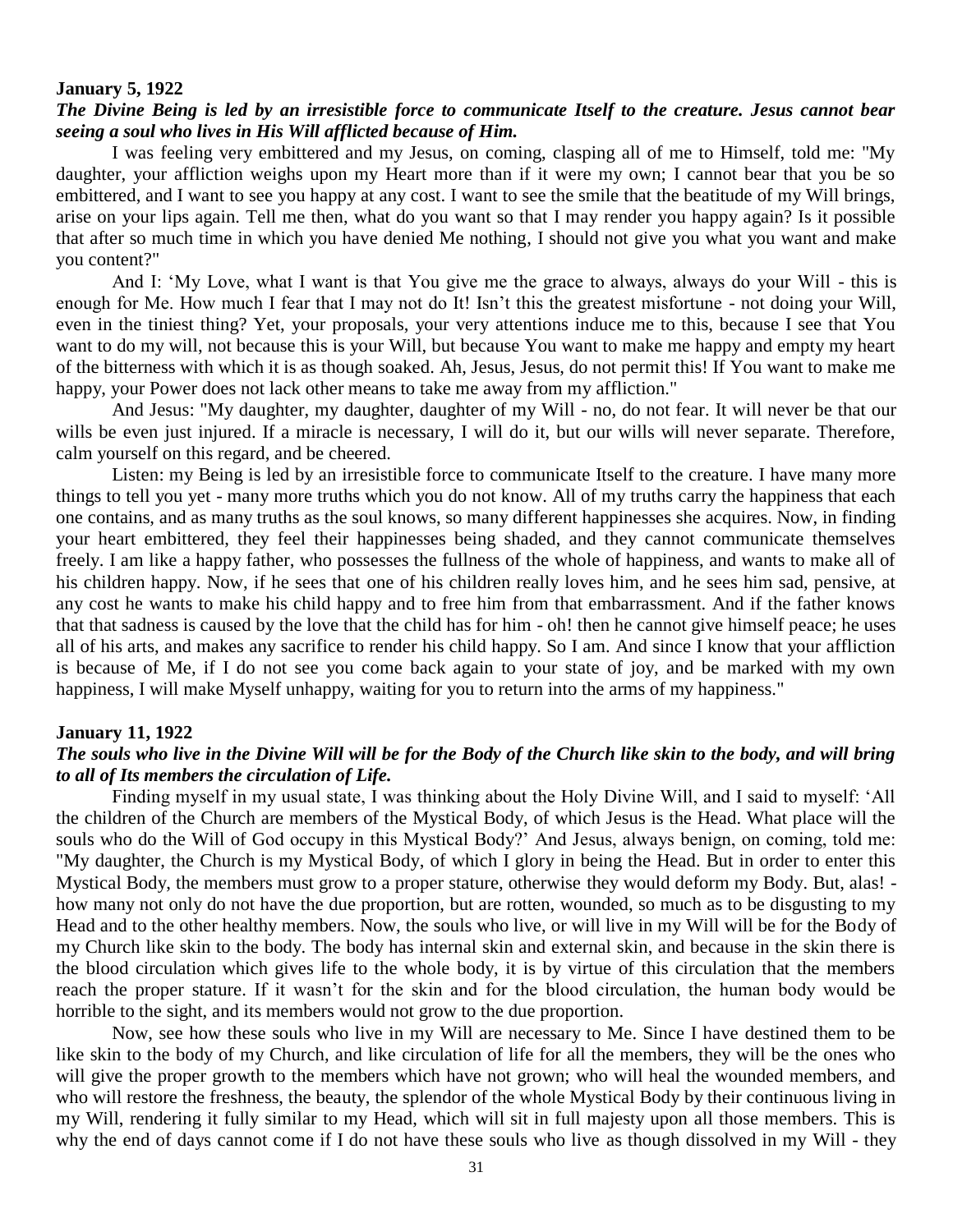interest Me more than anything. What impression would this Mystical Body make in the Celestial Jerusalem without them? And if this is what interests Me more than anything, it must interest you also more than anything, if you love Me. From now on, I will give to your acts done in my Will the virtue of circulation of Life for the whole Mystical Body of the Church. Just like the blood circulation in the human body, your acts, extended within the immensity of my Will, will extend over all and will cover these members like skin, giving them proper growth. Therefore, be attentive and faithful."

Then, afterwards, I was praying, all abandoned in the Will of Jesus, and almost without thinking, I said: 'My Love - everything in your Will: my little pains, my prayers, my heartbeat, my breathing - all I am and all I can, united to all that You are, so as to give proper growth to the members of the Mystical Body." In hearing me, Jesus made Himself seen again, and smiling with satisfaction, added: "How beautiful it is to see my truths in your heart as fount of Life immediately having the development and the effect for which they have communicated themselves! Therefore, correspond with Me, and as soon as I see one truth developed, I will make it an honor for Myself to make another fount of truth arise."

## **January 14, 1922**

### *The Most Holy Trinity, inaccessible Light that gives Life to all.*

I found myself outside of myself, and I saw the Heavens opened, and a Light, inaccessible to any creature. Rays descended from within this Light, which invested all creatures - celestial, terrestrial and purging. Some rays were so dazzling that, though remaining invested, enraptured and delighted, one would not know how to describe anything of what they contained. Other rays were less dazzling, and one could describe the beauty, the happiness and the truths which they contained. However, the power of the Light was such that I myself didn't know whether my little mind would ever be capable of going back into myself again. If my Jesus had not shaken me with His words, no human force could have pulled me back from that Light, to call me back to life. But, alas, I am still unworthy of my dear Celestial Fatherland! My unworthiness forces me to wander in exile, but  $-$  oh, how hard this is for me!

Then Jesus told me: "My daughter, let us go back together into your bed. What you see is the Most Holy Trinity, as though holding all creatures in the palm of Its hand; and as It gives life, preserves, purges and delights from Its simple breath, there is no creature which does not hang upon It. Its Light is inaccessible to created mind. If anyone wanted to enter, it would happen to him as to a person who wanted to enter into a great fire: not having sufficient heat and power to face this fire, he would be consumed by the fire. Therefore, being extinguished, he will never be able to say either how much or what kind of heat that fire contained. The rays are the Divine virtues. Some virtues are less adaptable to created mind; this is why the created mind is delighted by them, it can see them, but is unable to describe anything. The other virtues, which are more adaptable to the human mind, can be described, but like a stammerer would do, because no one can speak about them in a right and worthy manner. The virtues which are more adaptable to the human mind are Love, Mercy, Goodness, Beauty, Justice, Science. Therefore, together with Me, let us send our homages to the Most Holy Trinity in the name of all, to thank It, praise It and bless It for so much goodness toward creatures."

Then, after I prayed together with Jesus, I returned into myself.

### **January 17, 1922**

### *Every good that the creature does, is a sip of life that she gives to her soul.*

I was following the Passion of my sweet Jesus. In one instant I found myself outside of myself, and I saw my always lovable Jesus being dragged along the streets, trampled, beaten, more than in the Passion Itself. He was being treated in such a barbaric way as to be repugnant to the sight. I approached my sweet Jesus to snatch Him from under the feet of those enemies, who looked like many incarnate demons. He threw Himself into my arms, as if He were waiting for me to defend Him, and I brought Him into my bed. Then, after quite a few minutes of silence, as though wanting to rest, He said to me: "My daughter, have you seen how vice and passions triumph in these sad times; how victoriously they walk along all the streets, while good is trampled, beaten and annihilated?

Good is Me - there is no good that a creature may do, in which I am not involved. And every good that the creature does, is a sip of life that she gives to her soul; therefore, the more good acts she does, the more the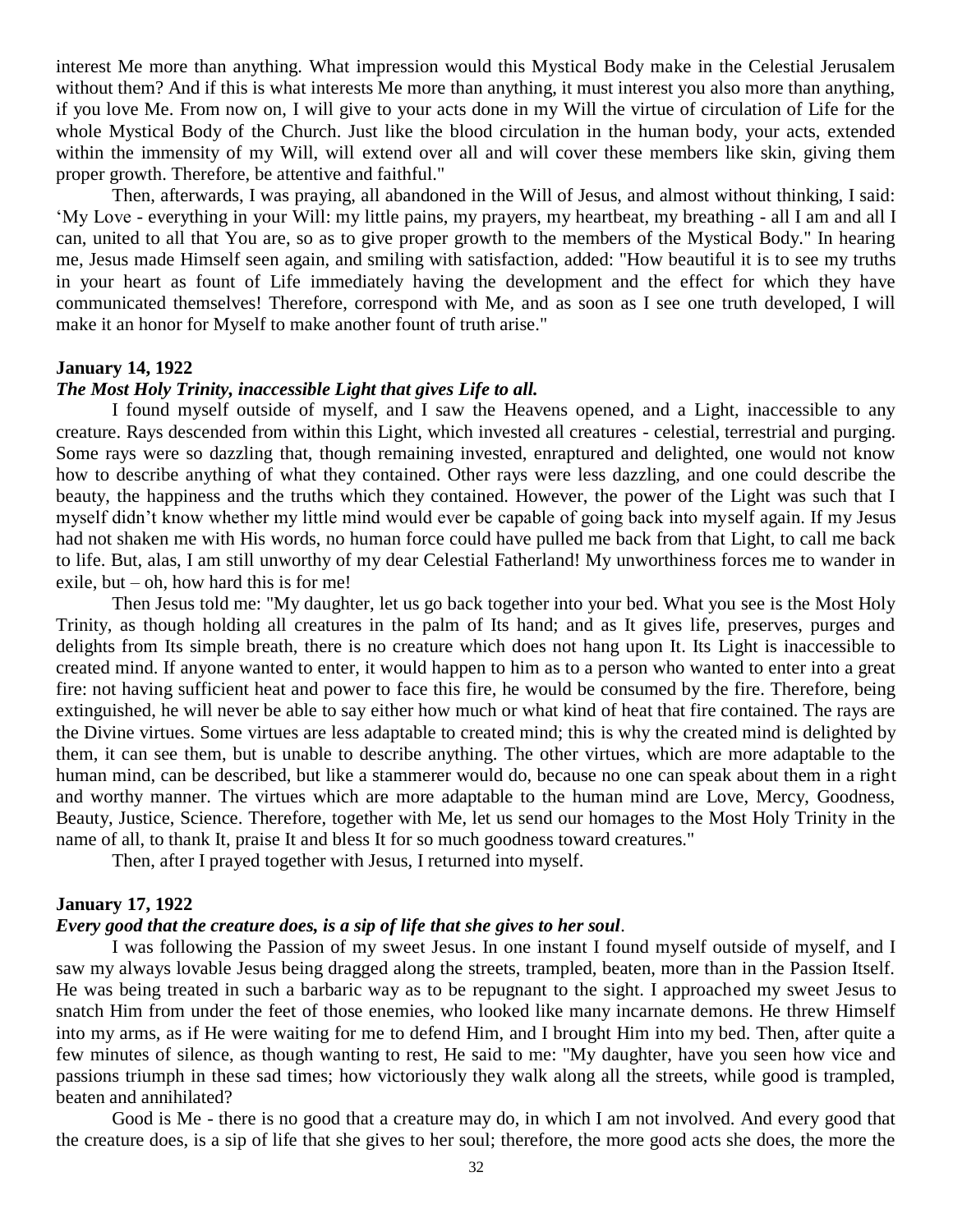life of her soul grows, rendering her stronger and more disposed to do more good acts. However, in order to be exempt from any poisonous substance, these acts must be upright, without human purpose, and only to please Me. Otherwise, the most beautiful acts, which appear to be the holiest - who knows how much poison they contain! And I, being pure Good, shun these contaminated acts, and I do not communicate Life. Therefore, although it seems that they do good, their good is empty of Life, and creatures feed themselves with foods which give them death. Evil strips the soul of the garment of Grace, it deforms her, it forces her to swallow poison, so as to make her die immediately. Poor creatures, made for life, for happiness, for beauty… while sin does nothing but give them sips of death, sips of unhappiness, sips of ugliness, which, taking all vital humors away from her, make of her dry wood, to burn with greater intensity in hell."

## **January 20, 1922**

## *What the soul who lives in the Divine Will should do with her rags.*

I was all concerned, with the addition that I saw myself as so bad that only Jesus can know the miserable state of my soul. And my sweet Jesus, all goodness, came and told me: "My daughter, why do you oppress yourself? Do you know how one's own things are in my Will? They are like many miserable rags and tatters, which give more dishonor than honor to the soul, and remind her that she used to be a poor one, and possessed not even one garment that was whole. When I want to call a soul into my Will, that she may establish her residence in It, I act like a great lord who would want to take one of the poorest women into His palace, so that, laying down her clothes of poor, she may be clothed according to His same condition, living together with Him, and sharing in all of His goods. Now, this lord goes around all the streets of the city, and as he finds one of the poorest women, homeless, without a bed, covered only with filthy rags, he takes her and brings her to his palace as a triumph of his charity. However, he orders her to lay down her rags, to clean herself and to clothe herself with the most beautiful garments; and in order to keep no memory of her poverty, to burn her rags. In fact, since he is extremely rich, he does not admit anything in his house which may recall poverty. Now, if the poor one sadly misses her rags, and afflicts herself because she has brought nothing of her own, would she not offend the goodness, the magnanimity of that lord?

So I am; and if that lord goes around one city, I go around the whole world, and maybe all generations; and wherever I find the littlest, the poorest one, I take her and place her in the eternal sphere of my Volition, saying to her: 'Work together with Me in my Will. What is Mine is yours. If you have something from your own - lay it down, because in the Sanctity and in the immense riches of my Will, it is nothing but miserable rags.

Wanting to have one's own merits is of servants, of slaves - not of children. What belongs to the father, belongs to his children. Besides, what are all the merits that you could acquire compared to one single act of my Will? All merits have their own little value, weight and measure; but who could ever measure one single act of my Will? No one - no one. And then, what are your merits compared to Mine? In my Will you will find them all, and I make of you the owner. Aren't you happy?

Listen, my daughter, I want you to leave everything aside. Your mission is immense, and more than words, it is acts that I expect from you. I want you to be in continuous act in my Will; I want the strolling of your thoughts in my Will, which, strolling over all human intelligences, may lay the mantle of my Will over all created minds; and rising up to the Throne of the Eternal One, may offer all human thoughts sealed with the honor and the glory of my Divine Will. Then, lay the mantle of my Will over all human gazes, over all words, as though placing your eyes and your words in a stroll over all of their gazes and words; and sealing them with my Will, rise before the Supreme Majesty once again, and offer the homage as if all had used the sight and the speech according to my Will. In the same way, if you work, if you breathe, if your heart beats, may your strolling be continuous. Your path is extremely  $\log - i$  it is all Eternity that you must cover. If you knew how much you lose with one stop of yours; and how you deprive Me, not of a human honor, but of a Divine honor! These are the merits which you should fear of losing - not your rags and your miseries. Therefore, more attention in doing your runs in my Will."

### **January 25, 1922**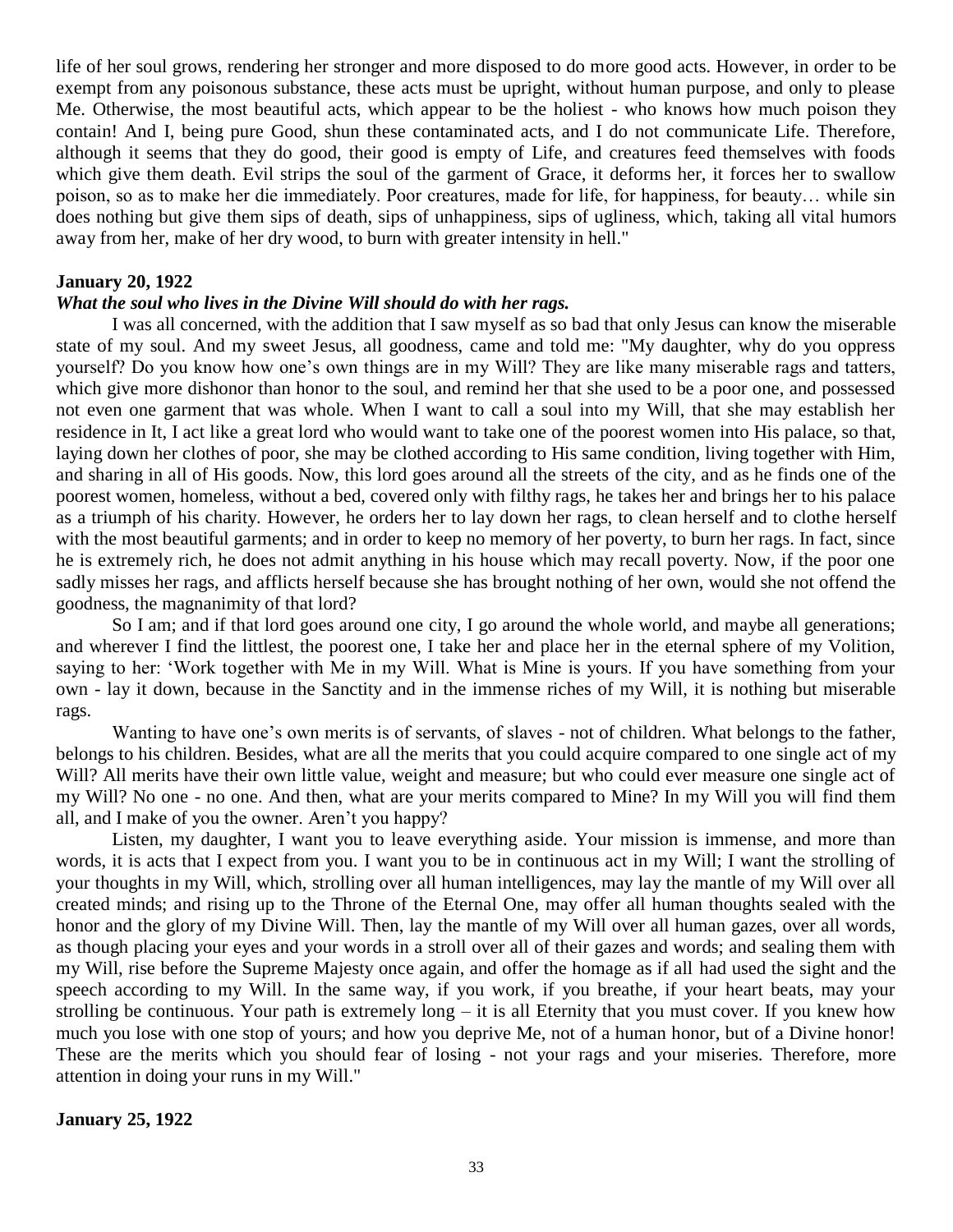## *Each truth contains within itself a distinct beatitude, happiness, joy and beauty. What it means to have known on earth one more truth about the Divine Will when the soul will be in Heaven.*

As I was in my usual state, my always lovable Jesus, on coming, told me: "My daughter, the more truths I manifest to you, the greater variety of beatitudes I give to you as gift. Each truth contains within itself a distinct beatitude, happiness, joy and beauty; therefore, every additional truth you know brings beatitude, happiness, joy and beauty into yourself, with which you are enriched. These are Divine seeds that the soul receives; and by manifesting them to others, she communicates these seeds and enriches whomever receives them. Now, since the truths that one has known on earth are Divine seeds which sprout with beatitudes, joy, etc., when the soul is in her Fatherland in Heaven they will be like electric wires of communication through which the Divinity will unleash from Its womb so many acts of beatitude for as many truths as one has known. Oh, how inundated the soul will be, as though by many different immense seas! She already has the seed, and by having the seed, she has space in which to receive these immense seas of happiness, of joy and of beauty. One who does not have the seed - who has not known a truth while on earth - lacks the space to be able to receive these beatitudes.

It happens as to a little one who did not want to study all the languages. As he grows up, and hears these languages being spoken, which he did not want to study, or which he was not given the opportunity of studying - he will understand nothing. In fact, by not wanting to study, his intelligence remained closed, and he made no effort to prepare a little space in order to comprehend those languages. At the most, he will be amazed, and will enjoy from someone else's happiness, but he will not possess it, nor will he be the cause of happiness for others. See then, what it means to know one truth more, or one truth less - if all knew what great goods they miss, they would compete in order to acquire truths.

Now, the truths are the secretaries of my beatitudes, and if I do not manifest them to the souls, they do not break the secret which they contain. They swim within my Divinity, waiting for their turn to act as Divine agents, and make Me known - how many more beatitudes I contain. And the longer they have remained hidden in my womb, the more uproariously and majestically they come out to inundate the creatures and manifest my Glory.

Do you believe that all of Heaven is aware of all my goods? No, no! Oh, how much remains for It to enjoy, which It does not enjoy today! Each creature who enters into Heaven, having known one more truth, which was unknown to the others, will carry within herself the seed so as to have new contentments, new joys and new beauty unleashed from Me. And these souls will be their cause and fount, while the others will take part in them. The last day will not come if I do not find souls who are disposed, so that I may reveal all my truths - so that the Celestial Jerusalem may resound with my complete Glory, and all the Blessed may share in all of my beatitudes, some as direct cause for having known that truth, and some as indirect cause, through the one who has known it.

Now, my daughter, in order to console you, and so that you may be more attentive in listening to my truths, I want to tell you which ones are the truths that glorify Me the most: they are those which regard my Will, since the primary reason for which I created man was that his will be one with his Creator. But man, having withdrawn from my Will, rendered himself unworthy to know the values, the effects and all the truths It contains. This is the reason for all my attentions with you: that between Me and you, our wills would run together, and be always in perfect accord. In fact, so that the soul may open the doors and become disposed to know the truths that my Will contains, the first thing is wanting to live of my Will, the second is wanting to know It, the third is to appreciate It. Therefore, with you I opened the doors of my Will, that you might know Its secrets, which man had buried inside my womb, as well as Its effects and the value It contains; and as many truths as you come to know about my Will, so many seeds you receive, and so many Divine secretaries form your cortege. Oh, how they make feast around you, having found one to whom to confide their secret! But the most beautiful feast they will make when they will bring you to Heaven - when the Divinity, at your very entrance, will unleash so many different beatitudes of joy, of happiness and of beauty, all different among themselves, which will not only inundate you, but all the Blessed will take part in them. Oh, how Heaven awaits your coming, to enjoy these new contentments!"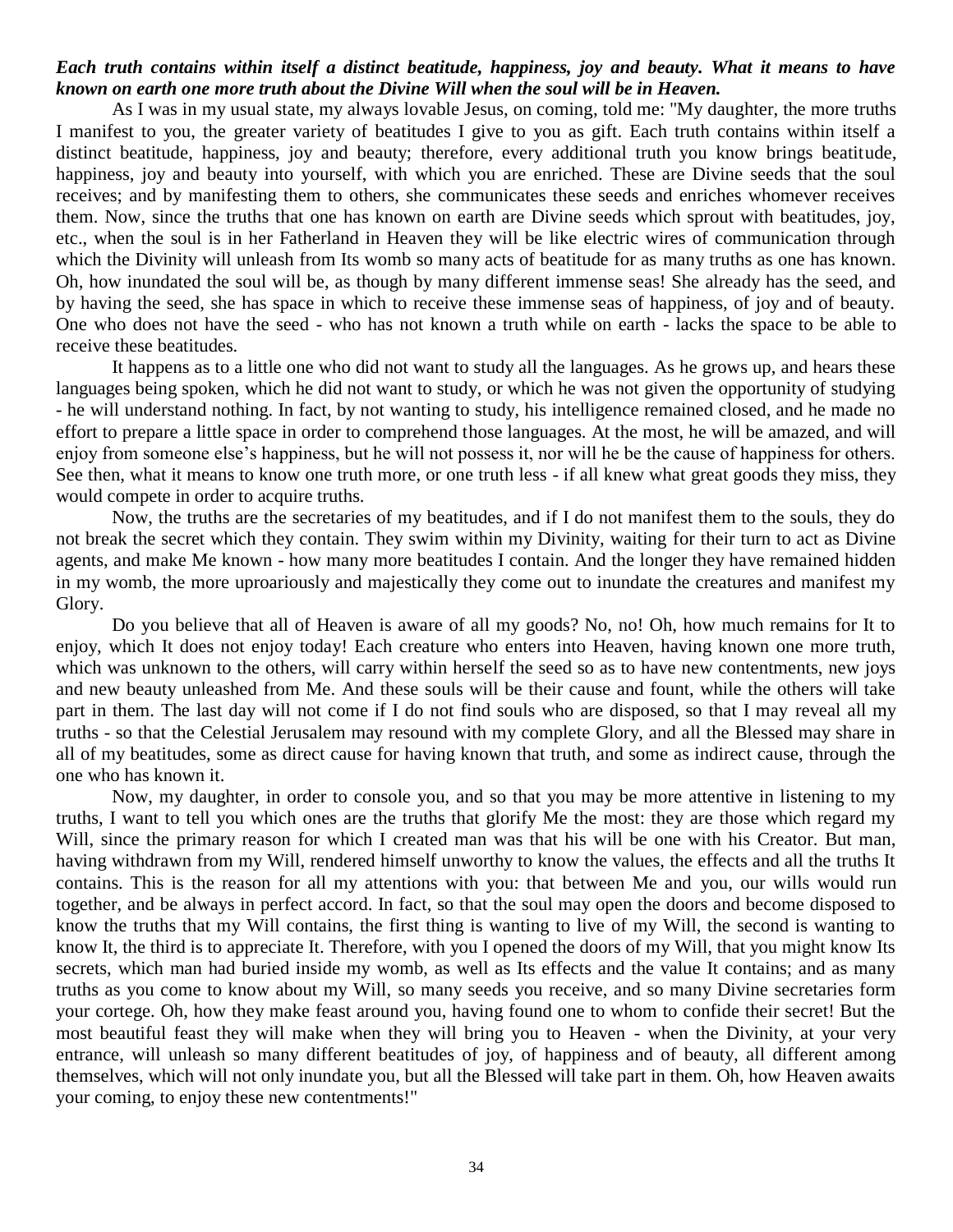## **January 28, 1922**

### *How Jesus opened for us many founts in His Will.*

I was praying, and my sweet Jesus drew me to Himself, and transforming me completely into Himself, told me: "My daughter, let us pray together, so as to hold Heaven in our power, and prevent the earth from falling even more into the current of evil." So we prayed together, and then He added: "While on earth, my Humanity saw Itself as very narrow before the Divinity; and since It was inseparable from the Divinity, I did nothing but enter into the immensity of the Eternal Will, and open many founts for the good of creatures. In fact, since they were being opened by a Man-God, I could give the human family the right to approach these founts, and take whatever they wanted. Therefore, I formed the fount of Love, that of prayer, the other of reparation, the fount of forgiveness, that of my Blood, another of Glory.

Now, do you want to know who shakes these founts so as to make them rise and overflow, in such a way that all the earth may be inundated? The soul who enters into my Will. As she enters, if she wants to love, she approaches the fount of Love, and by loving, or even if by placing the intention to love, she shakes the fount. Being shaken, the waters grow, overflow and flood the whole earth; and sometimes this shaking is so intense, that the waves rise up so high as to touch Heaven and flood the Celestial Fatherland. If she wants to pray, repair, impetrate forgiveness for sinners, or give Me glory, she shakes the founts of prayer, of reparation, of forgiveness; and they rise, overflow and flood everyone. How many goods did my Humanity not impetrate for man? I left the doors open, so that they might enter with all ease - but how few are those who enter."

#### **January 30, 1922**

## *The truths are new creations. The truth is light, and light extends by itself; but in order for it to extend, it is necessary to make it known - the rest it will do by itself.*

As I was in my usual state, my adorable Jesus came, and seeing me all reluctant to manifest and write what He tells me, with such an imposing look as to make me tremble, He said to me: "My daughter, my word is creative, and when I speak making known a truth that belongs to Me, it is nothing less than new Divine creations that I make in the soul. When I created the heavens, with one single 'FIAT' I stretched them out and studded them with billions of stars, to the extent that there is not one point of the earth from which one cannot see this heaven; and if it could not be seen from any point, it would be a dishonor for the Creative Power, and some could say that the creative force did not have the power to extend everywhere. In the same way, my truths are more than heavens, which I would want to make known to all, from one end of the earth to another, and make them pass from mouth to mouth like many stars, to adorn the heaven of the truths I manifested.

If the creature wanted to hide my truths, it would be as if she wanted to prevent Me from creating the heavens; and by the secret she would want to keep, she would dishonor Me, as if someone wanted to prevent others from looking at the heavens, at the Sun, and at all the other things created by Me, so as not to make Me known. Ah! my daughter, the truth is light, and light extends by itself; but in order for it to extend, it is necessary to make it known - the rest it will do by itself. Otherwise, it will remain compressed, without the good of being able to illuminate, and to follow the course it wants. Therefore, be attentive, and do not prevent Me from extending the light of my truths."

#### **February 2, 1922**

## *The Divine Will is seed that multiplies the images of God. So that Jesus may operate in us, it takes highest equality in all of our things.*

This morning my always lovable Jesus came all goodness and sweetness. He was carrying a rope around His neck, and an instrument in His hand, as if He wanted to do something. Then, He removed the rope from His neck and put it around mine; then He fixed the instrument at the center of my being, and with a ruler which He made rotate through a little wheel that was in the center of that instrument, He measured me all over, to see whether He would find all the parts of my person as equal. He was all attentive on looking at whether the ruler, in rotating, would find perfect equality; and as He found it, He heaved a sigh of great contentment, saying: "Had I not found her equal, I could have not accomplished what I want. At any cost, I am determined to make of her a portent of Grace."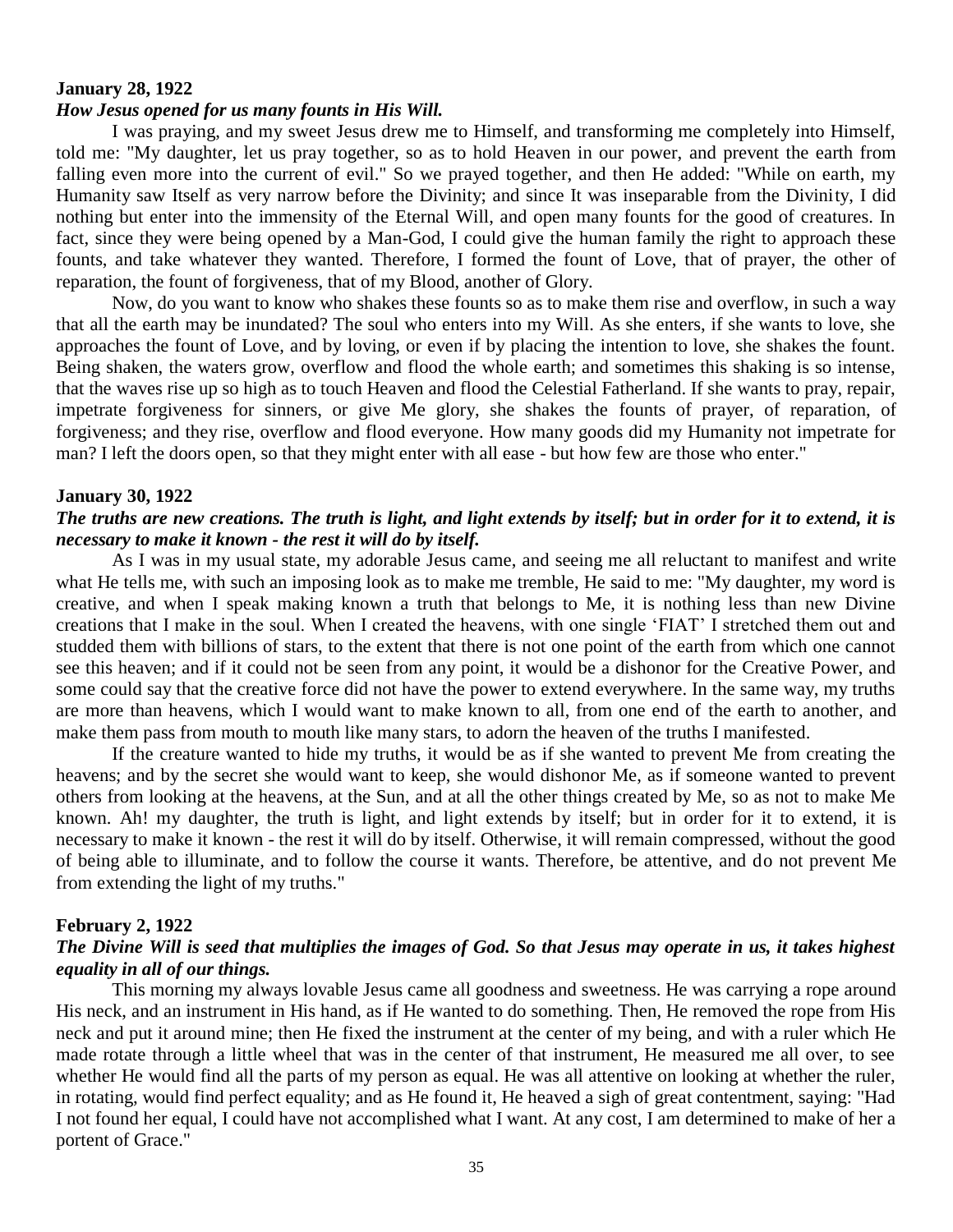Now, that little wheel which was in the center seemed to be a little circle of sun, and Jesus gazed at Himself within It, to see whether His adorable Person would appear as whole within that little circle of sun. And since it did appear, all content, He seemed to pray. In the meantime, another little wheel of light descended from Heaven, similar to the one which I had in the center of my person, but without detaching its rays from Heaven. They identified with each other, and Jesus impressed them in me with His Most Holy hands, and added: "For now, I have made the incision, I have placed the seal; then I will take care of developing what I have done." And He disappeared.

I remained amazed, but I don't know what that was. I just understood that in order for Jesus to operate in us, it takes highest equality in all things; otherwise He operates at one point of our soul, and we destroy at some other point. Unequal things are always annoying, defective; and if one wants to place something on them, there is the risk that the unequal side may let it fall to the ground. A soul who is not always the same, one day wants to do good - she wants to bear everything; another day she can no longer be recognized - she is indolent, impatient. Therefore, one cannot rely on her at all.

After this, Jesus came back, and having drawn me into His Will, He said to me: "My daughter, as the seed is thrown into the earth, the earth makes the seed that was sowed germinate and multiply. My Will extends more than earth; It throws the seed of my Volition into the souls, and It makes many other images similar to Me, germinate and multiply. My Volition makes my children germinate, and It multiplies them. However, know that the acts done in my Will are like the Sun: everyone takes the light, the heat and the good that the Sun contains; nor can anyone prevent someone else from enjoying its goods. Without anyone defrauding anyone else, all enjoy it; all are owners of the Sun; everyone can say: 'The Sun is mine.' In the same way, the acts done in my Will, more than Sun, are wanted and demanded by all. The past generations await them, so as to receive the dazzling light of my Will over everything they have done. The present ones await them, so as to feel fecundated and invested by this light. The future ones await them, as the fulfillment of the good that they will do. In sum, I am my Will, and the acts done in my Will will always go around within the endless wheel of Eternity, to become life, light and heat of all."

### **February 4, 1922**

## *The souls who live in the Divine Will take part in the eternal activity of the Divine Will, by 'going around' within It.*

Continuing in my usual state, my sweet Jesus, on coming, told me: "My daughter, the souls who live in my Will are the little wheels that rotate within the great wheel of Eternity. My Will is the motion and the life of the wheel of the endless Eternity. As they enter into my Will to pray, to love, to operate, etc., the wheel of Eternity makes them go around within its interminable circumference. And since in that wheel they find all that has been done and must be done, and all that should be done but is not done, as they rotate, they cast light and Divine waves into what has been done and must be done, giving Divine honor to their Creator in the name of all; and they redo what has not been done by the creatures. Oh, how beautiful it is to see a soul enter into my Will! As she enters, the great wheel of Eternity winds her, to make her go around within its great expanse; and the little wheel does its eternal rounds. The winding by the great wheel puts her in communication with all the Divine windings, and while she goes around, she does all that her Creator Himself does. Therefore, they are as though the first and the last to be created by Me, because, in going around, they find themselves at the beginning, in the middle, and at the end. So, they will be the crown of the whole human family; the glory, the honor and the substitution of all; and the return to God of the whole order of things created by Him. Therefore, may your rounds be continuous in my Will; I will give you the winding, and you will be ready to receive it, won't you?"

Then He added: "You have not spoken about all the rounds that the little wheel of your will does within the great wheel of Eternity." And I: 'How could I speak about them, if I don't know?' And He: "As the soul enters into my Will - even with a simple adhesion, with an abandonment - I wind her so as to make her go around. And do you know how many times she goes around? She goes around as many times for as many thinking intelligences, for as many gazes as creatures give, for as many words as they say, for as many works as they do and as many steps as they take. They go around at each Divine act, at each motion, at each grace which descends from Heaven... In sum, they form their round in anything that is done in Heaven and on earth. The